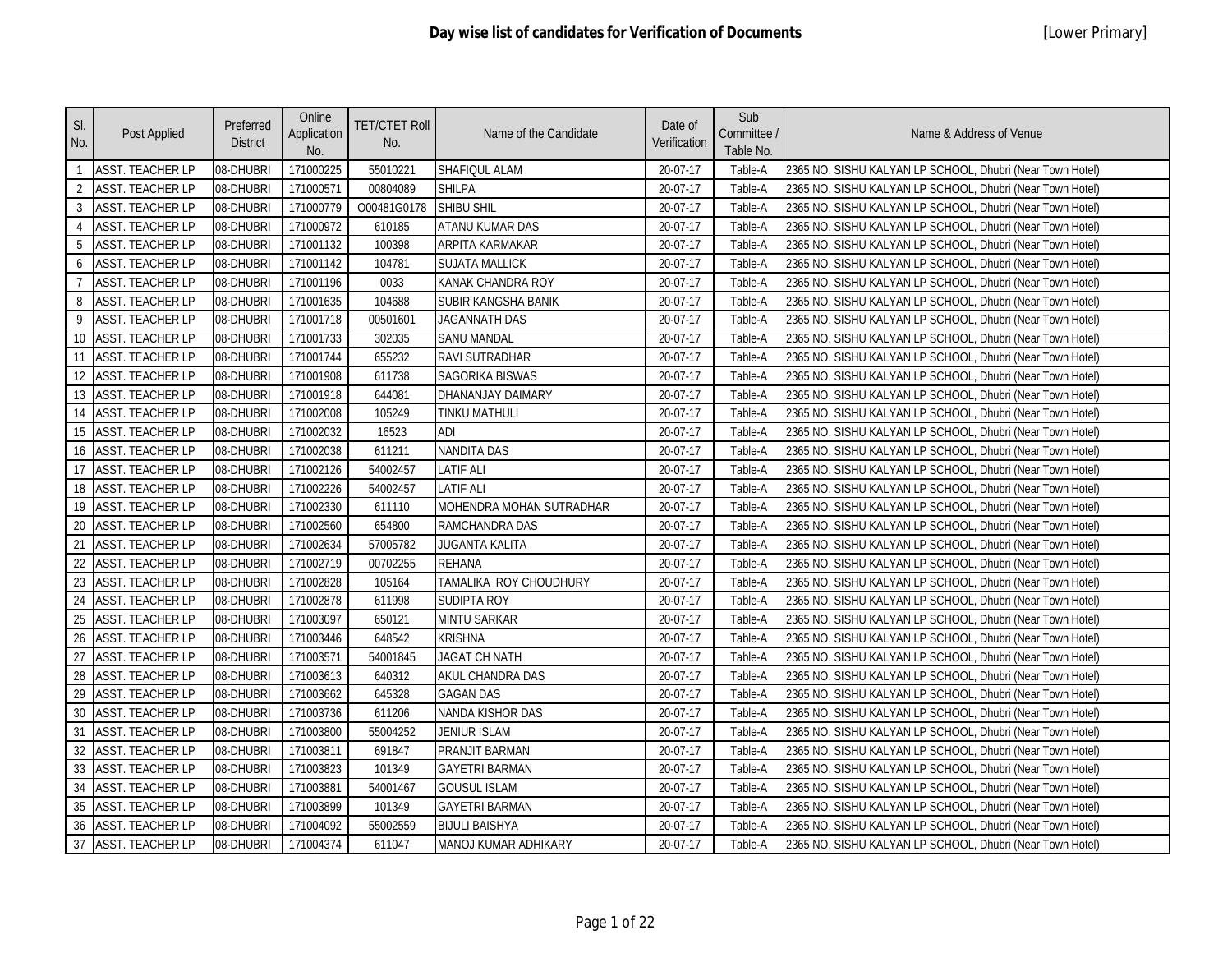| SI.<br>No. | Post Applied            | Preferred<br><b>District</b> | Online<br>Application<br>No. | <b>TET/CTET Roll</b><br>No. | Name of the Candidate     | Date of<br>Verification | Sub<br>Committee /<br>Table No. | Name & Address of Venue                                   |
|------------|-------------------------|------------------------------|------------------------------|-----------------------------|---------------------------|-------------------------|---------------------------------|-----------------------------------------------------------|
|            | 38 ASST. TEACHER LP     | 08-DHUBRI                    | 171004417                    | 09005797                    | RANJANA YADAV             | 20-07-17                | Table-A                         | 2365 NO. SISHU KALYAN LP SCHOOL, Dhubri (Near Town Hotel) |
| 39         | <b>ASST. TEACHER LP</b> | 08-DHUBRI                    | 171004460                    | 611475                      | PRONAB KUMAR DAS          | 20-07-17                | Table-A                         | 2365 NO. SISHU KALYAN LP SCHOOL, Dhubri (Near Town Hotel) |
| 40         | <b>ASST. TEACHER LP</b> | 08-DHUBRI                    | 171004584                    | 104569                      | SOUMENDRA NATH SAHA       | 20-07-17                | Table-A                         | 2365 NO. SISHU KALYAN LP SCHOOL, Dhubri (Near Town Hotel) |
| 41         | <b>ASST. TEACHER LP</b> | 08-DHUBRI                    | 171004589                    | 640799                      | <b>ANJAN DEKA</b>         | 20-07-17                | Table-A                         | 2365 NO. SISHU KALYAN LP SCHOOL, Dhubri (Near Town Hotel) |
| 42         | <b>ASST. TEACHER LP</b> | 08-DHUBRI                    | 171004602                    | 610616                      | <b>GAURANGA BARMAN</b>    | 20-07-17                | Table-A                         | 2365 NO. SISHU KALYAN LP SCHOOL, Dhubri (Near Town Hotel) |
| 43         | ASST. TEACHER LP        | 08-DHUBRI                    | 171004770                    | 612087                      | <b>SUSHILA TIOR</b>       | 20-07-17                | Table-A                         | 2365 NO. SISHU KALYAN LP SCHOOL, Dhubri (Near Town Hotel) |
| 44         | <b>ASST. TEACHER LP</b> | 08-DHUBRI                    | 171005047                    | ROLL NO-<br>107385          | <b>RAJESH RAY</b>         | 20-07-17                | Table-A                         | 2365 NO. SISHU KALYAN LP SCHOOL, Dhubri (Near Town Hotel) |
| 45         | <b>ASST. TEACHER LP</b> | 08-DHUBRI                    | 171005251                    | 55009975                    | <b>SAMUDRA CHOUDHURY</b>  | 20-07-17                | Table-A                         | 2365 NO. SISHU KALYAN LP SCHOOL, Dhubri (Near Town Hotel) |
| 46         | ASST. TEACHER LP        | 08-DHUBRI                    | 171005317                    | 234567                      | <b>BIPIN DOLEY</b>        | 20-07-17                | Table-A                         | 2365 NO. SISHU KALYAN LP SCHOOL, Dhubri (Near Town Hotel) |
| 47         | <b>ASST. TEACHER LP</b> | 08-DHUBRI                    | 171005349                    | 654719                      | RAJU SARKAR               | 20-07-17                | Table-A                         | 2365 NO. SISHU KALYAN LP SCHOOL, Dhubri (Near Town Hotel) |
| 48         | <b>ASST. TEACHER LP</b> | 08-DHUBRI                    | 171005392                    | 00500527                    | <b>ALIMA AKTAR</b>        | 20-07-17                | Table-A                         | 2365 NO. SISHU KALYAN LP SCHOOL, Dhubri (Near Town Hotel) |
| 49         | <b>ASST. TEACHER LP</b> | 08-DHUBRI                    | 171005469                    | 102781                      | PARAMITA DEY              | 20-07-17                | Table-A                         | 2365 NO. SISHU KALYAN LP SCHOOL, Dhubri (Near Town Hotel) |
| 50         | <b>ASST. TEACHER LP</b> | 08-DHUBRI                    | 171005488                    | 104278                      | <b>SHANON ROY</b>         | 20-07-17                | Table-A                         | 2365 NO. SISHU KALYAN LP SCHOOL, Dhubri (Near Town Hotel) |
| 51         | <b>ASST. TEACHER LP</b> | 08-DHUBRI                    | 171005565                    | 100997                      | CHITRALEKHA TAPADAR       | 20-07-17                | Table-A                         | 2365 NO. SISHU KALYAN LP SCHOOL, Dhubri (Near Town Hotel) |
| 52         | <b>ASST. TEACHER LP</b> | 08-DHUBRI                    | 171005596                    | 55011373                    | <b>TAMIM CHAWDHURY</b>    | 20-07-17                | Table-A                         | 2365 NO. SISHU KALYAN LP SCHOOL, Dhubri (Near Town Hotel) |
| 53         | ASST. TEACHER LP        | 08-DHUBRI                    | 171005662                    | 01808288                    | <b>SHREYA NEGI</b>        | 20-07-17                | Table-A                         | 2365 NO. SISHU KALYAN LP SCHOOL, Dhubri (Near Town Hotel) |
| 54         | <b>ASST. TEACHER LP</b> | 08-DHUBRI                    | 171005770                    | 102157                      | MD REJAUL HOQUE           | 20-07-17                | Table-A                         | 2365 NO. SISHU KALYAN LP SCHOOL, Dhubri (Near Town Hotel) |
| 55         | ASST. TEACHER LP        | 08-DHUBRI                    | 171005779                    | 646446                      | <b>INDRAJIT SARKAR</b>    | 20-07-17                | Table-A                         | 2365 NO. SISHU KALYAN LP SCHOOL, Dhubri (Near Town Hotel) |
| 56         | ASST. TEACHER LP        | 08-DHUBRI                    | 171005899                    | 3015138                     | <b>CHAITALI GHOSH</b>     | 20-07-17                | Table-A                         | 2365 NO. SISHU KALYAN LP SCHOOL, Dhubri (Near Town Hotel) |
|            | 57 ASST. TEACHER LP     | 08-DHUBRI                    | 171006005                    | TET ROLL NO:<br>610965      | LOCHAN PRASSAD KUMHAR.    | 20-07-17                | Table-A                         | 2365 NO. SISHU KALYAN LP SCHOOL, Dhubri (Near Town Hotel) |
| 58         | <b>ASST. TEACHER LP</b> | 08-DHUBRI                    | 171006092                    | 612103                      | SWARNALATA DAS            | 20-07-17                | Table-A                         | 2365 NO. SISHU KALYAN LP SCHOOL, Dhubri (Near Town Hotel) |
| 59         | <b>ASST. TEACHER LP</b> | 08-DHUBRI                    | 171006151                    | 610526                      | <b>DILIP KUMAR SARKAR</b> | 20-07-17                | Table-A                         | 2365 NO. SISHU KALYAN LP SCHOOL, Dhubri (Near Town Hotel) |
| 60         | <b>ASST. TEACHER LP</b> | 08-DHUBRI                    | 171006204                    | 501243                      | HANIF AHMED BARBHUIYA     | 20-07-17                | Table-A                         | 2365 NO. SISHU KALYAN LP SCHOOL, Dhubri (Near Town Hotel) |
| 61         | ASST. TEACHER LP        | 08-DHUBRI                    | 171006273                    | 102139                      | <b>MARY MANDAL</b>        | 20-07-17                | Table-A                         | 2365 NO. SISHU KALYAN LP SCHOOL, Dhubri (Near Town Hotel) |
| 62         | <b>ASST. TEACHER LP</b> | 08-DHUBRI                    | 171006305                    | 1211                        | <b>SIBEN ROY</b>          | 20-07-17                | Table-A                         | 2365 NO. SISHU KALYAN LP SCHOOL, Dhubri (Near Town Hotel) |
| 63         | <b>ASST. TEACHER LP</b> | 08-DHUBRI                    | 171006365                    | 0043                        | PURNIMA ROY               | 20-07-17                | Table-A                         | 2365 NO. SISHU KALYAN LP SCHOOL, Dhubri (Near Town Hotel) |
| 64         | <b>ASST. TEACHER LP</b> | 08-DHUBRI                    | 171006374                    | 624930                      | RAJKUMAR DOLEY            | 20-07-17                | Table-A                         | 2365 NO. SISHU KALYAN LP SCHOOL, Dhubri (Near Town Hotel) |
| 65         | <b>ASST. TEACHER LP</b> | 08-DHUBRI                    | 171006417                    | 611951                      | SRI HARIPRIYA BROJABASHI  | 20-07-17                | Table-A                         | 2365 NO. SISHU KALYAN LP SCHOOL, Dhubri (Near Town Hotel) |
| 66         | <b>ASST. TEACHER LP</b> | 08-DHUBRI                    | 171006492                    | 101315                      | <b>FULESWARI PAUL</b>     | 20-07-17                | Table-A                         | 2365 NO. SISHU KALYAN LP SCHOOL, Dhubri (Near Town Hotel) |
| 67         | <b>ASST. TEACHER LP</b> | 08-DHUBRI                    | 171006529                    | 651332                      | MUKUL CH BARMAN           | 20-07-17                | Table-A                         | 2365 NO. SISHU KALYAN LP SCHOOL, Dhubri (Near Town Hotel) |
| 68         | ASST. TEACHER LP        | 08-DHUBRI                    | 171006588                    | 55008888                    | <b>RITA GHOSH</b>         | 20-07-17                | Table-A                         | 2365 NO. SISHU KALYAN LP SCHOOL, Dhubri (Near Town Hotel) |
| 69         | <b>ASST. TEACHER LP</b> | 08-DHUBRI                    | 171006598                    | 3020023                     | AMALESH CHANDRA ROY       | 20-07-17                | Table-A                         | 2365 NO. SISHU KALYAN LP SCHOOL, Dhubri (Near Town Hotel) |
| 70         | <b>ASST. TEACHER LP</b> | 08-DHUBRI                    | 171006736                    | 00504075                    | <b>BORNALI ROY</b>        | 20-07-17                | Table-A                         | 2365 NO. SISHU KALYAN LP SCHOOL, Dhubri (Near Town Hotel) |
| 71         | <b>ASST. TEACHER LP</b> | 08-DHUBRI                    | 171006794                    | 611223                      | <b>NAYAN DAS</b>          | 20-07-17                | Table-A                         | 2365 NO. SISHU KALYAN LP SCHOOL, Dhubri (Near Town Hotel) |
|            | 72 ASST. TEACHER LP     | 08-DHUBRI                    | 171007006                    | 100536                      | <b>BANANI MAJUMDER</b>    | 20-07-17                | Table-A                         | 2365 NO. SISHU KALYAN LP SCHOOL, Dhubri (Near Town Hotel) |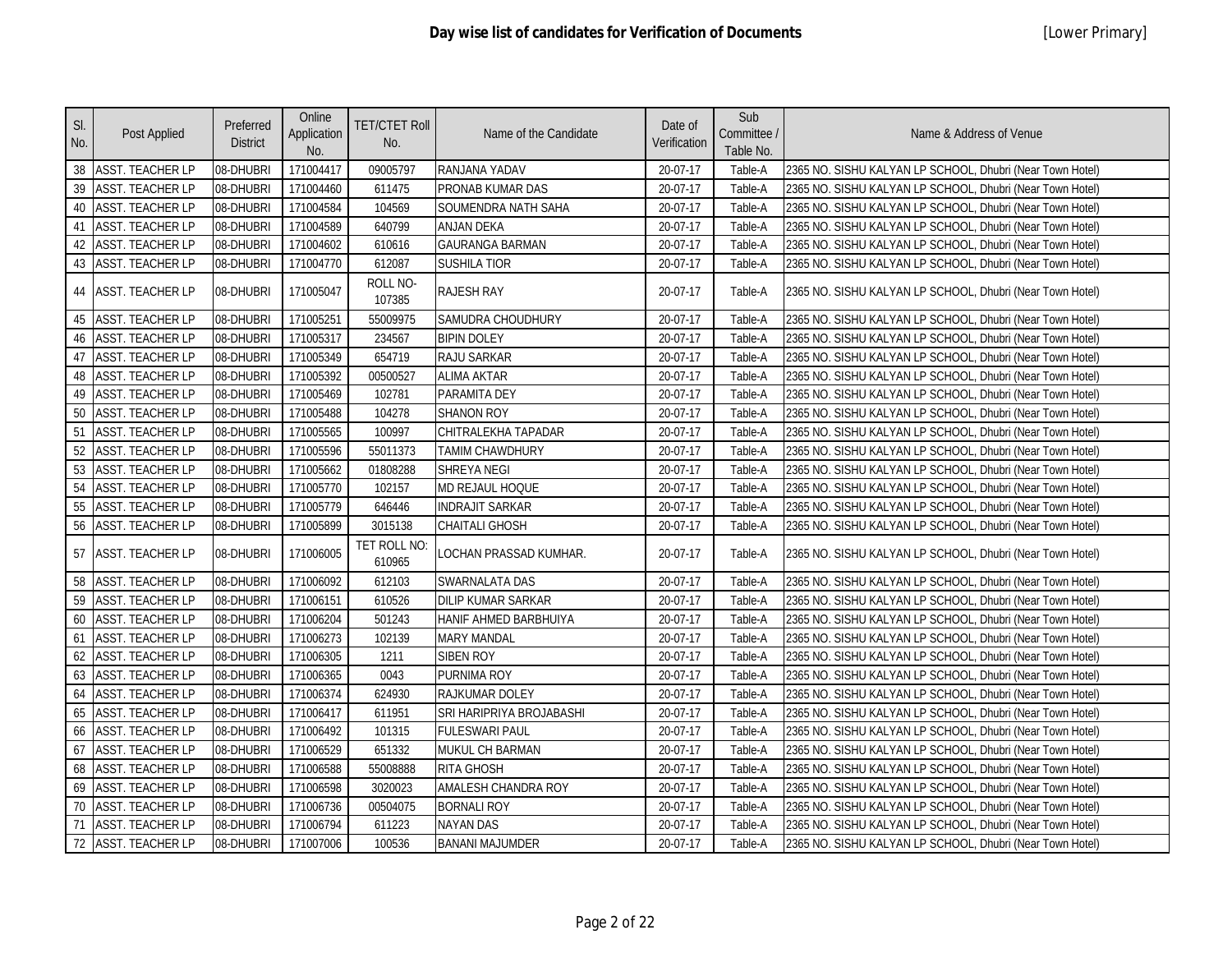| SI.<br>No. | Post Applied            | Preferred<br><b>District</b> | Online<br>Application<br>No. | <b>TET/CTET Roll</b><br>No. | Name of the Candidate  | Date of<br>Verification | Sub<br>Committee /<br>Table No. | Name & Address of Venue                                   |
|------------|-------------------------|------------------------------|------------------------------|-----------------------------|------------------------|-------------------------|---------------------------------|-----------------------------------------------------------|
|            | 73 ASST. TEACHER LP     | 08-DHUBRI                    | 171007011                    | 57006405                    | <b>KRISHNA KALITA</b>  | 20-07-17                | Table-A                         | 2365 NO. SISHU KALYAN LP SCHOOL, Dhubri (Near Town Hotel) |
| 74         | <b>ASST. TEACHER LP</b> | 08-DHUBRI                    | 171007146                    | 101638                      | <b>JITESH LAHIRI</b>   | 20-07-17                | Table-A                         | 2365 NO. SISHU KALYAN LP SCHOOL, Dhubri (Near Town Hotel) |
| 75         | <b>ASST. TEACHER LP</b> | 08-DHUBRI                    | 171007244                    | 103892                      | SABINA IAJMIN          | 20-07-17                | Table-A                         | 2365 NO. SISHU KALYAN LP SCHOOL, Dhubri (Near Town Hotel) |
| 76         | <b>ASST. TEACHER LP</b> | 08-DHUBRI                    | 171007376                    | 100438                      | <b>ASHISH KARMAKAR</b> | 20-07-17                | Table-A                         | 2365 NO. SISHU KALYAN LP SCHOOL, Dhubri (Near Town Hotel) |
| 77         | <b>ASST. TEACHER LP</b> | 08-DHUBRI                    | 171007568                    | 100328                      | APARAJITA ROY          | 20-07-17                | Table-A                         | 2365 NO. SISHU KALYAN LP SCHOOL, Dhubri (Near Town Hotel) |
| 78         | <b>ASST. TEACHER LP</b> | 08-DHUBRI                    | 171007709                    | 60325146                    | HEMLATA RAJPOOT        | 20-07-17                | Table-A                         | 2365 NO. SISHU KALYAN LP SCHOOL, Dhubri (Near Town Hotel) |
| 79         | <b>ASST. TEACHER LP</b> | 08-DHUBRI                    | 171007776                    | 1032573                     | JAGANNATH HALOI        | 20-07-17                | Table-A                         | 2365 NO. SISHU KALYAN LP SCHOOL, Dhubri (Near Town Hotel) |
| 80         | <b>ASST. TEACHER LP</b> | 08-DHUBRI                    | 171008123                    | 654780                      | RAM KRISHNA SARKAR     | 20-07-17                | Table-A                         | 2365 NO. SISHU KALYAN LP SCHOOL, Dhubri (Near Town Hotel) |
| 81         | <b>ASST. TEACHER LP</b> | 08-DHUBRI                    | 171008139                    | 104975                      | SUPRIYA DEY SARKAR     | 20-07-17                | Table-A                         | 2365 NO. SISHU KALYAN LP SCHOOL, Dhubri (Near Town Hotel) |
| 82         | <b>ASST. TEACHER LP</b> | 08-DHUBRI                    | 171008206                    | 101493                      | <b>ISHANI SARKAR</b>   | 20-07-17                | Table-A                         | 2365 NO. SISHU KALYAN LP SCHOOL, Dhubri (Near Town Hotel) |
| 83         | <b>ASST. TEACHER LP</b> | 08-DHUBRI                    | 171008300                    | 610899                      | KHOKAN CH NATTA        | 20-07-17                | Table-A                         | 2365 NO. SISHU KALYAN LP SCHOOL, Dhubri (Near Town Hotel) |
| 84         | <b>ASST. TEACHER LP</b> | 08-DHUBRI                    | 171008343                    | 00602587                    | SHILPA MANDAL          | 20-07-17                | Table-A                         | 2365 NO. SISHU KALYAN LP SCHOOL, Dhubri (Near Town Hotel) |
| 85         | <b>ASST. TEACHER LP</b> | 08-DHUBRI                    | 171008421                    | 104479                      | SNIGDHA DUTTA          | 20-07-17                | Table-A                         | 2365 NO. SISHU KALYAN LP SCHOOL, Dhubri (Near Town Hotel) |
| 86         | <b>ASST. TEACHER LP</b> | 08-DHUBRI                    | 171008432                    | 108106                      | <b>SUBASH SAH</b>      | 20-07-17                | Table-A                         | 2365 NO. SISHU KALYAN LP SCHOOL, Dhubri (Near Town Hotel) |
| 87         | <b>ASST. TEACHER LP</b> | 08-DHUBRI                    | 171008547                    | 01815165                    | MANISHA KUMARI MEENA   | 20-07-17                | Table-A                         | 2365 NO. SISHU KALYAN LP SCHOOL, Dhubri (Near Town Hotel) |
| 88         | <b>ASST. TEACHER LP</b> | 08-DHUBRI                    | 171008660                    | 611995                      | SUDHAN CH DAS          | 20-07-17                | Table-A                         | 2365 NO. SISHU KALYAN LP SCHOOL, Dhubri (Near Town Hotel) |
| 89         | <b>ASST. TEACHER LP</b> | 08-DHUBRI                    | 171008678                    | 02903661                    | <b>PAWAN KUMAR</b>     | 20-07-17                | Table-A                         | 2365 NO. SISHU KALYAN LP SCHOOL, Dhubri (Near Town Hotel) |
| 90         | <b>ASST. TEACHER LP</b> | 08-DHUBRI                    | 171008805                    | 649387                      | <b>MAMPA SARKAR</b>    | 20-07-17                | Table-A                         | 2365 NO. SISHU KALYAN LP SCHOOL, Dhubri (Near Town Hotel) |
| 91         | <b>ASST. TEACHER LP</b> | 08-DHUBRI                    | 171008838                    | 611719                      | <b>RUPAN BARMAN</b>    | 20-07-17                | Table-A                         | 2365 NO. SISHU KALYAN LP SCHOOL, Dhubri (Near Town Hotel) |
| 92         | <b>ASST. TEACHER LP</b> | 08-DHUBRI                    | 171008858                    | 611109                      | <b>MITU BARMAN</b>     | 20-07-17                | Table-A                         | 2365 NO. SISHU KALYAN LP SCHOOL, Dhubri (Near Town Hotel) |
| 93         | <b>ASST. TEACHER LP</b> | 08-DHUBRI                    | 171008878                    | 55007734                    | NILIMA KHATUN          | 20-07-17                | Table-A                         | 2365 NO. SISHU KALYAN LP SCHOOL, Dhubri (Near Town Hotel) |
| 94         | <b>ASST. TEACHER LP</b> | 08-DHUBRI                    | 171008906                    | 610152                      | <b>ARJUN CH DAS</b>    | 20-07-17                | Table-A                         | 2365 NO. SISHU KALYAN LP SCHOOL, Dhubri (Near Town Hotel) |
| 95         | <b>ASST. TEACHER LP</b> | 08-DHUBRI                    | 171009007                    | 611745                      | <b>SAMAR CH BARMAN</b> | 20-07-17                | Table-A                         | 2365 NO. SISHU KALYAN LP SCHOOL, Dhubri (Near Town Hotel) |
| 96         | <b>ASST. TEACHER LP</b> | 08-DHUBRI                    | 171009040                    | 107866                      | SANTOSH KUMHAR         | 20-07-17                | Table-A                         | 2365 NO. SISHU KALYAN LP SCHOOL, Dhubri (Near Town Hotel) |
| 97         | <b>ASST. TEACHER LP</b> | 08-DHUBRI                    | 171009041                    | 610247                      | <b>BASUDEB DAS</b>     | 20-07-17                | Table-A                         | 2365 NO. SISHU KALYAN LP SCHOOL, Dhubri (Near Town Hotel) |
| 98         | <b>ASST. TEACHER LP</b> | 08-DHUBRI                    | 171009071                    | 611091                      | <b>MIRA DAS</b>        | 20-07-17                | Table-A                         | 2365 NO. SISHU KALYAN LP SCHOOL, Dhubri (Near Town Hotel) |
| 99         | <b>ASST. TEACHER LP</b> | 08-DHUBRI                    | 171009112                    | 676151                      | PRANJAL DAS            | 20-07-17                | Table-A                         | 2365 NO. SISHU KALYAN LP SCHOOL, Dhubri (Near Town Hotel) |
|            | 100 ASST. TEACHER LP    | 08-DHUBRI                    | 171009120                    | 610679                      | <b>HAREN MANDAL</b>    | 20-07-17                | Table-A                         | 2365 NO. SISHU KALYAN LP SCHOOL, Dhubri (Near Town Hotel) |
|            | 101 ASST. TEACHER LP    | 08-DHUBRI                    | 171009149                    | 644895                      | <b>DIPANKAR DAS</b>    | 20-07-17                | Table-A                         | 2365 NO. SISHU KALYAN LP SCHOOL, Dhubri (Near Town Hotel) |
| 102        | <b>ASST. TEACHER LP</b> | 08-DHUBRI                    | 171009247                    | 654962                      | RANJIT KUMAR SARKAR    | 20-07-17                | Table-A                         | 2365 NO. SISHU KALYAN LP SCHOOL, Dhubri (Near Town Hotel) |
| 103        | <b>ASST. TEACHER LP</b> | 08-DHUBRI                    | 171009260                    | 611538                      | RAJKUMAR MONDAL        | 20-07-17                | Table-A                         | 2365 NO. SISHU KALYAN LP SCHOOL, Dhubri (Near Town Hotel) |
| 104        | <b>ASST. TEACHER LP</b> | 08-DHUBRI                    | 171009330                    | 101029                      | <b>DEBABRATA DAS</b>   | 20-07-17                | Table-A                         | 2365 NO. SISHU KALYAN LP SCHOOL, Dhubri (Near Town Hotel) |
|            | 105 ASST. TEACHER LP    | 08-DHUBRI                    | 171009452                    | 611570                      | RANAJIT SANGMA         | 20-07-17                | Table-A                         | 2365 NO. SISHU KALYAN LP SCHOOL, Dhubri (Near Town Hotel) |
|            | 106 ASST. TEACHER LP    | 08-DHUBRI                    | 171009488                    | 55002732                    | DEBARATI BHATTACHARJEE | 20-07-17                | Table-A                         | 2365 NO. SISHU KALYAN LP SCHOOL, Dhubri (Near Town Hotel) |
|            | 107 ASST. TEACHER LP    | 08-DHUBRI                    | 171009665                    | 55007005                    | MORJINA BEGUM          | 20-07-17                | Table-A                         | 2365 NO. SISHU KALYAN LP SCHOOL, Dhubri (Near Town Hotel) |
|            | 108 ASST. TEACHER LP    | 08-DHUBRI                    | 171009735                    | 100825                      | <b>BISWAJIT BISWAS</b> | 20-07-17                | Table-A                         | 2365 NO. SISHU KALYAN LP SCHOOL, Dhubri (Near Town Hotel) |
|            | 109 ASST. TEACHER LP    | 08-DHUBRI                    | 171009832                    | 105165                      | <b>TAMALIKA SARKAR</b> | 20-07-17                | Table-A                         | 2365 NO. SISHU KALYAN LP SCHOOL, Dhubri (Near Town Hotel) |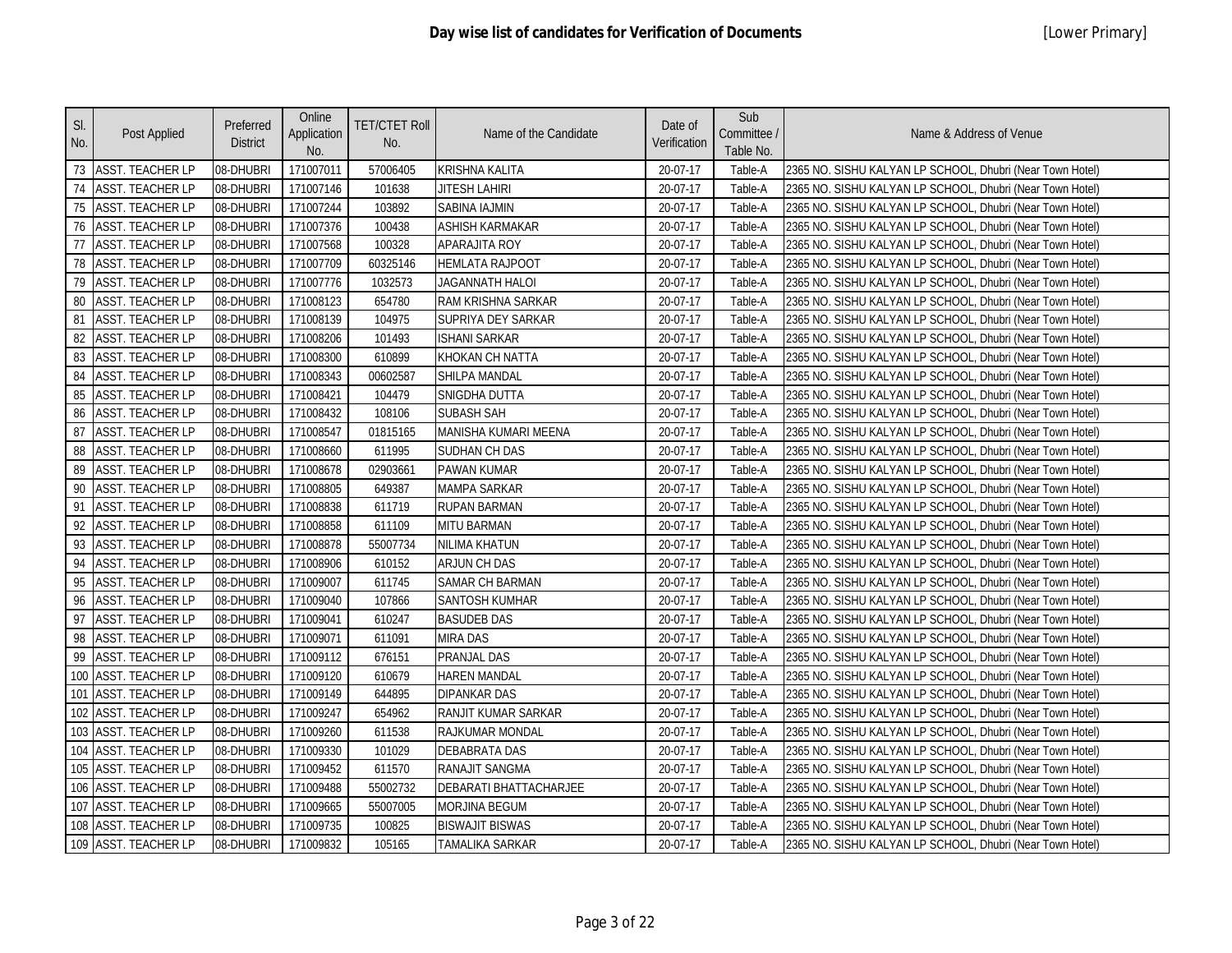| SI.<br>No. | Post Applied            | Preferred<br><b>District</b> | Online<br>Application<br>No. | <b>TET/CTET Roll</b><br>No. | Name of the Candidate            | Date of<br>Verification | Sub<br>Committee /<br>Table No. | Name & Address of Venue                                   |
|------------|-------------------------|------------------------------|------------------------------|-----------------------------|----------------------------------|-------------------------|---------------------------------|-----------------------------------------------------------|
|            | 110 ASST. TEACHER LP    | 08-DHUBRI                    | 171009845                    | 103614                      | <b>RIMPA SAHA</b>                | 20-07-17                | Table-A                         | 2365 NO. SISHU KALYAN LP SCHOOL, Dhubri (Near Town Hotel) |
| 111        | <b>ASST. TEACHER LP</b> | 08-DHUBRI                    | 171009865                    | 102379                      | <b>MOUSUMI ARJYA</b>             | 20-07-17                | Table-A                         | 2365 NO. SISHU KALYAN LP SCHOOL, Dhubri (Near Town Hotel) |
| 112        | ASST. TEACHER LP        | 08-DHUBRI                    | 171010001                    | 611878                      | SHIB SANKAR DAS                  | 20-07-17                | Table-A                         | 2365 NO. SISHU KALYAN LP SCHOOL, Dhubri (Near Town Hotel) |
| 113        | <b>ASST. TEACHER LP</b> | 08-DHUBRI                    | 171010298                    | 656151                      | SADANANDA DAS                    | 20-07-17                | Table-A                         | 2365 NO. SISHU KALYAN LP SCHOOL, Dhubri (Near Town Hotel) |
| 114        | ASST. TEACHER LP        | 08-DHUBRI                    | 171010625                    | 200670                      | SIMA KARMAKAR                    | 20-07-17                | Table-A                         | 2365 NO. SISHU KALYAN LP SCHOOL, Dhubri (Near Town Hotel) |
|            | 115 ASST. TEACHER LP    | 08-DHUBRI                    | 171010659                    | 610414                      | CHAKRAPANI SUTRADHAR             | 20-07-17                | Table-A                         | 2365 NO. SISHU KALYAN LP SCHOOL, Dhubri (Near Town Hotel) |
|            | 116 ASST. TEACHER LP    | 08-DHUBRI                    | 171010701                    | 610304                      | <b>BIJULI MALI</b>               | 20-07-17                | Table-A                         | 2365 NO. SISHU KALYAN LP SCHOOL, Dhubri (Near Town Hotel) |
|            | 117 ASST. TEACHER LP    | 08-DHUBRI                    | 171010791                    | S0017332                    | <b>GOPAL SUBHASH SHIVAJI</b>     | 20-07-17                | Table-A                         | 2365 NO. SISHU KALYAN LP SCHOOL, Dhubri (Near Town Hotel) |
|            | 118 ASST. TEACHER LP    | 08-DHUBRI                    | 171010866                    | 610264                      | <b>BHAGO BALA BARMAN</b>         | 20-07-17                | Table-A                         | 2365 NO. SISHU KALYAN LP SCHOOL, Dhubri (Near Town Hotel) |
| 119        | <b>ASST. TEACHER LP</b> | 08-DHUBRI                    | 171010907                    | 103214                      | PRIYANKA SAHA                    | 20-07-17                | Table-A                         | 2365 NO. SISHU KALYAN LP SCHOOL, Dhubri (Near Town Hotel) |
| 120        | <b>ASST. TEACHER LP</b> | 08-DHUBRI                    | 171011000                    | 77899                       | JOYDEV SEN                       | 20-07-17                | Table-A                         | 2365 NO. SISHU KALYAN LP SCHOOL, Dhubri (Near Town Hotel) |
| 121        | <b>ASST. TEACHER LP</b> | 08-DHUBRI                    | 171011191                    | 610053                      | AMIT KIRTANIA                    | 20-07-17                | Table-A                         | 2365 NO. SISHU KALYAN LP SCHOOL, Dhubri (Near Town Hotel) |
|            | 122 ASST. TEACHER LP    | 08-DHUBRI                    | 171011213                    | 611170                      | MRITUNJOY SARKAR                 | 20-07-17                | Table-A                         | 2365 NO. SISHU KALYAN LP SCHOOL, Dhubri (Near Town Hotel) |
|            | 123 ASST. TEACHER LP    | 08-DHUBRI                    | 171011242                    | 00507180                    | <b>MADAN BARMAN</b>              | 20-07-17                | Table-A                         | 2365 NO. SISHU KALYAN LP SCHOOL, Dhubri (Near Town Hotel) |
|            | 124 ASST. TEACHER LP    | 08-DHUBRI                    | 171011301                    | 104105                      | <b>SANJIB MANDAL</b>             | 20-07-17                | Table-A                         | 2365 NO. SISHU KALYAN LP SCHOOL, Dhubri (Near Town Hotel) |
|            | 125 ASST. TEACHER LP    | 08-DHUBRI                    | 171011319                    | 610066                      | AMRIT MAZUMDAR                   | 20-07-17                | Table-A                         | 2365 NO. SISHU KALYAN LP SCHOOL, Dhubri (Near Town Hotel) |
| 126        | <b>ASST. TEACHER LP</b> | 08-DHUBRI                    | 171011380                    | 3100045                     | <b>DEBRAJ DEY</b>                | 20-07-17                | Table-A                         | 2365 NO. SISHU KALYAN LP SCHOOL, Dhubri (Near Town Hotel) |
| 127        | <b>ASST. TEACHER LP</b> | 08-DHUBRI                    | 171011448                    | 610323                      | <b>BIMALENDU SINGH CHOUDHURY</b> | 20-07-17                | Table-A                         | 2365 NO. SISHU KALYAN LP SCHOOL, Dhubri (Near Town Hotel) |
|            | 128 ASST. TEACHER LP    | 08-DHUBRI                    | 171011449                    | 3010176                     | DEEPAK SARKAR                    | 20-07-17                | Table-A                         | 2365 NO. SISHU KALYAN LP SCHOOL, Dhubri (Near Town Hotel) |
|            | 129 ASST. TEACHER LP    | 08-DHUBRI                    | 171011505                    | 646447                      | <b>INDRAMOHAN BAISHYA</b>        | 20-07-17                | Table-A                         | 2365 NO. SISHU KALYAN LP SCHOOL, Dhubri (Near Town Hotel) |
|            | 130 ASST. TEACHER LP    | 08-DHUBRI                    | 171011551                    | 610783                      | JHUMA SARKAR                     | 20-07-17                | Table-A                         | 2365 NO. SISHU KALYAN LP SCHOOL, Dhubri (Near Town Hotel) |
|            | 131 ASST. TEACHER LP    | 08-DHUBRI                    | 171011552                    | 610884                      | KARABI SARKAR                    | 20-07-17                | Table-B                         | 2365 NO. SISHU KALYAN LP SCHOOL, Dhubri (Near Town Hotel) |
|            | 132 ASST. TEACHER LP    | 08-DHUBRI                    | 171011591                    | 01312308                    | <b>KRISHAN AKUMAR</b>            | 20-07-17                | Table-B                         | 2365 NO. SISHU KALYAN LP SCHOOL, Dhubri (Near Town Hotel) |
|            | 133 ASST. TEACHER LP    | 08-DHUBRI                    | 171012089                    | 610916                      | <b>KRISHNA DAS</b>               | 20-07-17                | Table-B                         | 2365 NO. SISHU KALYAN LP SCHOOL, Dhubri (Near Town Hotel) |
| 134        | <b>ASST. TEACHER LP</b> | 08-DHUBRI                    | 171012166                    | 1111458                     | SANKARDEV BARMAN                 | 20-07-17                | Table-B                         | 2365 NO. SISHU KALYAN LP SCHOOL, Dhubri (Near Town Hotel) |
|            | 135 ASST. TEACHER LP    | 08-DHUBRI                    | 171012223                    | 676883                      | <b>RANJAN PAYENG</b>             | 20-07-17                | Table-B                         | 2365 NO. SISHU KALYAN LP SCHOOL, Dhubri (Near Town Hotel) |
|            | 136 ASST. TEACHER LP    | 08-DHUBRI                    | 171012350                    | 653925                      | PREMA NANDA SARKAR               | 20-07-17                | Table-B                         | 2365 NO. SISHU KALYAN LP SCHOOL, Dhubri (Near Town Hotel) |
|            | 137 ASST. TEACHER LP    | 08-DHUBRI                    | 171012471                    | 105124                      | <b>SWAPAN MANDAL</b>             | 20-07-17                | Table-B                         | 2365 NO. SISHU KALYAN LP SCHOOL, Dhubri (Near Town Hotel) |
|            | 138 ASST. TEACHER LP    | 08-DHUBRI                    | 171012497                    | 648730                      | <b>LACHIT RABHA</b>              | 20-07-17                | Table-B                         | 2365 NO. SISHU KALYAN LP SCHOOL, Dhubri (Near Town Hotel) |
| 139        | <b>ASST. TEACHER LP</b> | 08-DHUBRI                    | 171012502                    | 3030500                     | NIRUPAMA DAS                     | 20-07-17                | Table-B                         | 2365 NO. SISHU KALYAN LP SCHOOL, Dhubri (Near Town Hotel) |
| 140        | <b>ASST. TEACHER LP</b> | 08-DHUBRI                    | 171012588                    | 103009                      | PRAKRITI ROY                     | 20-07-17                | Table-B                         | 2365 NO. SISHU KALYAN LP SCHOOL, Dhubri (Near Town Hotel) |
| 141        | <b>ASST. TEACHER LP</b> | 08-DHUBRI                    | 171012644                    | 101052                      | <b>DEBAPRIYA BOSU</b>            | 20-07-17                | Table-B                         | 2365 NO. SISHU KALYAN LP SCHOOL, Dhubri (Near Town Hotel) |
|            | 142 ASST. TEACHER LP    | 08-DHUBRI                    | 171012727                    | 610537                      | DIPAK CHANDRA DAS                | 20-07-17                | Table-B                         | 2365 NO. SISHU KALYAN LP SCHOOL, Dhubri (Near Town Hotel) |
|            | 143 ASST. TEACHER LP    | 08-DHUBRI                    | 171012732                    | 106008                      | <b>DILIP KUMAR GOUR</b>          | 20-07-17                | Table-B                         | 2365 NO. SISHU KALYAN LP SCHOOL, Dhubri (Near Town Hotel) |
|            | 144 ASST. TEACHER LP    | 08-DHUBRI                    | 171012834                    | 640038                      | <b>KHANIMA DAS</b>               | 20-07-17                | Table-B                         | 2365 NO. SISHU KALYAN LP SCHOOL, Dhubri (Near Town Hotel) |
|            | 145 ASST. TEACHER LP    | 08-DHUBRI                    | 171012902                    | 643551                      | CHAYA RANI BAISHYA               | 20-07-17                | Table-B                         | 2365 NO. SISHU KALYAN LP SCHOOL, Dhubri (Near Town Hotel) |
|            | 146 ASST. TEACHER LP    | 08-DHUBRI                    | 171012904                    | 610913                      | <b>KRISHNA BARMAN</b>            | 20-07-17                | Table-B                         | 2365 NO. SISHU KALYAN LP SCHOOL, Dhubri (Near Town Hotel) |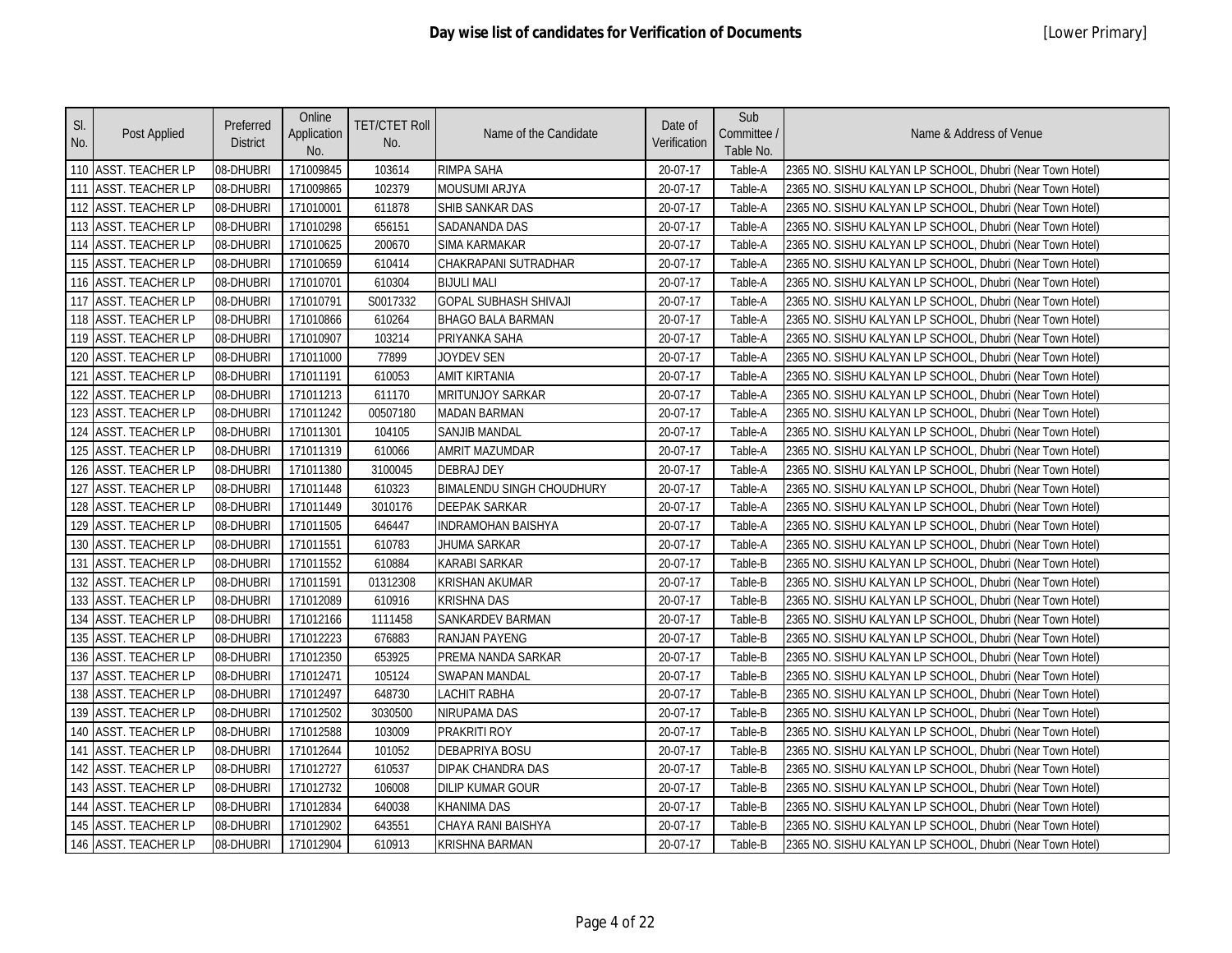| SI.<br>No. | Post Applied            | Preferred<br><b>District</b> | Online<br>Application<br>No. | <b>TET/CTET Roll</b><br>No. | Name of the Candidate      | Date of<br>Verification | Sub<br>Committee /<br>Table No. | Name & Address of Venue                                   |
|------------|-------------------------|------------------------------|------------------------------|-----------------------------|----------------------------|-------------------------|---------------------------------|-----------------------------------------------------------|
|            | 147 ASST. TEACHER LP    | 08-DHUBRI                    | 171012991                    | 35001046                    | <b>MD SUKUR ALI SK</b>     | 20-07-17                | Table-B                         | 2365 NO. SISHU KALYAN LP SCHOOL, Dhubri (Near Town Hotel) |
|            | 148 ASST. TEACHER LP    | 08-DHUBRI                    | 171013000                    | 620775                      | <b>BINOD PEGU</b>          | 20-07-17                | Table-B                         | 2365 NO. SISHU KALYAN LP SCHOOL, Dhubri (Near Town Hotel) |
| 149        | <b>ASST. TEACHER LP</b> | 08-DHUBRI                    | 171013007                    | 55001861                    | <b>ASER UDDIN SK</b>       | 20-07-17                | Table-B                         | 2365 NO. SISHU KALYAN LP SCHOOL, Dhubri (Near Town Hotel) |
| 150        | <b>ASST. TEACHER LP</b> | 08-DHUBRI                    | 171013458                    | 55000182                    | <b>ABDUL KHALEK</b>        | 20-07-17                | Table-B                         | 2365 NO. SISHU KALYAN LP SCHOOL, Dhubri (Near Town Hotel) |
| 151        | ASST. TEACHER LP        | 08-DHUBRI                    | 171013893                    | 1502178                     | RISHAV SANYAL              | 20-07-17                | Table-B                         | 2365 NO. SISHU KALYAN LP SCHOOL, Dhubri (Near Town Hotel) |
|            | 152 ASST. TEACHER LP    | 08-DHUBRI                    | 171013945                    | 2101841                     | SHEIKH NASIR AHMED         | 20-07-17                | Table-B                         | 2365 NO. SISHU KALYAN LP SCHOOL, Dhubri (Near Town Hotel) |
|            | 153 ASST. TEACHER LP    | 08-DHUBRI                    | 171014008                    | 3540205                     | <b>FAZLUR RAHMAN</b>       | 20-07-17                | Table-B                         | 2365 NO. SISHU KALYAN LP SCHOOL, Dhubri (Near Town Hotel) |
|            | 154 ASST. TEACHER LP    | 08-DHUBRI                    | 171014045                    | 611986                      | <b>SUBRATA DAS</b>         | 20-07-17                | Table-B                         | 2365 NO. SISHU KALYAN LP SCHOOL, Dhubri (Near Town Hotel) |
|            | 155 ASST. TEACHER LP    | 08-DHUBRI                    | 171014131                    | 1501384                     | <b>NUR ISLAM</b>           | 20-07-17                | Table-B                         | 2365 NO. SISHU KALYAN LP SCHOOL, Dhubri (Near Town Hotel) |
|            | 156 ASST. TEACHER LP    | 08-DHUBRI                    | 171014323                    | 104729                      | <b>SUCHITRA CHATTERJEE</b> | 20-07-17                | Table-B                         | 2365 NO. SISHU KALYAN LP SCHOOL, Dhubri (Near Town Hotel) |
| 157        | ASST. TEACHER LP        | 08-DHUBRI                    | 171014334                    | 103147                      | PRIYA PAUL                 | 20-07-17                | Table-B                         | 2365 NO. SISHU KALYAN LP SCHOOL, Dhubri (Near Town Hotel) |
|            | 158 ASST. TEACHER LP    | 08-DHUBRI                    | 171014381                    | 3110213                     | <b>MUKUL BARMAN</b>        | 20-07-17                | Table-B                         | 2365 NO. SISHU KALYAN LP SCHOOL, Dhubri (Near Town Hotel) |
|            | 159 ASST. TEACHER LP    | 08-DHUBRI                    | 171014447                    | 651766                      | <b>NARESH BISWAS</b>       | 20-07-17                | Table-B                         | 2365 NO. SISHU KALYAN LP SCHOOL, Dhubri (Near Town Hotel) |
|            | 160 ASST. TEACHER LP    | 08-DHUBRI                    | 171014454                    | 1361150                     | ANISUR RAHMAN SK           | 20-07-17                | Table-B                         | 2365 NO. SISHU KALYAN LP SCHOOL, Dhubri (Near Town Hotel) |
| 161        | <b>ASST. TEACHER LP</b> | 08-DHUBRI                    | 171014550                    | 3550893                     | <b>TAPAN KR. DAS</b>       | 20-07-17                | Table-B                         | 2365 NO. SISHU KALYAN LP SCHOOL, Dhubri (Near Town Hotel) |
|            | 162 ASST. TEACHER LP    | 08-DHUBRI                    | 171014880                    | 692615                      | <b>SIMANTA DAS</b>         | 20-07-17                | Table-B                         | 2365 NO. SISHU KALYAN LP SCHOOL, Dhubri (Near Town Hotel) |
| 163        | <b>ASST. TEACHER LP</b> | 08-DHUBRI                    | 171014886                    | 1551852                     | <b>BHADRA DEKA</b>         | 20-07-17                | Table-B                         | 2365 NO. SISHU KALYAN LP SCHOOL, Dhubri (Near Town Hotel) |
| 164        | ASST. TEACHER LP        | 08-DHUBRI                    | 171014927                    | 610133                      | APU CHANDRA SARKAR         | 20-07-17                | Table-B                         | 2365 NO. SISHU KALYAN LP SCHOOL, Dhubri (Near Town Hotel) |
| 165        | <b>ASST. TEACHER LP</b> | 08-DHUBRI                    | 171014970                    | 611064                      | <b>MAYURI HALDAR</b>       | 20-07-17                | Table-B                         | 2365 NO. SISHU KALYAN LP SCHOOL, Dhubri (Near Town Hotel) |
|            | 166 ASST. TEACHER LP    | 08-DHUBRI                    | 171015115                    | 656282                      | <b>SANANTA DAS</b>         | 20-07-17                | Table-B                         | 2365 NO. SISHU KALYAN LP SCHOOL, Dhubri (Near Town Hotel) |
|            | 167 ASST. TEACHER LP    | 08-DHUBRI                    | 171015133                    | 104083                      | SANJAY KUMAR SAHA          | 20-07-17                | Table-B                         | 2365 NO. SISHU KALYAN LP SCHOOL, Dhubri (Near Town Hotel) |
|            | 168 ASST. TEACHER LP    | 08-DHUBRI                    | 171015182                    | 659274                      | <b>TANKESWAR RABHA</b>     | 20-07-17                | Table-B                         | 2365 NO. SISHU KALYAN LP SCHOOL, Dhubri (Near Town Hotel) |
|            | 169 ASST. TEACHER LP    | 08-DHUBRI                    | 171015210                    | 610029                      | <b>AJOY JESOWARA</b>       | 20-07-17                | Table-B                         | 2365 NO. SISHU KALYAN LP SCHOOL, Dhubri (Near Town Hotel) |
| 170        | <b>ASST. TEACHER LP</b> | 08-DHUBRI                    | 171015247                    | 100667                      | <b>BIJAN SARKAR</b>        | 20-07-17                | Table-B                         | 2365 NO. SISHU KALYAN LP SCHOOL, Dhubri (Near Town Hotel) |
| 171        | <b>ASST. TEACHER LP</b> | 08-DHUBRI                    | 171015327                    | 610369                      | <b>BISHNU SARKAR</b>       | 20-07-17                | Table-B                         | 2365 NO. SISHU KALYAN LP SCHOOL, Dhubri (Near Town Hotel) |
| 172        | <b>ASST. TEACHER LP</b> | 08-DHUBRI                    | 171015753                    | 55007581                    | NASRIN SULTANA BEGUM       | 20-07-17                | Table-B                         | 2365 NO. SISHU KALYAN LP SCHOOL, Dhubri (Near Town Hotel) |
|            | 173 ASST. TEACHER LP    | 08-DHUBRI                    | 171015768                    | 641879                      | <b>BASANTA KUMAR DEKA</b>  | 20-07-17                | Table-B                         | 2365 NO. SISHU KALYAN LP SCHOOL, Dhubri (Near Town Hotel) |
| 174        | <b>ASST. TEACHER LP</b> | 08-DHUBRI                    | 171015799                    | 610924                      | <b>KRISHNA MOHAN DAS</b>   | 20-07-17                | Table-B                         | 2365 NO. SISHU KALYAN LP SCHOOL, Dhubri (Near Town Hotel) |
|            | 175 ASST. TEACHER LP    | 08-DHUBRI                    | 171015809                    | 101875                      | <b>LAKSHMI SARKAR</b>      | 20-07-17                | Table-B                         | 2365 NO. SISHU KALYAN LP SCHOOL, Dhubri (Near Town Hotel) |
|            | 176 ASST. TEACHER LP    | 08-DHUBRI                    | 171015844                    | 654506                      | <b>RAJANI TIYER</b>        | 20-07-17                | Table-B                         | 2365 NO. SISHU KALYAN LP SCHOOL, Dhubri (Near Town Hotel) |
| 177        | <b>ASST. TEACHER LP</b> | 08-DHUBRI                    | 171015886                    | 104094                      | SANJEEB SAHA               | 20-07-17                | Table-B                         | 2365 NO. SISHU KALYAN LP SCHOOL, Dhubri (Near Town Hotel) |
|            | 178 ASST. TEACHER LP    | 08-DHUBRI                    | 171015958                    | 3110104                     | <b>GOLAK SARKAR</b>        | 20-07-17                | Table-B                         | 2365 NO. SISHU KALYAN LP SCHOOL, Dhubri (Near Town Hotel) |
|            | 179 ASST. TEACHER LP    | 08-DHUBRI                    | 171015991                    | 102519                      | NAMRATA CHAKRABORTY        | 20-07-17                | Table-B                         | 2365 NO. SISHU KALYAN LP SCHOOL, Dhubri (Near Town Hotel) |
| 180        | <b>ASST. TEACHER LP</b> | 08-DHUBRI                    | 171016013                    | 55011243                    | SUMAN KARMAKAR             | 20-07-17                | Table-B                         | 2365 NO. SISHU KALYAN LP SCHOOL, Dhubri (Near Town Hotel) |
|            | 181 ASST. TEACHER LP    | 08-DHUBRI                    | 171016037                    | 611767                      | <b>SANDIP DAS</b>          | 20-07-17                | Table-B                         | 2365 NO. SISHU KALYAN LP SCHOOL, Dhubri (Near Town Hotel) |
|            | 182 ASST. TEACHER LP    | 08-DHUBRI                    | 171016085                    | 610581                      | <b>DIPJYOTI DAS</b>        | 20-07-17                | Table-B                         | 2365 NO. SISHU KALYAN LP SCHOOL, Dhubri (Near Town Hotel) |
|            | 183 ASST. TEACHER LP    | 08-DHUBRI                    | 171016087                    | 1111580                     | <b>BHARGAB SARKAR</b>      | 20-07-17                | Table-B                         | 2365 NO. SISHU KALYAN LP SCHOOL, Dhubri (Near Town Hotel) |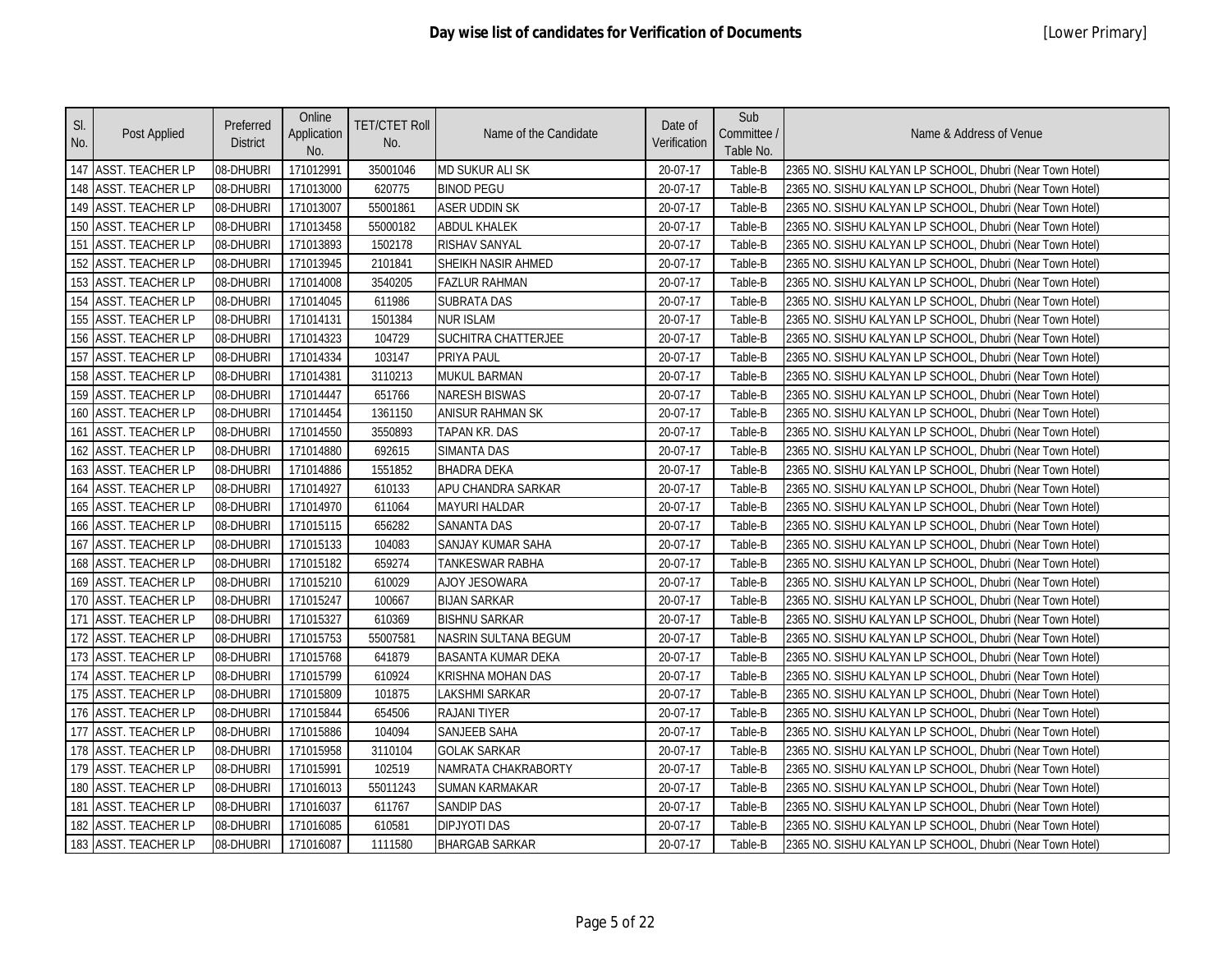| SI.<br>No.      | Post Applied            | Preferred<br><b>District</b> | Online<br>Application<br>No. | <b>TET/CTET Roll</b><br>No. | Name of the Candidate     | Date of<br>Verification | Sub<br>Committee /<br>Table No. | Name & Address of Venue                                   |
|-----------------|-------------------------|------------------------------|------------------------------|-----------------------------|---------------------------|-------------------------|---------------------------------|-----------------------------------------------------------|
|                 | 184 ASST. TEACHER LP    | 08-DHUBRI                    | 171016198                    | 645091                      | <b>DIPTI DAS</b>          | 20-07-17                | Table-B                         | 2365 NO. SISHU KALYAN LP SCHOOL, Dhubri (Near Town Hotel) |
|                 | 185 ASST. TEACHER LP    | 08-DHUBRI                    | 171016472                    | 680641                      | <b>BIBIDH KUMAR TAW</b>   | 20-07-17                | Table-B                         | 2365 NO. SISHU KALYAN LP SCHOOL, Dhubri (Near Town Hotel) |
|                 | 186 ASST. TEACHER LP    | 08-DHUBRI                    | 171016525                    | 107794                      | <b>SANJAY BASFORE</b>     | 20-07-17                | Table-B                         | 2365 NO. SISHU KALYAN LP SCHOOL, Dhubri (Near Town Hotel) |
| 187             | <b>ASST. TEACHER LP</b> | 08-DHUBRI                    | 171016530                    | 611197                      | <b>NABIN CH RABIDAS</b>   | 20-07-17                | Table-B                         | 2365 NO. SISHU KALYAN LP SCHOOL, Dhubri (Near Town Hotel) |
| 188             | <b>ASST. TEACHER LP</b> | 08-DHUBRI                    | 171016578                    | 692283                      | SANKAR MANDAL             | 20-07-17                | Table-B                         | 2365 NO. SISHU KALYAN LP SCHOOL, Dhubri (Near Town Hotel) |
| 189             | <b>ASST. TEACHER LP</b> | 08-DHUBRI                    | 171016747                    | 684750                      | PRAN KUMAR MILI           | 20-07-17                | Table-B                         | 2365 NO. SISHU KALYAN LP SCHOOL, Dhubri (Near Town Hotel) |
|                 | 190 ASST. TEACHER LP    | 08-DHUBRI                    | 171016787                    | 643028                      | <b>BISHWAJYOTI DAS</b>    | 20-07-17                | Table-B                         | 2365 NO. SISHU KALYAN LP SCHOOL, Dhubri (Near Town Hotel) |
|                 | 191 ASST. TEACHER LP    | 08-DHUBRI                    | 171016795                    | 611394                      | PRAKASH CHANDRA BARMAN    | 20-07-17                | Table-B                         | 2365 NO. SISHU KALYAN LP SCHOOL, Dhubri (Near Town Hotel) |
|                 | 192 ASST. TEACHER LP    | 08-DHUBRI                    | 171016880                    | 100132                      | AMIT KUMAR MITRA          | 20-07-17                | Table-B                         | 2365 NO. SISHU KALYAN LP SCHOOL, Dhubri (Near Town Hotel) |
| 193             | <b>ASST. TEACHER LP</b> | 08-DHUBRI                    | 171017029                    | 1033145                     | PRANAB KALITA             | 20-07-17                | Table-B                         | 2365 NO. SISHU KALYAN LP SCHOOL, Dhubri (Near Town Hotel) |
| 194             | ASST. TEACHER LP        | 08-DHUBRI                    | 171017047                    | 103074                      | PRASENJIT SAHA            | 20-07-17                | Table-B                         | 2365 NO. SISHU KALYAN LP SCHOOL, Dhubri (Near Town Hotel) |
|                 | 195 ASST. TEACHER LP    | 08-DHUBRI                    | 171017051                    | 1011987                     | <b>CHANDAN DAS</b>        | 20-07-17                | Table-B                         | 2365 NO. SISHU KALYAN LP SCHOOL, Dhubri (Near Town Hotel) |
|                 | 196 ASST. TEACHER LP    | 08-DHUBRI                    | 171017103                    | 654876                      | RANGLAL MANDAL            | 20-07-17                | Table-B                         | 2365 NO. SISHU KALYAN LP SCHOOL, Dhubri (Near Town Hotel) |
| 197             | <b>ASST. TEACHER LP</b> | 08-DHUBRI                    | 171017106                    | 671291                      | <b>BITUPAN PEGU</b>       | 20-07-17                | Table-B                         | 2365 NO. SISHU KALYAN LP SCHOOL, Dhubri (Near Town Hotel) |
|                 | 198 ASST. TEACHER LP    | 08-DHUBRI                    | 171017134                    | 674749                      | MONUJ KUMAR PEGU          | 20-07-17                | Table-B                         | 2365 NO. SISHU KALYAN LP SCHOOL, Dhubri (Near Town Hotel) |
|                 | 199 ASST. TEACHER LP    | 08-DHUBRI                    | 171017253                    | 671891                      | DIBYA JYOTI DAS           | 20-07-17                | Table-B                         | 2365 NO. SISHU KALYAN LP SCHOOL, Dhubri (Near Town Hotel) |
| 200             | <b>ASST. TEACHER LP</b> | 08-DHUBRI                    | 171017269                    | 102355                      | <b>MOUMITA BAIN</b>       | 20-07-17                | Table-B                         | 2365 NO. SISHU KALYAN LP SCHOOL, Dhubri (Near Town Hotel) |
| 20 <sup>2</sup> | <b>ASST. TEACHER LP</b> | 08-DHUBRI                    | 171017294                    | 3030470                     | <b>NALINI KALITA</b>      | 20-07-17                | Table-B                         | 2365 NO. SISHU KALYAN LP SCHOOL, Dhubri (Near Town Hotel) |
| 202             | <b>ASST. TEACHER LP</b> | 08-DHUBRI                    | 171017295                    | 654834                      | RAMESH CHOUDHURY          | 20-07-17                | Table-B                         | 2365 NO. SISHU KALYAN LP SCHOOL, Dhubri (Near Town Hotel) |
| 203             | <b>ASST. TEACHER LP</b> | 08-DHUBRI                    | 171017528                    | 691690                      | PABITRA KUMAR DAS         | 20-07-17                | Table-B                         | 2365 NO. SISHU KALYAN LP SCHOOL, Dhubri (Near Town Hotel) |
| 204             | <b>ASST. TEACHER LP</b> | 08-DHUBRI                    | 171017533                    | 611770                      | SANGEETA DAS              | 20-07-17                | Table-B                         | 2365 NO. SISHU KALYAN LP SCHOOL, Dhubri (Near Town Hotel) |
|                 | 205 ASST. TEACHER LP    | 08-DHUBRI                    | 171017558                    | 675458                      | <b>NIRUJ DAS</b>          | 20-07-17                | Table-B                         | 2365 NO. SISHU KALYAN LP SCHOOL, Dhubri (Near Town Hotel) |
| 206             | <b>ASST. TEACHER LP</b> | 08-DHUBRI                    | 171017608                    | 690821                      | JAGADISH KUMAR DAS        | 20-07-17                | Table-B                         | 2365 NO. SISHU KALYAN LP SCHOOL, Dhubri (Near Town Hotel) |
| 207             | <b>ASST. TEACHER LP</b> | 08-DHUBRI                    | 171017635                    | 681239                      | <b>DEBOJIT PATGIRI</b>    | 20-07-17                | Table-B                         | 2365 NO. SISHU KALYAN LP SCHOOL, Dhubri (Near Town Hotel) |
| 208             | <b>ASST. TEACHER LP</b> | 08-DHUBRI                    | 171017638                    | 103004                      | PRAHLLAD SAHA             | 20-07-17                | Table-B                         | 2365 NO. SISHU KALYAN LP SCHOOL, Dhubri (Near Town Hotel) |
| 209             | ASST. TEACHER LP        | 08-DHUBRI                    | 171017657                    | 643496                      | CHANDRA DEVI RABHA        | 20-07-17                | Table-B                         | 2365 NO. SISHU KALYAN LP SCHOOL, Dhubri (Near Town Hotel) |
| 210             | <b>ASST. TEACHER LP</b> | 08-DHUBRI                    | 171017690                    | 105037                      | SUSHANTA SAHA             | 20-07-17                | Table-B                         | 2365 NO. SISHU KALYAN LP SCHOOL, Dhubri (Near Town Hotel) |
| 211             | <b>ASST. TEACHER LP</b> | 08-DHUBRI                    | 171017736                    | 102241                      | <b>MITALI SINHA</b>       | 20-07-17                | Table-B                         | 2365 NO. SISHU KALYAN LP SCHOOL, Dhubri (Near Town Hotel) |
|                 | 212 ASST. TEACHER LP    | 08-DHUBRI                    | 171017797                    | 642369                      | <b>BIBHUTI RABHA</b>      | 20-07-17                | Table-B                         | 2365 NO. SISHU KALYAN LP SCHOOL, Dhubri (Near Town Hotel) |
| 213             | <b>ASST. TEACHER LP</b> | 08-DHUBRI                    | 171018168                    | 612078                      | <b>SUROJIT BARMAN</b>     | 20-07-17                | Table-B                         | 2365 NO. SISHU KALYAN LP SCHOOL, Dhubri (Near Town Hotel) |
| 214             | <b>ASST. TEACHER LP</b> | 08-DHUBRI                    | 171018231                    | 610319                      | <b>BIMAL CH BISWAS</b>    | 20-07-17                | Table-B                         | 2365 NO. SISHU KALYAN LP SCHOOL, Dhubri (Near Town Hotel) |
|                 | 215 ASST. TEACHER LP    | 08-DHUBRI                    | 171018331                    | 100802                      | <b>BISHAKHA MALAKAR</b>   | 20-07-17                | Table-B                         | 2365 NO. SISHU KALYAN LP SCHOOL, Dhubri (Near Town Hotel) |
| 216             | <b>ASST. TEACHER LP</b> | 08-DHUBRI                    | 171018450                    | 55000004                    | <b>HAFIZUR RAHMAN</b>     | 20-07-17                | Table-B                         | 2365 NO. SISHU KALYAN LP SCHOOL, Dhubri (Near Town Hotel) |
| 217             | <b>ASST. TEACHER LP</b> | 08-DHUBRI                    | 171018452                    | 3030113                     | <b>BINAY BHUYAN</b>       | 20-07-17                | Table-B                         | 2365 NO. SISHU KALYAN LP SCHOOL, Dhubri (Near Town Hotel) |
|                 | 218 ASST. TEACHER LP    | 08-DHUBRI                    | 171018546                    | 643804                      | <b>DEBAJIT BORO</b>       | 20-07-17                | Table-B                         | 2365 NO. SISHU KALYAN LP SCHOOL, Dhubri (Near Town Hotel) |
|                 | 219 ASST. TEACHER LP    | 08-DHUBRI                    | 171018548                    | 653869                      | PRATIBHA KALITA RABHA     | 20-07-17                | Table-B                         | 2365 NO. SISHU KALYAN LP SCHOOL, Dhubri (Near Town Hotel) |
|                 | 220 ASST. TEACHER LP    | 08-DHUBRI                    | 171018568                    | 644353                      | <b>DHRUBA JYOTI PATIR</b> | 20-07-17                | Table-B                         | 2365 NO. SISHU KALYAN LP SCHOOL, Dhubri (Near Town Hotel) |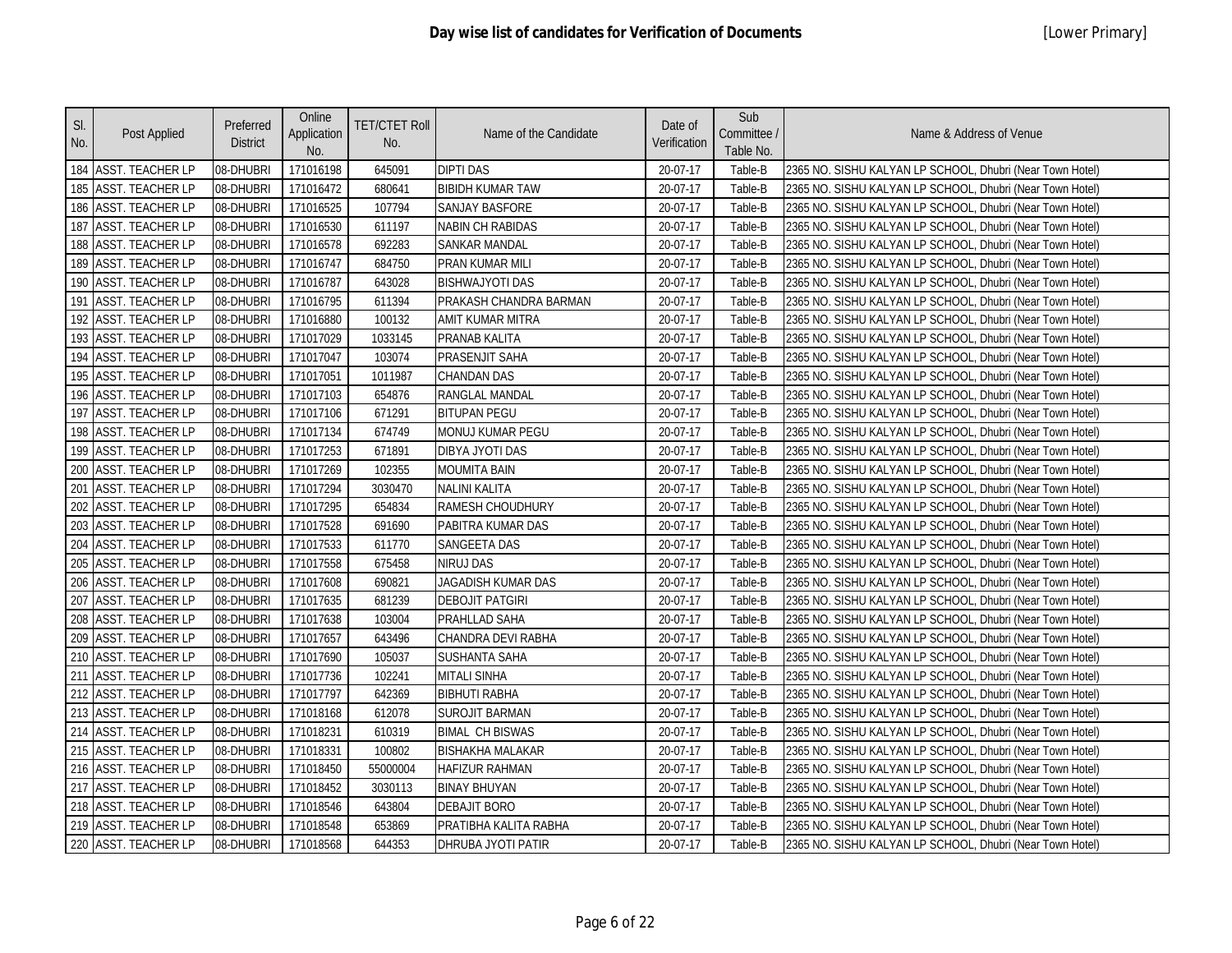| SI.<br>No.      | Post Applied            | Preferred<br><b>District</b> | Online<br>Application<br>No. | <b>TET/CTET Roll</b><br>No. | Name of the Candidate       | Date of<br>Verification | Sub<br>Committee /<br>Table No. | Name & Address of Venue                                   |
|-----------------|-------------------------|------------------------------|------------------------------|-----------------------------|-----------------------------|-------------------------|---------------------------------|-----------------------------------------------------------|
|                 | 221 ASST. TEACHER LP    | 08-DHUBRI                    | 171018602                    | 3010648                     | <b>PULAKESH DAS</b>         | 20-07-17                | Table-B                         | 2365 NO. SISHU KALYAN LP SCHOOL, Dhubri (Near Town Hotel) |
| 222             | <b>ASST. TEACHER LP</b> | 08-DHUBRI                    | 171018779                    | 641807                      | <b>BARNALI DAS DEKA</b>     | 20-07-17                | Table-B                         | 2365 NO. SISHU KALYAN LP SCHOOL, Dhubri (Near Town Hotel) |
| 223             | <b>ASST. TEACHER LP</b> | 08-DHUBRI                    | 171018871                    | 51010410                    | SHAHIDUL ISLAM              | 20-07-17                | Table-B                         | 2365 NO. SISHU KALYAN LP SCHOOL, Dhubri (Near Town Hotel) |
| 224             | <b>ASST. TEACHER LP</b> | 08-DHUBRI                    | 171019125                    | 647011                      | JITENDRA KUMAR RABHA        | 20-07-17                | Table-B                         | 2365 NO. SISHU KALYAN LP SCHOOL, Dhubri (Near Town Hotel) |
| 225             | <b>ASST. TEACHER LP</b> | 08-DHUBRI                    | 171019132                    | 657207                      | SILADITYA KAIBARTA          | 20-07-17                | Table-B                         | 2365 NO. SISHU KALYAN LP SCHOOL, Dhubri (Near Town Hotel) |
| 226             | <b>ASST. TEACHER LP</b> | 08-DHUBRI                    | 171019195                    | 2345890                     | <b>RATAN WARSHI</b>         | 20-07-17                | Table-B                         | 2365 NO. SISHU KALYAN LP SCHOOL, Dhubri (Near Town Hotel) |
| 227             | <b>ASST. TEACHER LP</b> | 08-DHUBRI                    | 171019223                    | 3010660                     | RABIN RABHA                 | 20-07-17                | Table-B                         | 2365 NO. SISHU KALYAN LP SCHOOL, Dhubri (Near Town Hotel) |
|                 | 228 ASST. TEACHER LP    | 08-DHUBRI                    | 171019229                    | 3030687                     | <b>SHAILENDRA DAS</b>       | 20-07-17                | Table-B                         | 2365 NO. SISHU KALYAN LP SCHOOL, Dhubri (Near Town Hotel) |
| 229             | <b>ASST. TEACHER LP</b> | 08-DHUBRI                    | 171019302                    | 1012261                     | <b>HITESH DAS</b>           | 20-07-17                | Table-B                         | 2365 NO. SISHU KALYAN LP SCHOOL, Dhubri (Near Town Hotel) |
| 230             | <b>ASST. TEACHER LP</b> | 08-DHUBRI                    | 171019382                    | 643624                      | CHIRANJIT SUTRADHAR         | 20-07-17                | Table-B                         | 2365 NO. SISHU KALYAN LP SCHOOL, Dhubri (Near Town Hotel) |
| 23 <sup>2</sup> | <b>ASST. TEACHER LP</b> | 08-DHUBRI                    | 171019411                    | 105299                      | <b>UDAY SAHA</b>            | 20-07-17                | Table-B                         | 2365 NO. SISHU KALYAN LP SCHOOL, Dhubri (Near Town Hotel) |
| 232             | <b>ASST. TEACHER LP</b> | 08-DHUBRI                    | 171019422                    | 1503832                     | <b>MD NURUL HUDA</b>        | 20-07-17                | Table-B                         | 2365 NO. SISHU KALYAN LP SCHOOL, Dhubri (Near Town Hotel) |
| 233             | <b>ASST. TEACHER LP</b> | 08-DHUBRI                    | 171019508                    | 658673                      | <b>SUBRATA DAS</b>          | 20-07-17                | Table-B                         | 2365 NO. SISHU KALYAN LP SCHOOL, Dhubri (Near Town Hotel) |
| 234             | <b>ASST. TEACHER LP</b> | 08-DHUBRI                    | 171019529                    | 652356                      | <b>NITA DAS</b>             | 20-07-17                | Table-B                         | 2365 NO. SISHU KALYAN LP SCHOOL, Dhubri (Near Town Hotel) |
|                 | 235 ASST. TEACHER LP    | 08-DHUBRI                    | 171019595                    | 686458                      | MUNINDRA BORANG             | 20-07-17                | Table-B                         | 2365 NO. SISHU KALYAN LP SCHOOL, Dhubri (Near Town Hotel) |
|                 | 236 ASST. TEACHER LP    | 08-DHUBRI                    | 171019608                    | 611354                      | PINKI TALUKDAR              | 20-07-17                | Table-B                         | 2365 NO. SISHU KALYAN LP SCHOOL, Dhubri (Near Town Hotel) |
| 237             | <b>ASST. TEACHER LP</b> | 08-DHUBRI                    | 171019634                    | 3020243                     | <b>MINATI NAYAK</b>         | 20-07-17                | Table-B                         | 2365 NO. SISHU KALYAN LP SCHOOL, Dhubri (Near Town Hotel) |
| 238             | <b>ASST. TEACHER LP</b> | 08-DHUBRI                    | 171019644                    | 3030011                     | <b>ALTAFUL HUSSAIN</b>      | 20-07-17                | Table-B                         | 2365 NO. SISHU KALYAN LP SCHOOL, Dhubri (Near Town Hotel) |
| 239             | <b>ASST. TEACHER LP</b> | 08-DHUBRI                    | 171019665                    | 1032888                     | MD NURHUSSAIN ALI           | 20-07-17                | Table-B                         | 2365 NO. SISHU KALYAN LP SCHOOL, Dhubri (Near Town Hotel) |
| 240             | <b>ASST. TEACHER LP</b> | 08-DHUBRI                    | 171019736                    | 103943                      | <b>SAMARESH PYINE</b>       | 20-07-17                | Table-B                         | 2365 NO. SISHU KALYAN LP SCHOOL, Dhubri (Near Town Hotel) |
| 241             | <b>ASST. TEACHER LP</b> | 08-DHUBRI                    | 171019753                    | 610365                      | <b>BISHAL SARKAR</b>        | 20-07-17                | Table-B                         | 2365 NO. SISHU KALYAN LP SCHOOL, Dhubri (Near Town Hotel) |
|                 | 242 ASST. TEACHER LP    | 08-DHUBRI                    | 171019787                    | 648542                      | <b>KRISHNA</b><br>.HAWALDER | 20-07-17                | Table-B                         | 2365 NO. SISHU KALYAN LP SCHOOL, Dhubri (Near Town Hotel) |
|                 | 243 ASST. TEACHER LP    | 08-DHUBRI                    | 171019796                    | 658928                      | <b>SUMON MONDAL</b>         | 20-07-17                | Table-B                         | 2365 NO. SISHU KALYAN LP SCHOOL, Dhubri (Near Town Hotel) |
| 244             | <b>ASST. TEACHER LP</b> | 08-DHUBRI                    | 171019824                    | 652419                      | NITUL TALUKDAR              | 20-07-17                | Table-B                         | 2365 NO. SISHU KALYAN LP SCHOOL, Dhubri (Near Town Hotel) |
|                 | 245 ASST. TEACHER LP    | 08-DHUBRI                    | 171019861                    | 610539                      | <b>DIPAK DAS</b>            | 20-07-17                | Table-B                         | 2365 NO. SISHU KALYAN LP SCHOOL, Dhubri (Near Town Hotel) |
| 246             | <b>ASST. TEACHER LP</b> | 08-DHUBRI                    | 171019890                    | 658626                      | SUBARNA BORDOLOI            | 20-07-17                | Table-B                         | 2365 NO. SISHU KALYAN LP SCHOOL, Dhubri (Near Town Hotel) |
| 247             | <b>ASST. TEACHER LP</b> | 08-DHUBRI                    | 171019910                    | 611739                      | SAHADEV ARYA                | 20-07-17                | Table-B                         | 2365 NO. SISHU KALYAN LP SCHOOL, Dhubri (Near Town Hotel) |
|                 | 248 ASST. TEACHER LP    | 08-DHUBRI                    | 171019962                    | 646007                      | <b>HEMANTA MALAKAR</b>      | 20-07-17                | Table-B                         | 2365 NO. SISHU KALYAN LP SCHOOL, Dhubri (Near Town Hotel) |
|                 | 249 ASST. TEACHER LP    | 08-DHUBRI                    | 171020078                    | 02604232                    | <b>ULIAA</b>                | 20-07-17                | Table-B                         | 2365 NO. SISHU KALYAN LP SCHOOL, Dhubri (Near Town Hotel) |
| 250             | <b>ASST. TEACHER LP</b> | 08-DHUBRI                    | 171020125                    | 673606                      | LAKHYAJIT KAMAN             | 20-07-17                | Table-B                         | 2365 NO. SISHU KALYAN LP SCHOOL, Dhubri (Near Town Hotel) |
| 25 <sup>2</sup> | <b>ASST. TEACHER LP</b> | 08-DHUBRI                    | 171020261                    | 102626                      | NIRMAL KUMAR BASAK          | 20-07-17                | Table-B                         | 2365 NO. SISHU KALYAN LP SCHOOL, Dhubri (Near Town Hotel) |
| 252             | <b>ASST. TEACHER LP</b> | 08-DHUBRI                    | 171020302                    | 652819                      | PANKAJ MAZUMDAR             | 20-07-17                | Table-B                         | 2365 NO. SISHU KALYAN LP SCHOOL, Dhubri (Near Town Hotel) |
| 253             | <b>ASST. TEACHER LP</b> | 08-DHUBRI                    | 171020317                    | 101915                      | <b>LIPTON SARKAR</b>        | 20-07-17                | Table-B                         | 2365 NO. SISHU KALYAN LP SCHOOL, Dhubri (Near Town Hotel) |
| 254             | <b>ASST. TEACHER LP</b> | 08-DHUBRI                    | 171020360                    | 102840                      | <b>PAYEL GHOSH</b>          | 20-07-17                | Table-B                         | 2365 NO. SISHU KALYAN LP SCHOOL, Dhubri (Near Town Hotel) |
|                 | 255 ASST. TEACHER LP    | 08-DHUBRI                    | 171020383                    | 101139                      | <b>DHANANJOY BHOWMICK</b>   | 20-07-17                | Table-B                         | 2365 NO. SISHU KALYAN LP SCHOOL, Dhubri (Near Town Hotel) |
|                 | 256 ASST. TEACHER LP    | 08-DHUBRI                    | 171020421                    | 104651                      | SUBHAS CHANDRA DAS          | 20-07-17                | Table-B                         | 2365 NO. SISHU KALYAN LP SCHOOL, Dhubri (Near Town Hotel) |
|                 | 257 ASST. TEACHER LP    | 08-DHUBRI                    | 171020460                    | 611255                      | NILKANTA MANDAL             | 20-07-17                | Table-B                         | 2365 NO. SISHU KALYAN LP SCHOOL, Dhubri (Near Town Hotel) |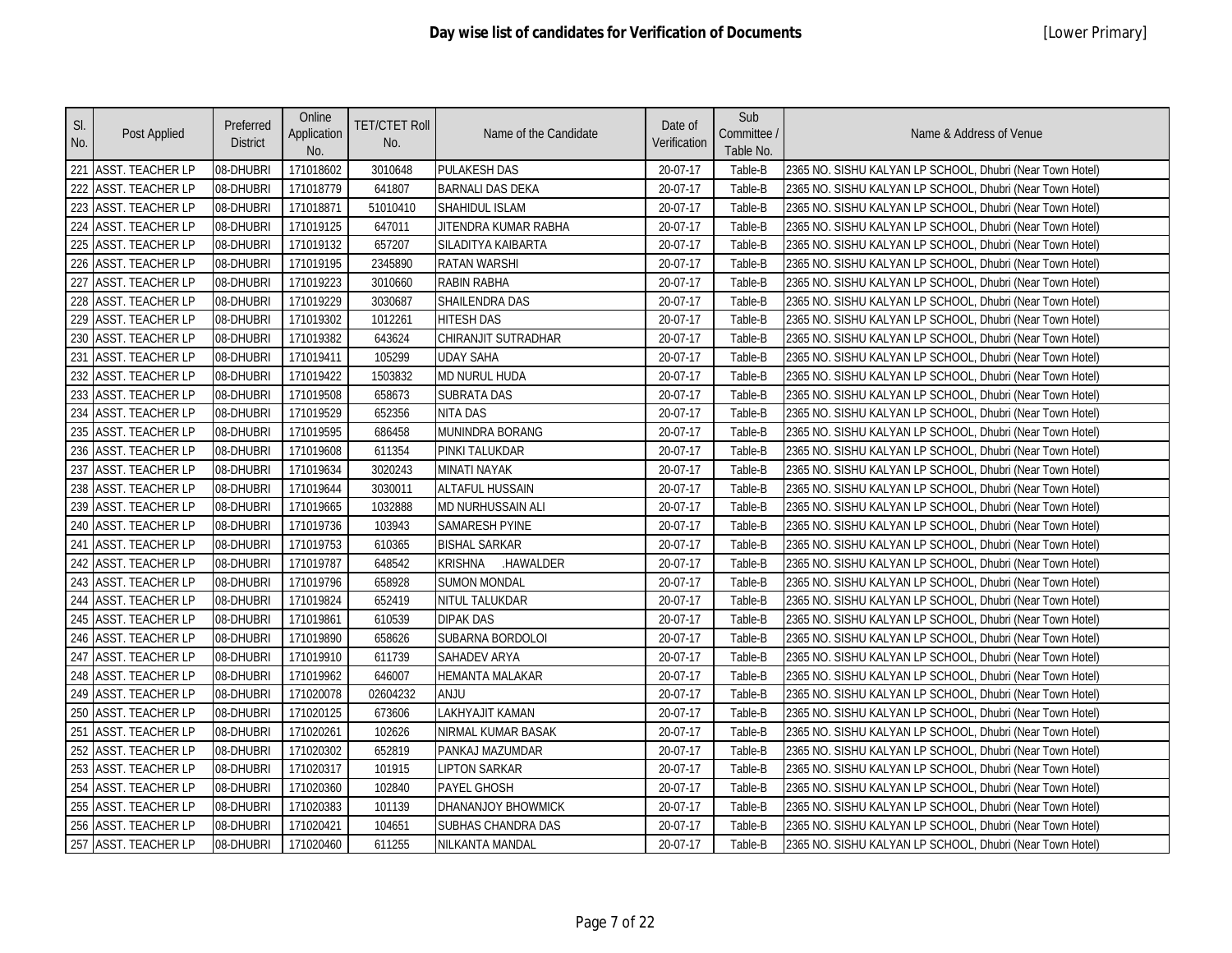|  | [Lower Primary] |
|--|-----------------|
|--|-----------------|

| SI.<br>No. | Post Applied         | Preferred<br><b>District</b> | Online<br>Application<br>No. | <b>TET/CTET Roll</b><br>No. | Name of the Candidate     | Date of<br>Verification | Sub<br>Committee /<br>Table No. | Name & Address of Venue                                                  |
|------------|----------------------|------------------------------|------------------------------|-----------------------------|---------------------------|-------------------------|---------------------------------|--------------------------------------------------------------------------|
|            | 258 ASST. TEACHER LP | 08-DHUBRI                    | 171020493                    | 103052                      | PRASENJIT BASU            | 20-07-17                | Table-B                         | 2365 NO. SISHU KALYAN LP SCHOOL, Dhubri (Near Town Hotel)                |
|            | 259 ASST. TEACHER LP | 08-DHUBRI                    | 171020496                    | 100428                      | <b>ASHIM KUMAR BARMAN</b> | 20-07-17                | Table-B                         | 2365 NO. SISHU KALYAN LP SCHOOL, Dhubri (Near Town Hotel)                |
|            | 260 ASST. TEACHER LP | 08-DHUBRI                    | 171020504                    | 104186                      | SAPTADIPA SAHA            | 20-07-17                | Table-B                         | 2365 NO. SISHU KALYAN LP SCHOOL, Dhubri (Near Town Hotel)                |
|            | 261 ASST. TEACHER LP | 08-DHUBRI                    | 171020510                    | 102815                      | PARTHA SARKAR             | 20-07-17                | Table-A                         | 737 NO. B.C. MEMORIAL JBS, Dhubri (Near P.C. Baruah Play Ground, Dhubri) |
|            | 262 ASST. TEACHER LP | 08-DHUBRI                    | 171020570                    | 611515                      | <b>RAHUL DAS</b>          | 20-07-17                | Table-A                         | 737 NO. B.C. MEMORIAL JBS, Dhubri (Near P.C. Baruah Play Ground, Dhubri) |
|            | 263 ASST. TEACHER LP | 08-DHUBRI                    | 171020573                    | 103408                      | <b>RAJIB MAJUMDER</b>     | 20-07-17                | Table-A                         | 737 NO. B.C. MEMORIAL JBS, Dhubri (Near P.C. Baruah Play Ground, Dhubri) |
|            | 264 ASST. TEACHER LP | 08-DHUBRI                    | 171020599                    | 101526                      | JAYA GHOSH                | 20-07-17                | Table-A                         | 737 NO. B.C. MEMORIAL JBS, Dhubri (Near P.C. Baruah Play Ground, Dhubri) |
|            | 265 ASST. TEACHER LP | 08-DHUBRI                    | 171020763                    | 611549                      | <b>RAKESH CH SARKAR</b>   | 20-07-17                | Table-A                         | 737 NO. B.C. MEMORIAL JBS, Dhubri (Near P.C. Baruah Play Ground, Dhubri) |
|            | 266 ASST. TEACHER LP | 08-DHUBRI                    | 171020837                    | 610364                      | <b>BISHAL SARKAR</b>      | 20-07-17                | Table-A                         | 737 NO. B.C. MEMORIAL JBS, Dhubri (Near P.C. Baruah Play Ground, Dhubri) |
|            | 267 ASST. TEACHER LP | 08-DHUBRI                    | 171020946                    | 691807                      | <b>PRADIP ROY</b>         | 20-07-17                | Table-A                         | 737 NO. B.C. MEMORIAL JBS, Dhubri (Near P.C. Baruah Play Ground, Dhubri) |
|            | 268 ASST. TEACHER LP | 08-DHUBRI                    | 171021038                    | 1111033                     | <b>BIMAL CHANDRA DAS</b>  | 20-07-17                | Table-A                         | 737 NO. B.C. MEMORIAL JBS, Dhubri (Near P.C. Baruah Play Ground, Dhubri) |
|            | 269 ASST. TEACHER LP | 08-DHUBRI                    | 171021199                    | 101050                      | <b>DEBANJANA SAHA</b>     | 20-07-17                | Table-A                         | 737 NO. B.C. MEMORIAL JBS, Dhubri (Near P.C. Baruah Play Ground, Dhubri) |
|            | 270 ASST. TEACHER LP | 08-DHUBRI                    | 171021301                    | 104110                      | <b>SANJIB SAHA</b>        | 20-07-17                | Table-A                         | 737 NO. B.C. MEMORIAL JBS, Dhubri (Near P.C. Baruah Play Ground, Dhubri) |
|            | 271 ASST. TEACHER LP | 08-DHUBRI                    | 171021306                    | 640249                      | AJIT KUMAR BISWAS         | 20-07-17                | Table-A                         | 737 NO. B.C. MEMORIAL JBS, Dhubri (Near P.C. Baruah Play Ground, Dhubri) |
|            | 272 ASST. TEACHER LP | 08-DHUBRI                    | 171021407                    | 652244                      | NIRBHAY RABHA             | 20-07-17                | Table-A                         | 737 NO. B.C. MEMORIAL JBS, Dhubri (Near P.C. Baruah Play Ground, Dhubri) |
|            | 273 ASST. TEACHER LP | 08-DHUBRI                    | 171021450                    | 641152                      | <b>ARJUN DAS</b>          | 20-07-17                | Table-A                         | 737 NO. B.C. MEMORIAL JBS, Dhubri (Near P.C. Baruah Play Ground, Dhubri) |
|            | 274 ASST. TEACHER LP | 08-DHUBRI                    | 171021485                    | 100100                      | <b>AMALESH TALUKDAR</b>   | 20-07-17                | Table-A                         | 737 NO. B.C. MEMORIAL JBS, Dhubri (Near P.C. Baruah Play Ground, Dhubri) |
|            | 275 ASST. TEACHER LP | 08-DHUBRI                    | 171021531                    | 651744                      | <b>NARAYAN DAS</b>        | 20-07-17                | Table-A                         | 737 NO. B.C. MEMORIAL JBS, Dhubri (Near P.C. Baruah Play Ground, Dhubri) |
|            | 276 ASST. TEACHER LP | 08-DHUBRI                    | 171021538                    | 1032341                     | <b>DIGAMBAR DEKA</b>      | 20-07-17                | Table-A                         | 737 NO. B.C. MEMORIAL JBS, Dhubri (Near P.C. Baruah Play Ground, Dhubri) |
|            | 277 ASST. TEACHER LP | 08-DHUBRI                    | 171021570                    | 682120                      | <b>JANAK PATGIRI</b>      | 20-07-17                | Table-A                         | 737 NO. B.C. MEMORIAL JBS, Dhubri (Near P.C. Baruah Play Ground, Dhubri) |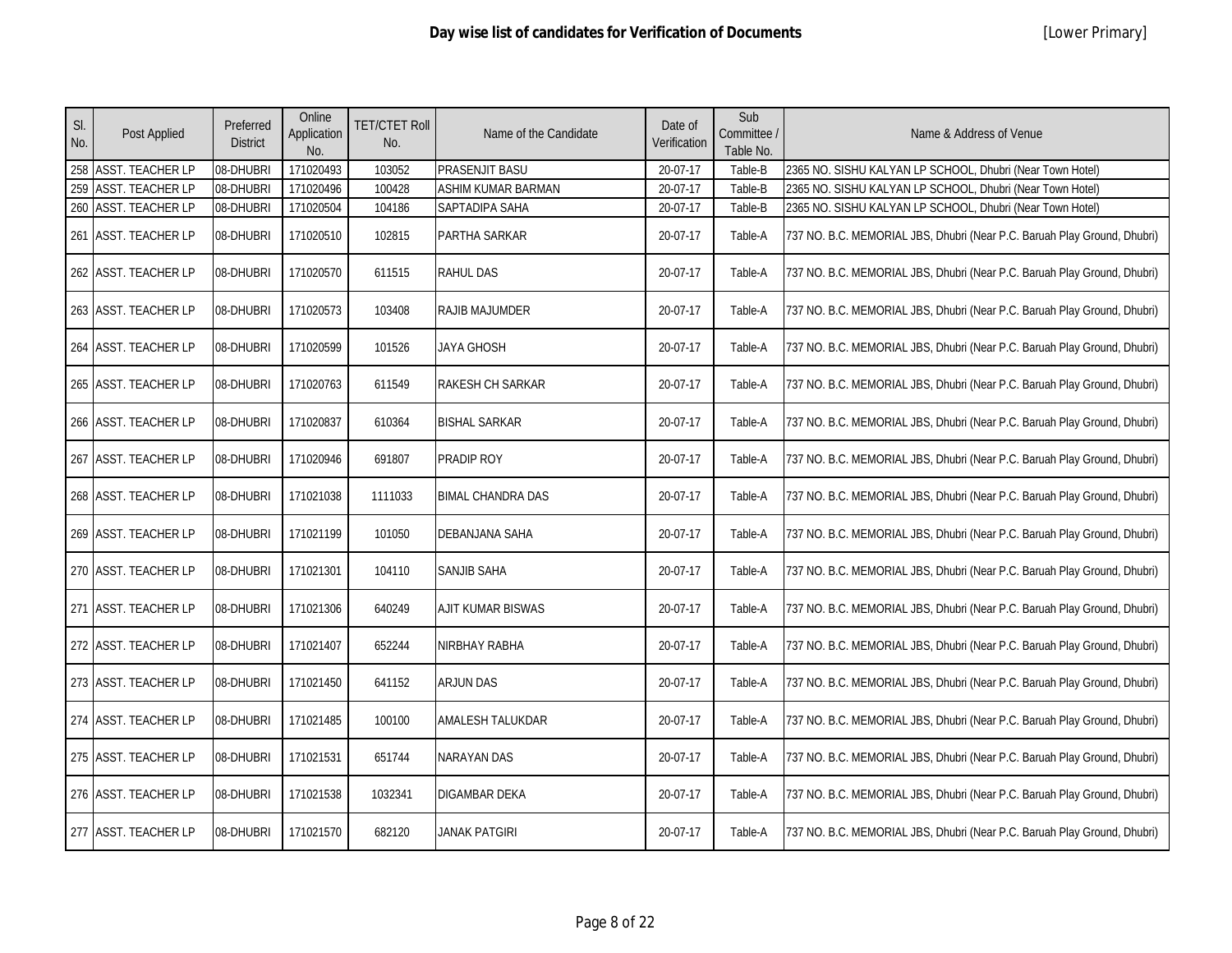| SI.<br>No. | Post Applied         | Preferred<br><b>District</b> | Online<br>Application<br>No. | <b>TET/CTET Roll</b><br>No. | Name of the Candidate    | Date of<br>Verification | Sub<br>Committee /<br>Table No. | Name & Address of Venue                                                  |
|------------|----------------------|------------------------------|------------------------------|-----------------------------|--------------------------|-------------------------|---------------------------------|--------------------------------------------------------------------------|
|            | 278 ASST. TEACHER LP | 08-DHUBRI                    | 171021615                    | 645852                      | HAREKRENDRA NATH DAS     | 20-07-17                | Table-A                         | 737 NO. B.C. MEMORIAL JBS, Dhubri (Near P.C. Baruah Play Ground, Dhubri) |
|            | 279 ASST. TEACHER LP | 08-DHUBRI                    | 171021626                    | 652985                      | PARIMAL MAZUMDAR         | 20-07-17                | Table-A                         | 737 NO. B.C. MEMORIAL JBS, Dhubri (Near P.C. Baruah Play Ground, Dhubri) |
|            | 280 ASST. TEACHER LP | 08-DHUBRI                    | 171021648                    | 654584                      | RAJIB BAISHYA            | 20-07-17                | Table-A                         | 737 NO. B.C. MEMORIAL JBS, Dhubri (Near P.C. Baruah Play Ground, Dhubri) |
|            | 281 ASST. TEACHER LP | 08-DHUBRI                    | 171021654                    | 653447                      | PRAHLAD BAISHYA          | 20-07-17                | Table-A                         | 737 NO. B.C. MEMORIAL JBS, Dhubri (Near P.C. Baruah Play Ground, Dhubri) |
|            | 282 ASST. TEACHER LP | 08-DHUBRI                    | 171021678                    | 654433                      | RAHIN CH DAIMARY         | 20-07-17                | Table-A                         | 737 NO. B.C. MEMORIAL JBS, Dhubri (Near P.C. Baruah Play Ground, Dhubri) |
|            | 283 ASST. TEACHER LP | 08-DHUBRI                    | 171021730                    | 611963                      | SRIDAM BARMAN            | 20-07-17                | Table-A                         | 737 NO. B.C. MEMORIAL JBS, Dhubri (Near P.C. Baruah Play Ground, Dhubri) |
|            | 284 ASST. TEACHER LP | 08-DHUBRI                    | 171021750                    | 610097                      | ANITA MAZUMDAR           | 20-07-17                | Table-A                         | 737 NO. B.C. MEMORIAL JBS, Dhubri (Near P.C. Baruah Play Ground, Dhubri) |
|            | 285 ASST. TEACHER LP | 08-DHUBRI                    | 171022080                    | 103184                      | PRIYANKA DUTTA           | 20-07-17                | Table-A                         | 737 NO. B.C. MEMORIAL JBS, Dhubri (Near P.C. Baruah Play Ground, Dhubri) |
|            | 286 ASST. TEACHER LP | 08-DHUBRI                    | 171022101                    | 653953                      | PRITAM RABHA             | 20-07-17                | Table-A                         | 737 NO. B.C. MEMORIAL JBS, Dhubri (Near P.C. Baruah Play Ground, Dhubri) |
|            | 287 ASST. TEACHER LP | 08-DHUBRI                    | 171022124                    | 100223                      | <b>ANIRBAN SAHA</b>      | 20-07-17                | Table-A                         | 737 NO. B.C. MEMORIAL JBS, Dhubri (Near P.C. Baruah Play Ground, Dhubri) |
|            | 288 ASST. TEACHER LP | 08-DHUBRI                    | 171022127                    | 3060082                     | MD MOFIZ UDDIN SHEIKH    | 20-07-17                | Table-A                         | 737 NO. B.C. MEMORIAL JBS, Dhubri (Near P.C. Baruah Play Ground, Dhubri) |
|            | 289 ASST. TEACHER LP | 08-DHUBRI                    | 171022145                    | 682200                      | <b>JAYANTA PEGU</b>      | 20-07-17                | Table-A                         | 737 NO. B.C. MEMORIAL JBS, Dhubri (Near P.C. Baruah Play Ground, Dhubri) |
|            | 290 ASST. TEACHER LP | 08-DHUBRI                    | 171022220                    | 55007005                    | MORJINA BEGUM            | 20-07-17                | Table-A                         | 737 NO. B.C. MEMORIAL JBS, Dhubri (Near P.C. Baruah Play Ground, Dhubri) |
|            | 291 ASST. TEACHER LP | 08-DHUBRI                    | 171022224                    | 672384                      | <b>GOKUL CHANDRA DAS</b> | 20-07-17                | Table-A                         | 737 NO. B.C. MEMORIAL JBS, Dhubri (Near P.C. Baruah Play Ground, Dhubri) |
|            | 292 ASST. TEACHER LP | 08-DHUBRI                    | 171022254                    | 542091                      | <b>BHANITA SUTRADHAR</b> | 20-07-17                | Table-A                         | 737 NO. B.C. MEMORIAL JBS, Dhubri (Near P.C. Baruah Play Ground, Dhubri) |
|            | 293 ASST. TEACHER LP | 08-DHUBRI                    | 171022261                    | 55004607                    | KANAK LATA RAY           | 20-07-17                | Table-A                         | 737 NO. B.C. MEMORIAL JBS, Dhubri (Near P.C. Baruah Play Ground, Dhubri) |
|            | 294 ASST. TEACHER LP | 08-DHUBRI                    | 171022274                    | 611189                      | <b>MUNTI PODDAR</b>      | 20-07-17                | Table-A                         | 737 NO. B.C. MEMORIAL JBS, Dhubri (Near P.C. Baruah Play Ground, Dhubri) |
|            | 295 ASST. TEACHER LP | 08-DHUBRI                    | 171022284                    | 611054                      | <b>MANTU DAS</b>         | 20-07-17                | Table-A                         | 737 NO. B.C. MEMORIAL JBS, Dhubri (Near P.C. Baruah Play Ground, Dhubri) |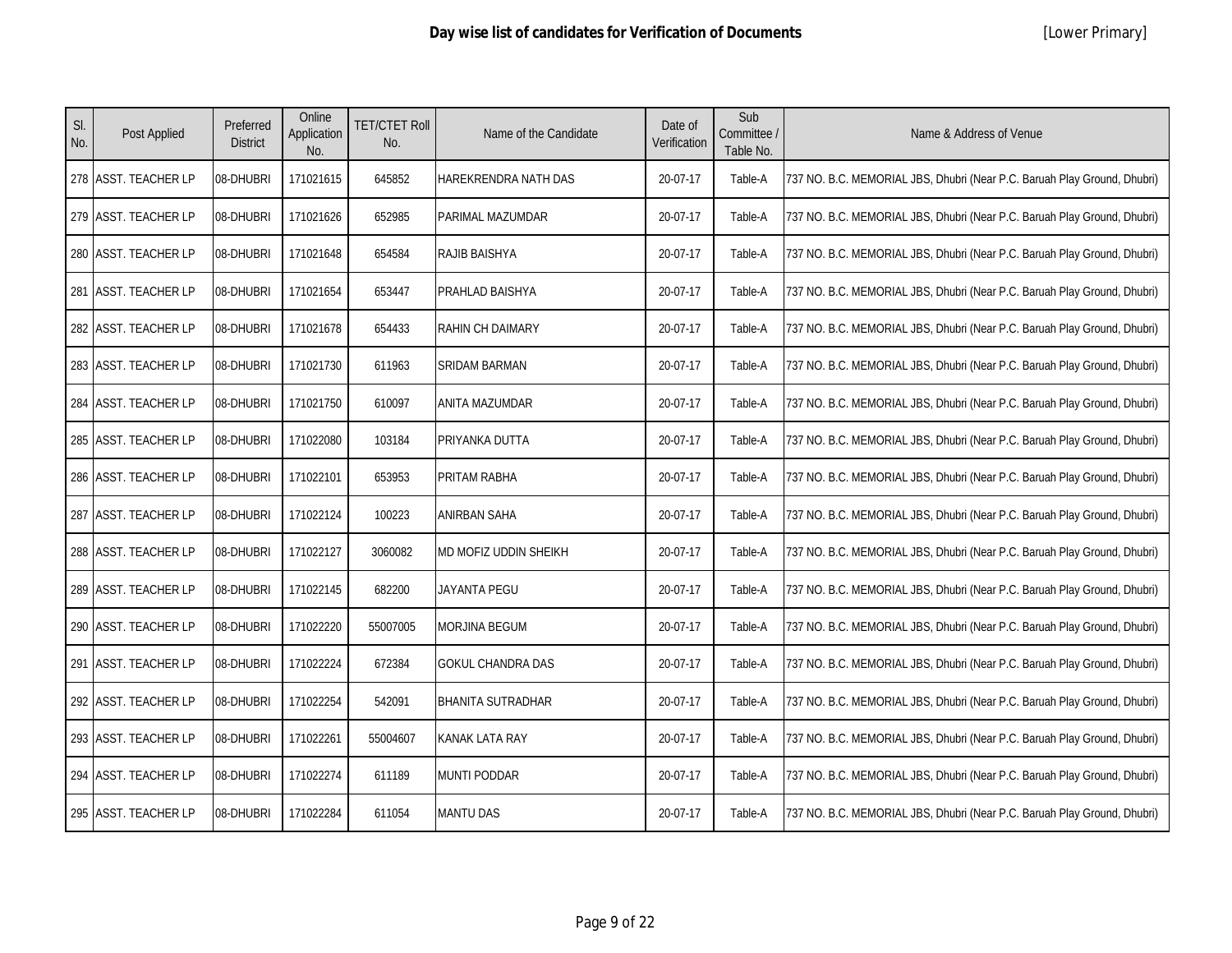| SI.<br>No. | Post Applied          | Preferred<br><b>District</b> | Online<br>Application<br>No. | <b>TET/CTET Roll</b><br>No. | Name of the Candidate | Date of<br>Verification | Sub<br>Committee /<br>Table No. | Name & Address of Venue                                                  |
|------------|-----------------------|------------------------------|------------------------------|-----------------------------|-----------------------|-------------------------|---------------------------------|--------------------------------------------------------------------------|
|            | 296 IASST. TEACHER LP | 08-DHUBRI                    | 171022285                    | 646071                      | HEMONTA KUMAR RABHA   | 20-07-17                | Table-A                         | 737 NO. B.C. MEMORIAL JBS, Dhubri (Near P.C. Baruah Play Ground, Dhubri) |
|            | 297 ASST. TEACHER LP  | 08-DHUBRI                    | 171022306                    | 646232                      | HIRAK DEKA            | 20-07-17                | Table-A                         | 737 NO. B.C. MEMORIAL JBS, Dhubri (Near P.C. Baruah Play Ground, Dhubri) |
|            | 298 ASST. TEACHER LP  | 08-DHUBRI                    | 171022377                    | 652177                      | NIPEN DAS             | 20-07-17                | Table-A                         | 737 NO. B.C. MEMORIAL JBS, Dhubri (Near P.C. Baruah Play Ground, Dhubri) |
|            | 299 ASST. TEACHER LP  | 08-DHUBRI                    | 171022393                    | 625801                      | ADITYA KULI           | 20-07-17                | Table-A                         | 737 NO. B.C. MEMORIAL JBS, Dhubri (Near P.C. Baruah Play Ground, Dhubri) |
|            | 300 ASST. TEACHER LP  | 08-DHUBRI                    | 171022442                    | 658957                      | SUNIL KUMAR RABHA     | 20-07-17                | Table-A                         | 737 NO. B.C. MEMORIAL JBS, Dhubri (Near P.C. Baruah Play Ground, Dhubri) |
|            | 301 ASST. TEACHER LP  | 08-DHUBRI                    | 171022463                    | 611319                      | PANKAJ KUMAR DAS      | 20-07-17                | Table-A                         | 737 NO. B.C. MEMORIAL JBS, Dhubri (Near P.C. Baruah Play Ground, Dhubri) |
|            | 302 ASST. TEACHER LP  | 08-DHUBRI                    | 171022492                    | 1032423                     | <b>GANESH DAS</b>     | 20-07-17                | Table-A                         | 737 NO. B.C. MEMORIAL JBS, Dhubri (Near P.C. Baruah Play Ground, Dhubri) |
|            | 303 ASST. TEACHER LP  | 08-DHUBRI                    | 171022546                    | 611480                      | PROSENJIT BISWAS      | 20-07-17                | Table-A                         | 737 NO. B.C. MEMORIAL JBS, Dhubri (Near P.C. Baruah Play Ground, Dhubri) |
|            | 304 ASST. TEACHER LP  | 08-DHUBRI                    | 171022616                    | 623930                      | <b>MUNMUNI DEORI</b>  | 20-07-17                | Table-A                         | 737 NO. B.C. MEMORIAL JBS, Dhubri (Near P.C. Baruah Play Ground, Dhubri) |
|            | 305 ASST. TEACHER LP  | 08-DHUBRI                    | 171022717                    | 672746                      | JAYANTA HAZARIKA      | 20-07-17                | Table-A                         | 737 NO. B.C. MEMORIAL JBS, Dhubri (Near P.C. Baruah Play Ground, Dhubri) |
|            | 306 ASST. TEACHER LP  | 08-DHUBRI                    | 171022744                    | 1033551                     | PRABHA ADHIKARI       | 20-07-17                | Table-A                         | 737 NO. B.C. MEMORIAL JBS, Dhubri (Near P.C. Baruah Play Ground, Dhubri) |
|            | 307 ASST. TEACHER LP  | 08-DHUBRI                    | 171022790                    | 55004344                    | JIBESH NARAYAN RAY    | 20-07-17                | Table-A                         | 737 NO. B.C. MEMORIAL JBS, Dhubri (Near P.C. Baruah Play Ground, Dhubri) |
|            | 308 ASST. TEACHER LP  | 08-DHUBRI                    | 171022850                    | 100003                      | SONAMONI DEY          | 20-07-17                | Table-A                         | 737 NO. B.C. MEMORIAL JBS, Dhubri (Near P.C. Baruah Play Ground, Dhubri) |
|            | 309 ASST. TEACHER LP  | 08-DHUBRI                    | 171022886                    | 624813                      | RAHUL DOLEY           | 20-07-17                | Table-A                         | 737 NO. B.C. MEMORIAL JBS, Dhubri (Near P.C. Baruah Play Ground, Dhubri) |
|            | 310 ASST. TEACHER LP  | 08-DHUBRI                    | 171022908                    | 630774                      | HEMCHANDRA SONOWAL    | 20-07-17                | Table-A                         | 737 NO. B.C. MEMORIAL JBS, Dhubri (Near P.C. Baruah Play Ground, Dhubri) |
|            | 311 ASST. TEACHER LP  | 08-DHUBRI                    | 171023017                    | 678152                      | CHIRANJIT DAS         | 20-07-17                | Table-A                         | 737 NO. B.C. MEMORIAL JBS, Dhubri (Near P.C. Baruah Play Ground, Dhubri) |
|            | 312 ASST. TEACHER LP  | 08-DHUBRI                    | 171023093                    | 682996                      | LIPIKA TAID           | 20-07-17                | Table-A                         | 737 NO. B.C. MEMORIAL JBS, Dhubri (Near P.C. Baruah Play Ground, Dhubri) |
|            | 313 ASST. TEACHER LP  | 08-DHUBRI                    | 171023129                    | 1500860                     | KAMAL HUSSAIN         | 20-07-17                | Table-A                         | 737 NO. B.C. MEMORIAL JBS, Dhubri (Near P.C. Baruah Play Ground, Dhubri) |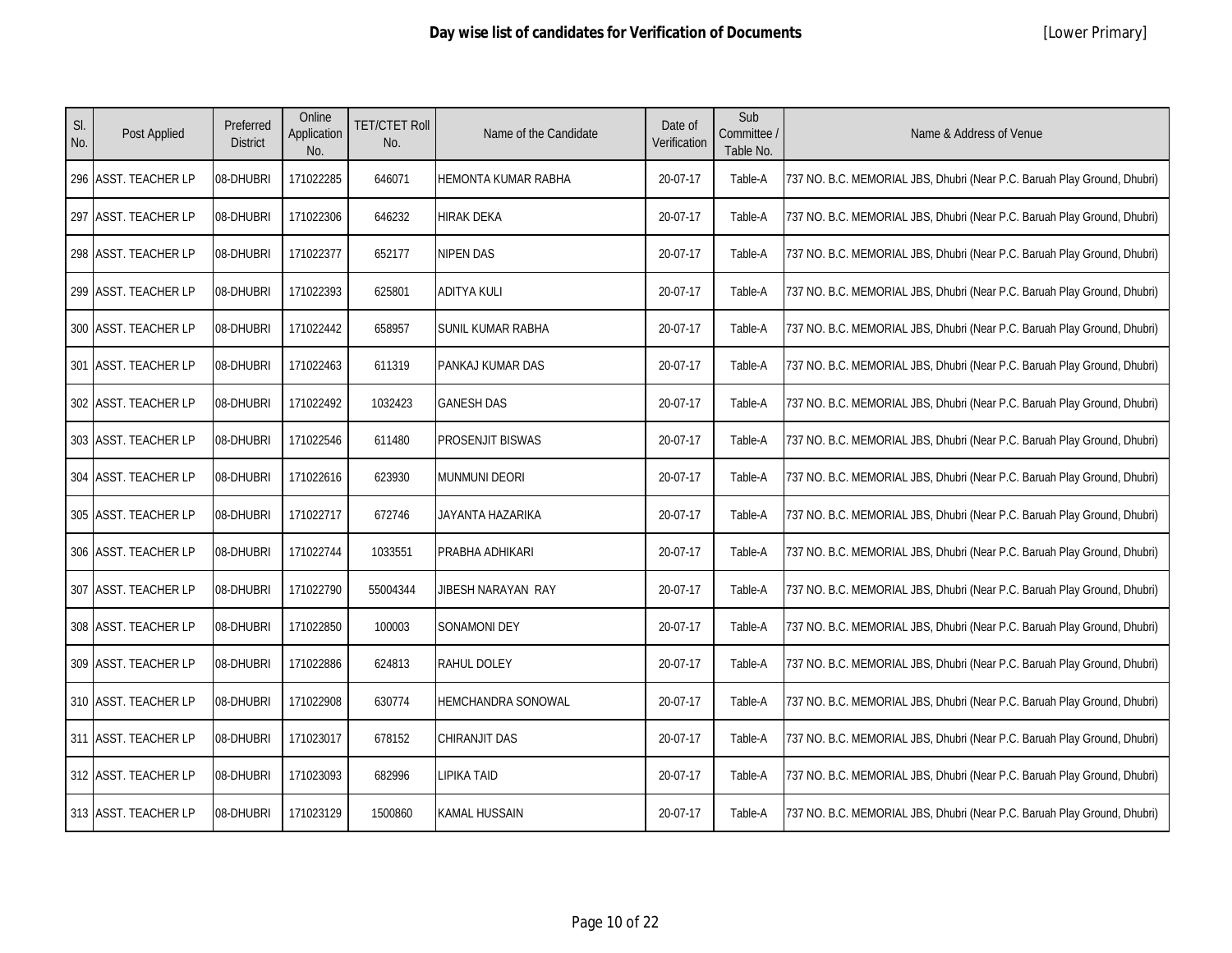| SI.<br>No. | Post Applied         | Preferred<br><b>District</b> | Online<br>Application<br>No. | <b>TET/CTET Roll</b><br>No. | Name of the Candidate   | Date of<br>Verification | Sub<br>Committee /<br>Table No. | Name & Address of Venue                                                  |
|------------|----------------------|------------------------------|------------------------------|-----------------------------|-------------------------|-------------------------|---------------------------------|--------------------------------------------------------------------------|
|            | 314 ASST. TEACHER LP | 08-DHUBRI                    | 171023158                    | 686214                      | <b>BHASKAR BISWAS</b>   | 20-07-17                | Table-A                         | 737 NO. B.C. MEMORIAL JBS, Dhubri (Near P.C. Baruah Play Ground, Dhubri) |
|            | 315 ASST. TEACHER LP | 08-DHUBRI                    | 171023184                    | 624760                      | PURUSUTTAM BORI         | 20-07-17                | Table-A                         | 737 NO. B.C. MEMORIAL JBS, Dhubri (Near P.C. Baruah Play Ground, Dhubri) |
|            | 316 ASST. TEACHER LP | 08-DHUBRI                    | 171023198                    | 654707                      | RAJU MAHELA             | 20-07-17                | Table-A                         | 737 NO. B.C. MEMORIAL JBS, Dhubri (Near P.C. Baruah Play Ground, Dhubri) |
|            | 317 ASST. TEACHER LP | 08-DHUBRI                    | 171023224                    | 104381                      | <b>SHIWLI ROY</b>       | 20-07-17                | Table-A                         | 737 NO. B.C. MEMORIAL JBS, Dhubri (Near P.C. Baruah Play Ground, Dhubri) |
|            | 318 ASST. TEACHER LP | 08-DHUBRI                    | 171023269                    | 100125                      | AMIT DUTTA              | 20-07-17                | Table-A                         | 737 NO. B.C. MEMORIAL JBS, Dhubri (Near P.C. Baruah Play Ground, Dhubri) |
|            | 319 ASST. TEACHER LP | 08-DHUBRI                    | 171023379                    | 103399                      | <b>RAJESH SHIL</b>      | 20-07-17                | Table-A                         | 737 NO. B.C. MEMORIAL JBS, Dhubri (Near P.C. Baruah Play Ground, Dhubri) |
|            | 320 ASST. TEACHER LP | 08-DHUBRI                    | 171023398                    | 643832                      | DEBAJYOTI BARMAN        | 20-07-17                | Table-A                         | 737 NO. B.C. MEMORIAL JBS, Dhubri (Near P.C. Baruah Play Ground, Dhubri) |
|            | 321 ASST. TEACHER LP | 08-DHUBRI                    | 171023471                    | 683012                      | LUHIT CHANDRA PAYENG    | 20-07-17                | Table-A                         | 737 NO. B.C. MEMORIAL JBS, Dhubri (Near P.C. Baruah Play Ground, Dhubri) |
|            | 322 ASST. TEACHER LP | 08-DHUBRI                    | 171023504                    | 55005707                    | MD KHAIRUZZAMAN MONDAL  | 20-07-17                | Table-A                         | 737 NO. B.C. MEMORIAL JBS, Dhubri (Near P.C. Baruah Play Ground, Dhubri) |
|            | 323 ASST. TEACHER LP | 08-DHUBRI                    | 171023537                    | 611761                      | SANATAN MANDAL          | 20-07-17                | Table-A                         | 737 NO. B.C. MEMORIAL JBS, Dhubri (Near P.C. Baruah Play Ground, Dhubri) |
|            | 324 ASST. TEACHER LP | 08-DHUBRI                    | 171023566                    | 1013162                     | <b>SANJAY BHARALI</b>   | 20-07-17                | Table-A                         | 737 NO. B.C. MEMORIAL JBS, Dhubri (Near P.C. Baruah Play Ground, Dhubri) |
|            | 325 ASST. TEACHER LP | 08-DHUBRI                    | 171023623                    | 103651                      | <b>RINKI SAHA</b>       | 20-07-17                | Table-A                         | 737 NO. B.C. MEMORIAL JBS, Dhubri (Near P.C. Baruah Play Ground, Dhubri) |
|            | 326 ASST. TEACHER LP | 08-DHUBRI                    | 171023658                    | 642256                      | <b>BHISHMA RABHA</b>    | 20-07-17                | Table-A                         | 737 NO. B.C. MEMORIAL JBS, Dhubri (Near P.C. Baruah Play Ground, Dhubri) |
|            | 327 ASST. TEACHER LP | 08-DHUBRI                    | 171023662                    | 3010212                     | <b>DIPJYOTI DEKA</b>    | 20-07-17                | Table-A                         | 737 NO. B.C. MEMORIAL JBS, Dhubri (Near P.C. Baruah Play Ground, Dhubri) |
|            | 328 ASST. TEACHER LP | 08-DHUBRI                    | 171023700                    | 611974                      | SUBHASH CHANDRA RABIDAS | 20-07-17                | Table-A                         | 737 NO. B.C. MEMORIAL JBS, Dhubri (Near P.C. Baruah Play Ground, Dhubri) |
|            | 329 ASST. TEACHER LP | 08-DHUBRI                    | 171023704                    | 611637                      | RATUL BORO              | 20-07-17                | Table-A                         | 737 NO. B.C. MEMORIAL JBS, Dhubri (Near P.C. Baruah Play Ground, Dhubri) |
|            | 330 ASST. TEACHER LP | 08-DHUBRI                    | 171023730                    | 677589                      | SAGAR LOYING            | 20-07-17                | Table-A                         | 737 NO. B.C. MEMORIAL JBS, Dhubri (Near P.C. Baruah Play Ground, Dhubri) |
|            | 331 ASST. TEACHER LP | 08-DHUBRI                    | 171023798                    | 1013001                     | <b>RAMEN DAS</b>        | 20-07-17                | Table-A                         | 737 NO. B.C. MEMORIAL JBS, Dhubri (Near P.C. Baruah Play Ground, Dhubri) |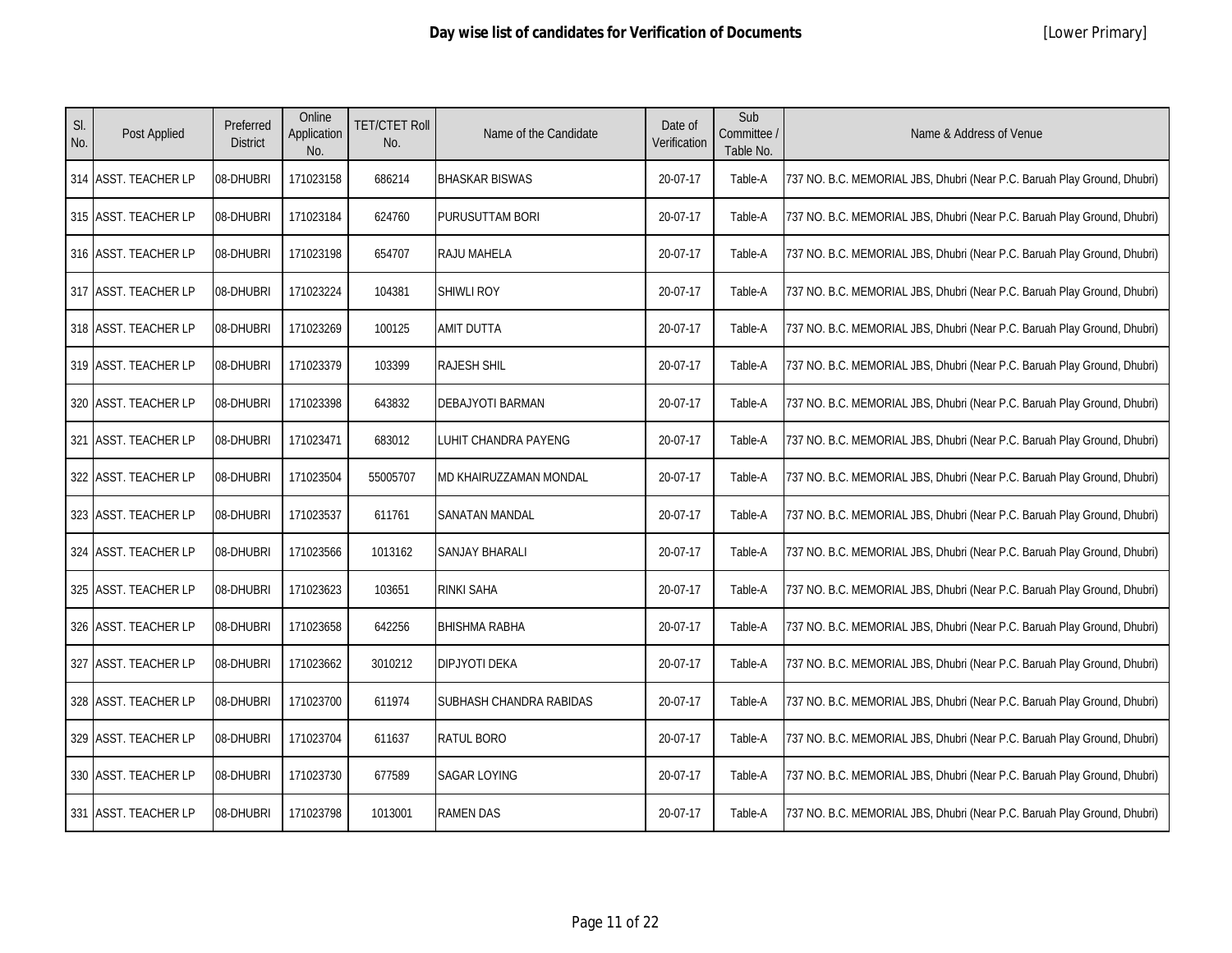| SI.<br>No. | Post Applied         | Preferred<br><b>District</b> | Online<br>Application<br>No. | <b>TET/CTET Roll</b><br>No. | Name of the Candidate    | Date of<br>Verification | Sub<br>Committee /<br>Table No. | Name & Address of Venue                                                  |
|------------|----------------------|------------------------------|------------------------------|-----------------------------|--------------------------|-------------------------|---------------------------------|--------------------------------------------------------------------------|
|            | 332 ASST. TEACHER LP | 08-DHUBRI                    | 171023873                    | 630507                      | DEWAJIT KACHARI          | 20-07-17                | Table-A                         | 737 NO. B.C. MEMORIAL JBS, Dhubri (Near P.C. Baruah Play Ground, Dhubri) |
|            | 333 ASST. TEACHER LP | 08-DHUBRI                    | 171023892                    | 3020290                     | NURUZZAMAN HOQUE         | 20-07-17                | Table-A                         | 737 NO. B.C. MEMORIAL JBS, Dhubri (Near P.C. Baruah Play Ground, Dhubri) |
|            | 334 ASST. TEACHER LP | 08-DHUBRI                    | 171023901                    | 3020103                     | DHANANJOY DUTTA          | 20-07-17                | Table-A                         | 737 NO. B.C. MEMORIAL JBS, Dhubri (Near P.C. Baruah Play Ground, Dhubri) |
|            | 335 ASST. TEACHER LP | 08-DHUBRI                    | 171023945                    | 677370                      | <b>RUBI POW</b>          | 20-07-17                | Table-A                         | 737 NO. B.C. MEMORIAL JBS, Dhubri (Near P.C. Baruah Play Ground, Dhubri) |
|            | 336 ASST. TEACHER LP | 08-DHUBRI                    | 171024016                    | 101270                      | DIPIKA SUTRADHAR         | 20-07-17                | Table-A                         | 737 NO. B.C. MEMORIAL JBS, Dhubri (Near P.C. Baruah Play Ground, Dhubri) |
|            | 337 ASST. TEACHER LP | 08-DHUBRI                    | 171024031                    | 691995                      | RAJIB DAS                | 20-07-17                | Table-A                         | 737 NO. B.C. MEMORIAL JBS, Dhubri (Near P.C. Baruah Play Ground, Dhubri) |
|            | 338 ASST. TEACHER LP | 08-DHUBRI                    | 171024055                    | 1021702                     | <b>SUSHIL DAIMARY</b>    | 20-07-17                | Table-A                         | 737 NO. B.C. MEMORIAL JBS, Dhubri (Near P.C. Baruah Play Ground, Dhubri) |
|            | 339 ASST. TEACHER LP | 08-DHUBRI                    | 171024216                    | 642011                      | <b>BHADRA KONWAR</b>     | 20-07-17                | Table-A                         | 737 NO. B.C. MEMORIAL JBS, Dhubri (Near P.C. Baruah Play Ground, Dhubri) |
|            | 340 ASST. TEACHER LP | 08-DHUBRI                    | 171024283                    | 682772                      | <b>KRISHNA DAS</b>       | 20-07-17                | Table-A                         | 737 NO. B.C. MEMORIAL JBS, Dhubri (Near P.C. Baruah Play Ground, Dhubri) |
|            | 341 ASST. TEACHER LP | 08-DHUBRI                    | 171024318                    | 102598                      | NIKUNJA SAHA             | 20-07-17                | Table-A                         | 737 NO. B.C. MEMORIAL JBS, Dhubri (Near P.C. Baruah Play Ground, Dhubri) |
|            | 342 ASST. TEACHER LP | 08-DHUBRI                    | 171024333                    | 640111                      | <b>ABHIJIT RABHA</b>     | 20-07-17                | Table-A                         | 737 NO. B.C. MEMORIAL JBS, Dhubri (Near P.C. Baruah Play Ground, Dhubri) |
|            | 343 ASST. TEACHER LP | 08-DHUBRI                    | 171024347                    | 642849                      | <b>BIPIN CHANDRA DAS</b> | 20-07-17                | Table-A                         | 737 NO. B.C. MEMORIAL JBS, Dhubri (Near P.C. Baruah Play Ground, Dhubri) |
|            | 344 ASST. TEACHER LP | 08-DHUBRI                    | 171024381                    | 1701026                     | DHIREN KUMAR SEAL        | 20-07-17                | Table-A                         | 737 NO. B.C. MEMORIAL JBS, Dhubri (Near P.C. Baruah Play Ground, Dhubri) |
|            | 345 ASST. TEACHER LP | 08-DHUBRI                    | 171024386                    | 3010647                     | PULAKESH BARAH           | 20-07-17                | Table-A                         | 737 NO. B.C. MEMORIAL JBS, Dhubri (Near P.C. Baruah Play Ground, Dhubri) |
|            | 346 ASST. TEACHER LP | 08-DHUBRI                    | 171024421                    | 659158                      | SUSMITA HAZARIKA         | 20-07-17                | Table-A                         | 737 NO. B.C. MEMORIAL JBS, Dhubri (Near P.C. Baruah Play Ground, Dhubri) |
|            | 347 ASST. TEACHER LP | 08-DHUBRI                    | 171024431                    | 104088                      | SANJAY SAHA              | 20-07-17                | Table-A                         | 737 NO. B.C. MEMORIAL JBS, Dhubri (Near P.C. Baruah Play Ground, Dhubri) |
|            | 348 ASST. TEACHER LP | 08-DHUBRI                    | 171024488                    | 682199                      | <b>JAYANTA PEGU</b>      | 20-07-17                | Table-A                         | 737 NO. B.C. MEMORIAL JBS, Dhubri (Near P.C. Baruah Play Ground, Dhubri) |
|            | 349 ASST. TEACHER LP | 08-DHUBRI                    | 171024505                    | 3110170                     | <b>MAMANI RAY</b>        | 20-07-17                | Table-A                         | 737 NO. B.C. MEMORIAL JBS, Dhubri (Near P.C. Baruah Play Ground, Dhubri) |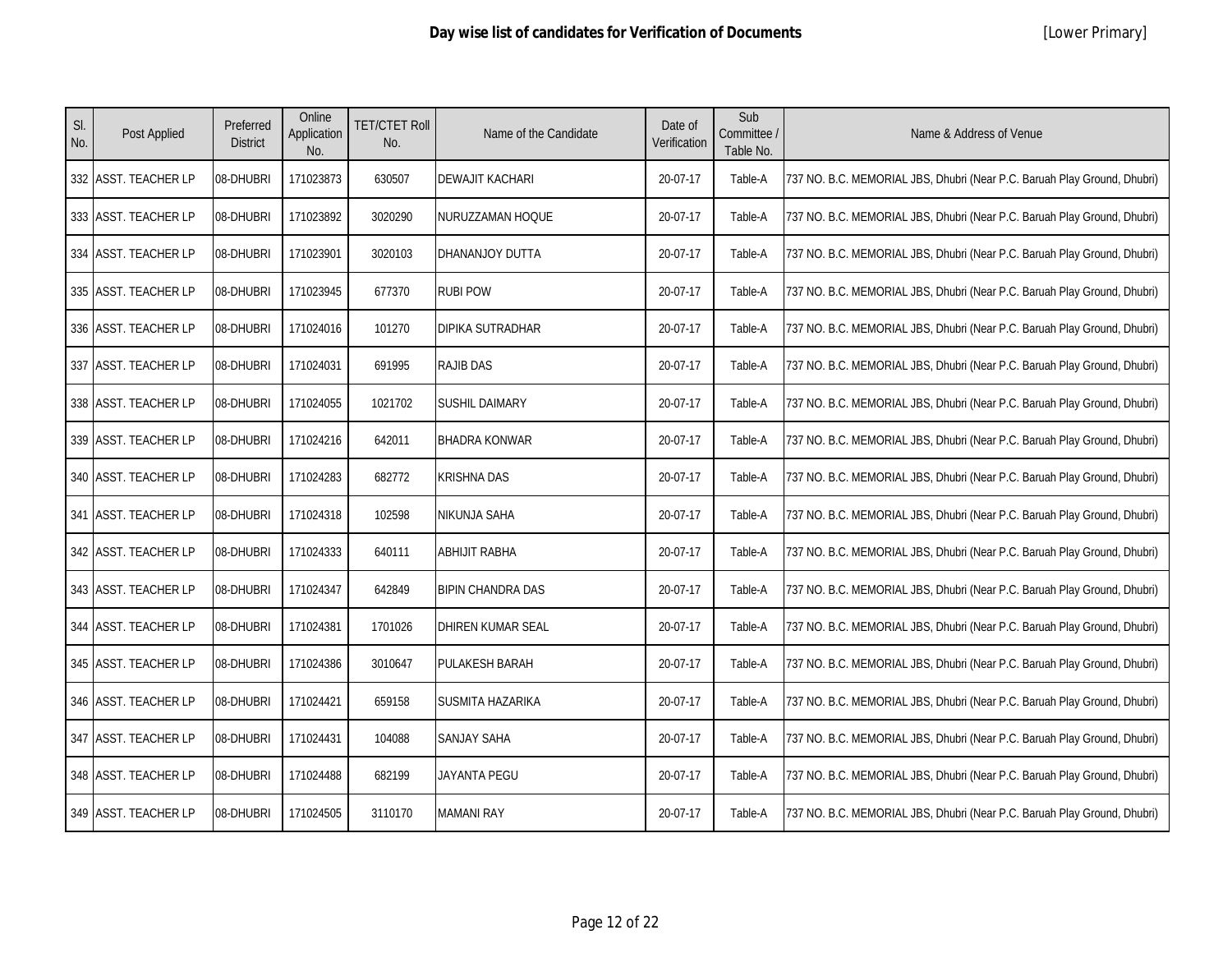| SI.<br>No. | Post Applied         | Preferred<br><b>District</b> | Online<br>Application<br>No. | <b>TET/CTET Roll</b><br>No. | Name of the Candidate    | Date of<br>Verification | Sub<br>Committee /<br>Table No. | Name & Address of Venue                                                  |
|------------|----------------------|------------------------------|------------------------------|-----------------------------|--------------------------|-------------------------|---------------------------------|--------------------------------------------------------------------------|
|            | 350 ASST. TEACHER LP | 08-DHUBRI                    | 171024599                    | 646829                      | JEESHU DAS               | 20-07-17                | Table-A                         | 737 NO. B.C. MEMORIAL JBS, Dhubri (Near P.C. Baruah Play Ground, Dhubri) |
|            | 351 ASST. TEACHER LP | 08-DHUBRI                    | 171024600                    | 55011270                    | SURAIYA PARVEEN ISLAM    | 20-07-17                | Table-A                         | 737 NO. B.C. MEMORIAL JBS, Dhubri (Near P.C. Baruah Play Ground, Dhubri) |
|            | 352 ASST. TEACHER LP | 08-DHUBRI                    | 171024662                    | 1012140                     | <b>DULU PATOWARY</b>     | 20-07-17                | Table-A                         | 737 NO. B.C. MEMORIAL JBS, Dhubri (Near P.C. Baruah Play Ground, Dhubri) |
|            | 353 ASST. TEACHER LP | 08-DHUBRI                    | 171024707                    | 104785                      | <b>SUJATA SARKAR</b>     | 20-07-17                | Table-A                         | 737 NO. B.C. MEMORIAL JBS, Dhubri (Near P.C. Baruah Play Ground, Dhubri) |
|            | 354 ASST. TEACHER LP | 08-DHUBRI                    | 171024767                    | 1012569                     | <b>MANAJ DAS</b>         | 20-07-17                | Table-A                         | 737 NO. B.C. MEMORIAL JBS, Dhubri (Near P.C. Baruah Play Ground, Dhubri) |
|            | 355 ASST. TEACHER LP | 08-DHUBRI                    | 171024780                    | 101520                      | JATAN SAHA               | 20-07-17                | Table-A                         | 737 NO. B.C. MEMORIAL JBS, Dhubri (Near P.C. Baruah Play Ground, Dhubri) |
|            | 356 ASST. TEACHER LP | 08-DHUBRI                    | 171024834                    | 1013297                     | TAPAN KR. DAS            | 20-07-17                | Table-A                         | 737 NO. B.C. MEMORIAL JBS, Dhubri (Near P.C. Baruah Play Ground, Dhubri) |
|            | 357 ASST. TEACHER LP | 08-DHUBRI                    | 171024844                    | 107827                      | SANJEET KUMAR SAH        | 20-07-17                | Table-A                         | 737 NO. B.C. MEMORIAL JBS, Dhubri (Near P.C. Baruah Play Ground, Dhubri) |
|            | 358 ASST. TEACHER LP | 08-DHUBRI                    | 171024869                    | 643765                      | <b>DASARATH DEKA</b>     | 20-07-17                | Table-A                         | 737 NO. B.C. MEMORIAL JBS, Dhubri (Near P.C. Baruah Play Ground, Dhubri) |
|            | 359 ASST. TEACHER LP | 08-DHUBRI                    | 171024885                    | 55006094                    | MD ZIAUR RAHMAN          | 20-07-17                | Table-A                         | 737 NO. B.C. MEMORIAL JBS, Dhubri (Near P.C. Baruah Play Ground, Dhubri) |
|            | 360 ASST. TEACHER LP | 08-DHUBRI                    | 171024909                    | 610382                      | <b>BISWAJIT MALO DAS</b> | 20-07-17                | Table-A                         | 737 NO. B.C. MEMORIAL JBS, Dhubri (Near P.C. Baruah Play Ground, Dhubri) |
|            | 361 ASST. TEACHER LP | 08-DHUBRI                    | 171024925                    | 1013227                     | SIMANTA BARMAN           | 20-07-17                | Table-A                         | 737 NO. B.C. MEMORIAL JBS, Dhubri (Near P.C. Baruah Play Ground, Dhubri) |
|            | 362 ASST. TEACHER LP | 08-DHUBRI                    | 171025033                    | 104816                      | <b>SUKASH SUTRADHAR</b>  | 20-07-17                | Table-A                         | 737 NO. B.C. MEMORIAL JBS, Dhubri (Near P.C. Baruah Play Ground, Dhubri) |
|            | 363 ASST. TEACHER LP | 08-DHUBRI                    | 171025035                    | 1111639                     | <b>PRADIP DAS</b>        | 20-07-17                | Table-A                         | 737 NO. B.C. MEMORIAL JBS, Dhubri (Near P.C. Baruah Play Ground, Dhubri) |
|            | 364 ASST. TEACHER LP | 08-DHUBRI                    | 171025077                    | 612096                      | SWAPAN KUMAR SUTRADHAR   | 20-07-17                | Table-A                         | 737 NO. B.C. MEMORIAL JBS, Dhubri (Near P.C. Baruah Play Ground, Dhubri) |
|            | 365 ASST. TEACHER LP | 08-DHUBRI                    | 171025107                    | 652202                      | NIPUMANI DEKA            | 20-07-17                | Table-A                         | 737 NO. B.C. MEMORIAL JBS, Dhubri (Near P.C. Baruah Play Ground, Dhubri) |
|            | 366 ASST. TEACHER LP | 08-DHUBRI                    | 171025161                    | 1552652                     | KUL BAHADUR GURUNG       | 20-07-17                | Table-A                         | 737 NO. B.C. MEMORIAL JBS, Dhubri (Near P.C. Baruah Play Ground, Dhubri) |
|            | 367 ASST. TEACHER LP | 08-DHUBRI                    | 171025175                    | 3030359                     | <b>KULAJIT BARMAN</b>    | 20-07-17                | Table-A                         | 737 NO. B.C. MEMORIAL JBS, Dhubri (Near P.C. Baruah Play Ground, Dhubri) |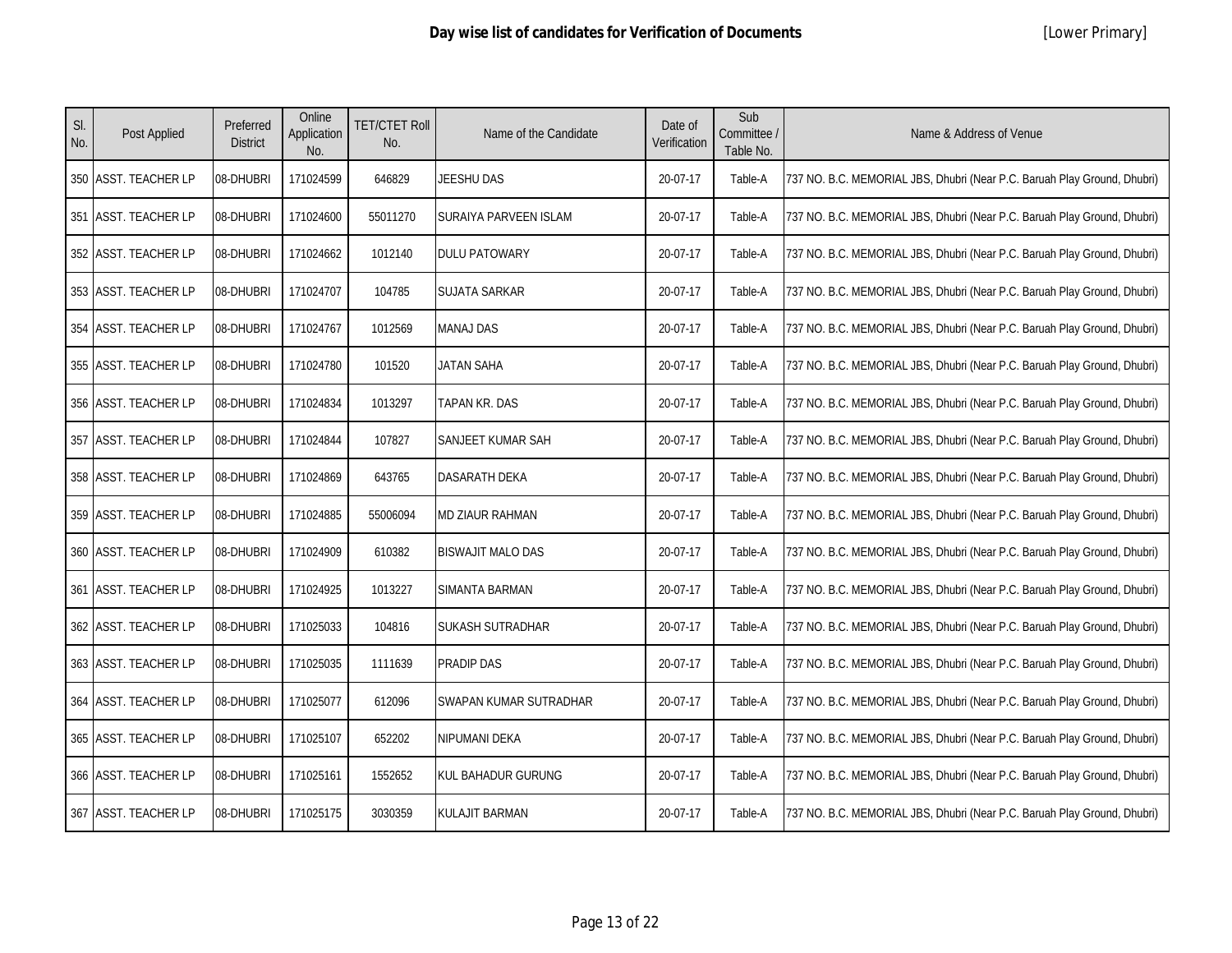| SI.<br>No. | Post Applied         | Preferred<br><b>District</b> | Online<br>Application<br>No. | <b>TET/CTET Roll</b><br>No. | Name of the Candidate  | Date of<br>Verification | Sub<br>Committee /<br>Table No. | Name & Address of Venue                                                  |
|------------|----------------------|------------------------------|------------------------------|-----------------------------|------------------------|-------------------------|---------------------------------|--------------------------------------------------------------------------|
|            | 368 ASST. TEACHER LP | 08-DHUBRI                    | 171025178                    | 656279                      | SAMUJJAL DEKA          | 20-07-17                | Table-A                         | 737 NO. B.C. MEMORIAL JBS, Dhubri (Near P.C. Baruah Play Ground, Dhubri) |
|            | 369 ASST. TEACHER LP | 08-DHUBRI                    | 171025192                    | 612022                      | <b>SUMAN BARAI</b>     | 20-07-17                | Table-A                         | 737 NO. B.C. MEMORIAL JBS, Dhubri (Near P.C. Baruah Play Ground, Dhubri) |
|            | 370 ASST. TEACHER LP | 08-DHUBRI                    | 171025207                    | 55007938                    | <b>NUR ISLAM</b>       | 20-07-17                | Table-A                         | 737 NO. B.C. MEMORIAL JBS, Dhubri (Near P.C. Baruah Play Ground, Dhubri) |
|            | 371 ASST. TEACHER LP | 08-DHUBRI                    | 171025249                    | 1033103                     | PHULKUMARI DAS         | 20-07-17                | Table-A                         | 737 NO. B.C. MEMORIAL JBS, Dhubri (Near P.C. Baruah Play Ground, Dhubri) |
|            | 372 ASST. TEACHER LP | 08-DHUBRI                    | 171025284                    | 690013                      | ABHIJIT MAJUMDAR       | 20-07-17                | Table-A                         | 737 NO. B.C. MEMORIAL JBS, Dhubri (Near P.C. Baruah Play Ground, Dhubri) |
|            | 373 ASST. TEACHER LP | 08-DHUBRI                    | 171025329                    | 101482                      | <b>INDRAJIT SAHA</b>   | 20-07-17                | Table-A                         | 737 NO. B.C. MEMORIAL JBS, Dhubri (Near P.C. Baruah Play Ground, Dhubri) |
|            | 374 ASST. TEACHER LP | 08-DHUBRI                    | 171025382                    | 103392                      | RAJESH GHOSH           | 20-07-17                | Table-A                         | 737 NO. B.C. MEMORIAL JBS, Dhubri (Near P.C. Baruah Play Ground, Dhubri) |
|            | 375 ASST. TEACHER LP | 08-DHUBRI                    | 171025452                    | 610563                      | DIPANKAR MAZUMDER      | 20-07-17                | Table-A                         | 737 NO. B.C. MEMORIAL JBS, Dhubri (Near P.C. Baruah Play Ground, Dhubri) |
|            | 376 ASST. TEACHER LP | 08-DHUBRI                    | 171025463                    | 610151                      | ARJUN KUMAR DAS        | 20-07-17                | Table-A                         | 737 NO. B.C. MEMORIAL JBS, Dhubri (Near P.C. Baruah Play Ground, Dhubri) |
|            | 377 ASST. TEACHER LP | 08-DHUBRI                    | 171025467                    | 103099                      | PRATIVA SAHA           | 20-07-17                | Table-A                         | 737 NO. B.C. MEMORIAL JBS, Dhubri (Near P.C. Baruah Play Ground, Dhubri) |
|            | 378 ASST. TEACHER LP | 08-DHUBRI                    | 171025476                    | 691461                      | MOUCHUMI PATHAK        | 20-07-17                | Table-A                         | 737 NO. B.C. MEMORIAL JBS, Dhubri (Near P.C. Baruah Play Ground, Dhubri) |
|            | 379 ASST. TEACHER LP | 08-DHUBRI                    | 171025499                    | 640307                      | <b>AKSHAY HAWALDER</b> | 20-07-17                | Table-A                         | 737 NO. B.C. MEMORIAL JBS, Dhubri (Near P.C. Baruah Play Ground, Dhubri) |
|            | 380 ASST. TEACHER LP | 08-DHUBRI                    | 171025524                    | 106363                      | KALPANA SHARMA         | 20-07-17                | Table-A                         | 737 NO. B.C. MEMORIAL JBS, Dhubri (Near P.C. Baruah Play Ground, Dhubri) |
|            | 381 ASST. TEACHER LP | 08-DHUBRI                    | 171025534                    | 612060                      | <b>SUPRIYA DAS</b>     | 20-07-17                | Table-A                         | 737 NO. B.C. MEMORIAL JBS, Dhubri (Near P.C. Baruah Play Ground, Dhubri) |
|            | 382 ASST. TEACHER LP | 08-DHUBRI                    | 171025576                    | 611748                      | SAMARESH SARKAR        | 20-07-17                | Table-A                         | 737 NO. B.C. MEMORIAL JBS, Dhubri (Near P.C. Baruah Play Ground, Dhubri) |
|            | 383 ASST. TEACHER LP | 08-DHUBRI                    | 171025581                    | 610689                      | HEM CHANDRA SARKAR     | 20-07-17                | Table-A                         | 737 NO. B.C. MEMORIAL JBS, Dhubri (Near P.C. Baruah Play Ground, Dhubri) |
|            | 384 ASST. TEACHER LP | 08-DHUBRI                    | 171025625                    | 103435                      | <b>RAJU SAHA</b>       | 20-07-17                | Table-A                         | 737 NO. B.C. MEMORIAL JBS, Dhubri (Near P.C. Baruah Play Ground, Dhubri) |
|            | 385 ASST. TEACHER LP | 08-DHUBRI                    | 171025638                    | 100568                      | <b>BAPPA PAUL</b>      | 20-07-17                | Table-A                         | 737 NO. B.C. MEMORIAL JBS, Dhubri (Near P.C. Baruah Play Ground, Dhubri) |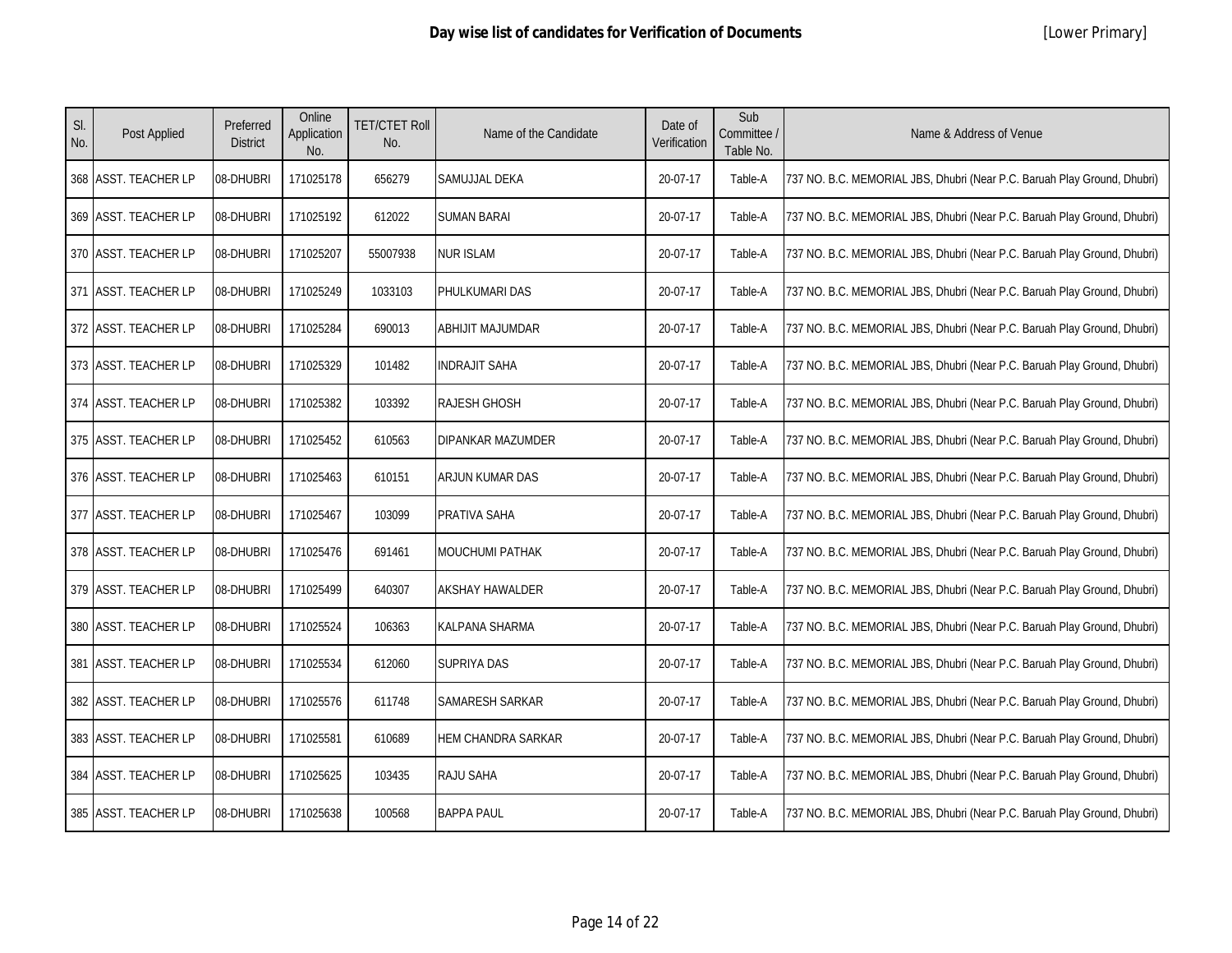| SI.<br>No. | Post Applied         | Preferred<br><b>District</b> | Online<br>Application<br>No. | <b>TET/CTET Roll</b><br>No. | Name of the Candidate       | Date of<br>Verification | Sub<br>Committee /<br>Table No. | Name & Address of Venue                                                  |
|------------|----------------------|------------------------------|------------------------------|-----------------------------|-----------------------------|-------------------------|---------------------------------|--------------------------------------------------------------------------|
|            | 386 ASST. TEACHER LP | 08-DHUBRI                    | 171025665                    | 101441                      | HARE KRISHNA ROY            | 20-07-17                | Table-A                         | 737 NO. B.C. MEMORIAL JBS, Dhubri (Near P.C. Baruah Play Ground, Dhubri) |
|            | 387 ASST. TEACHER LP | 08-DHUBRI                    | 171025700                    | 100662                      | <b>BIDYUT ROY CHOUDHURY</b> | 20-07-17                | Table-A                         | 737 NO. B.C. MEMORIAL JBS, Dhubri (Near P.C. Baruah Play Ground, Dhubri) |
|            | 388 ASST. TEACHER LP | 08-DHUBRI                    | 171025775                    | 3110210                     | <b>MRIDUL SARKAR</b>        | 20-07-17                | Table-A                         | 737 NO. B.C. MEMORIAL JBS, Dhubri (Near P.C. Baruah Play Ground, Dhubri) |
|            | 389 ASST. TEACHER LP | 08-DHUBRI                    | 171025786                    | 02321092                    | <b>NAVEEN KUMAR</b>         | 20-07-17                | Table-A                         | 737 NO. B.C. MEMORIAL JBS, Dhubri (Near P.C. Baruah Play Ground, Dhubri) |
|            | 390 ASST. TEACHER LP | 08-DHUBRI                    | 171025822                    | 691323                      | CHANDANA ROY                | 20-07-17                | Table-A                         | 737 NO. B.C. MEMORIAL JBS, Dhubri (Near P.C. Baruah Play Ground, Dhubri) |
|            | 391 ASST. TEACHER LP | 08-DHUBRI                    | 171025850                    | 692658                      | <b>SUBRATA MANDAL</b>       | 21-07-17                | Table-A                         | 2365 NO. SISHU KALYAN LP SCHOOL, Dhubri (Near Town Hotel)                |
|            | 392 ASST. TEACHER LP | 08-DHUBRI                    | 171026118                    | 685026                      | PUNYAWATI TAYUNG            | 21-07-17                | Table-A                         | 2365 NO. SISHU KALYAN LP SCHOOL, Dhubri (Near Town Hotel)                |
|            | 393 ASST. TEACHER LP | 08-DHUBRI                    | 171026159                    | 55011659                    | .ZAKIR. .HOSSAIN.           | 21-07-17                | Table-A                         | 2365 NO. SISHU KALYAN LP SCHOOL, Dhubri (Near Town Hotel)                |
|            | 394 ASST. TEACHER LP | 08-DHUBRI                    | 171026226                    | 654874                      | <b>RANGILEE DAS</b>         | 21-07-17                | Table-A                         | 2365 NO. SISHU KALYAN LP SCHOOL, Dhubri (Near Town Hotel)                |
|            | 395 ASST. TEACHER LP | 08-DHUBRI                    | 171026242                    | 685026                      | PUNYAWATI TAYUNG            | 21-07-17                | Table-A                         | 2365 NO. SISHU KALYAN LP SCHOOL, Dhubri (Near Town Hotel)                |
|            | 396 ASST. TEACHER LP | 08-DHUBRI                    | 171026287                    | 3110080                     | <b>DAISY CHOUDHURY</b>      | 21-07-17                | Table-A                         | 2365 NO. SISHU KALYAN LP SCHOOL, Dhubri (Near Town Hotel)                |
|            | 397 ASST. TEACHER LP | 08-DHUBRI                    | 171026438                    | 104346                      | SHIKHA SAHA                 | 21-07-17                | Table-A                         | 2365 NO. SISHU KALYAN LP SCHOOL, Dhubri (Near Town Hotel)                |
|            | 398 ASST. TEACHER LP | 08-DHUBRI                    | 171026589                    | 1552216                     | ELIZABETH BARO              | 21-07-17                | Table-A                         | 2365 NO. SISHU KALYAN LP SCHOOL, Dhubri (Near Town Hotel)                |
|            | 399 ASST. TEACHER LP | 08-DHUBRI                    | 171026632                    | 100599                      | <b>BASUDEV MAJUMDER</b>     | 21-07-17                | Table-A                         | 2365 NO. SISHU KALYAN LP SCHOOL, Dhubri (Near Town Hotel)                |
|            | 400 ASST. TEACHER LP | 08-DHUBRI                    | 171026730                    | 100429                      | ASHIM KUMAR CHAKRABORTY     | 21-07-17                | Table-A                         | 2365 NO. SISHU KALYAN LP SCHOOL, Dhubri (Near Town Hotel)                |
|            | 401 ASST. TEACHER LP | 08-DHUBRI                    | 171026754                    | 670663                      | <b>BALIN KUMAR DOLEY</b>    | 21-07-17                | Table-A                         | 2365 NO. SISHU KALYAN LP SCHOOL, Dhubri (Near Town Hotel)                |
|            | 402 ASST. TEACHER LP | 08-DHUBRI                    | 171026784                    | 681138                      | CHITRA RANJAN BORAH         | 21-07-17                | Table-A                         | 2365 NO. SISHU KALYAN LP SCHOOL, Dhubri (Near Town Hotel)                |
|            | 403 ASST. TEACHER LP | 08-DHUBRI                    | 171026811                    | 102403                      | <b>MOWMITA PAUL</b>         | 21-07-17                | Table-A                         | 2365 NO. SISHU KALYAN LP SCHOOL, Dhubri (Near Town Hotel)                |
|            | 404 ASST. TEACHER LP | 08-DHUBRI                    | 171027136                    | 642278                      | <b>BHRIGU PATHAK</b>        | 21-07-17                | Table-A                         | 2365 NO. SISHU KALYAN LP SCHOOL, Dhubri (Near Town Hotel)                |
|            | 405 ASST. TEACHER LP | 08-DHUBRI                    | 171027253                    | 644044                      | <b>DEVAJANI HALOI</b>       | 21-07-17                | Table-A                         | 2365 NO. SISHU KALYAN LP SCHOOL, Dhubri (Near Town Hotel)                |
|            | 406 ASST. TEACHER LP | 08-DHUBRI                    | 171027324                    | 641230                      | ARUNIMA RABHA               | 21-07-17                | Table-A                         | 2365 NO. SISHU KALYAN LP SCHOOL, Dhubri (Near Town Hotel)                |
|            | 407 ASST. TEACHER LP | 08-DHUBRI                    | 171027369                    | 652232                      | NIRANJAN DAS                | 21-07-17                | Table-A                         | 2365 NO. SISHU KALYAN LP SCHOOL, Dhubri (Near Town Hotel)                |
|            | 408 ASST. TEACHER LP | 08-DHUBRI                    | 171027380                    | 100026                      | <b>ABHIJIT PAUL</b>         | 21-07-17                | Table-A                         | 2365 NO. SISHU KALYAN LP SCHOOL, Dhubri (Near Town Hotel)                |
|            | 409 ASST. TEACHER LP | 08-DHUBRI                    | 171027383                    | 642432                      | <b>BIDYUT DEKA</b>          | 21-07-17                | Table-A                         | 2365 NO. SISHU KALYAN LP SCHOOL, Dhubri (Near Town Hotel)                |
|            | 410 ASST. TEACHER LP | 08-DHUBRI                    | 171027444                    | 104404                      | SHUDHARSON RAY CHOUDHURY    | 21-07-17                | Table-A                         | 2365 NO. SISHU KALYAN LP SCHOOL, Dhubri (Near Town Hotel)                |
|            | 411 ASST. TEACHER LP | 08-DHUBRI                    | 171027448                    | 640983                      | ANUPJYOTI DEKA              | 21-07-17                | Table-A                         | 2365 NO. SISHU KALYAN LP SCHOOL, Dhubri (Near Town Hotel)                |
|            | 412 ASST. TEACHER LP | 08-DHUBRI                    | 171027505                    | 101811                      | <b>KOYEL SAHA</b>           | 21-07-17                | Table-A                         | 2365 NO. SISHU KALYAN LP SCHOOL, Dhubri (Near Town Hotel)                |
|            | 413 ASST. TEACHER LP | 08-DHUBRI                    | 171027511                    | 55000895                    | AHMED LATIFUL KHABIR        | 21-07-17                | Table-A                         | 2365 NO. SISHU KALYAN LP SCHOOL, Dhubri (Near Town Hotel)                |
|            | 414 ASST. TEACHER LP | 08-DHUBRI                    | 171027555                    | 102854                      | PIJUSH KUMAR SAHA           | 21-07-17                | Table-A                         | 2365 NO. SISHU KALYAN LP SCHOOL, Dhubri (Near Town Hotel)                |
|            | 415 ASST. TEACHER LP | 08-DHUBRI                    | 171027891                    | 104907                      | <b>SUMIT SAHA</b>           | 21-07-17                | Table-A                         | 2365 NO. SISHU KALYAN LP SCHOOL, Dhubri (Near Town Hotel)                |
|            | 416 ASST. TEACHER LP | 08-DHUBRI                    | 171027910                    | 103995                      | SANCHARI GHOSH              | 21-07-17                | Table-A                         | 2365 NO. SISHU KALYAN LP SCHOOL, Dhubri (Near Town Hotel)                |
|            | 417 ASST. TEACHER LP | 08-DHUBRI                    | 171028017                    | 3550019                     | <b>AKILA PURTY</b>          | 21-07-17                | Table-A                         | 2365 NO. SISHU KALYAN LP SCHOOL, Dhubri (Near Town Hotel)                |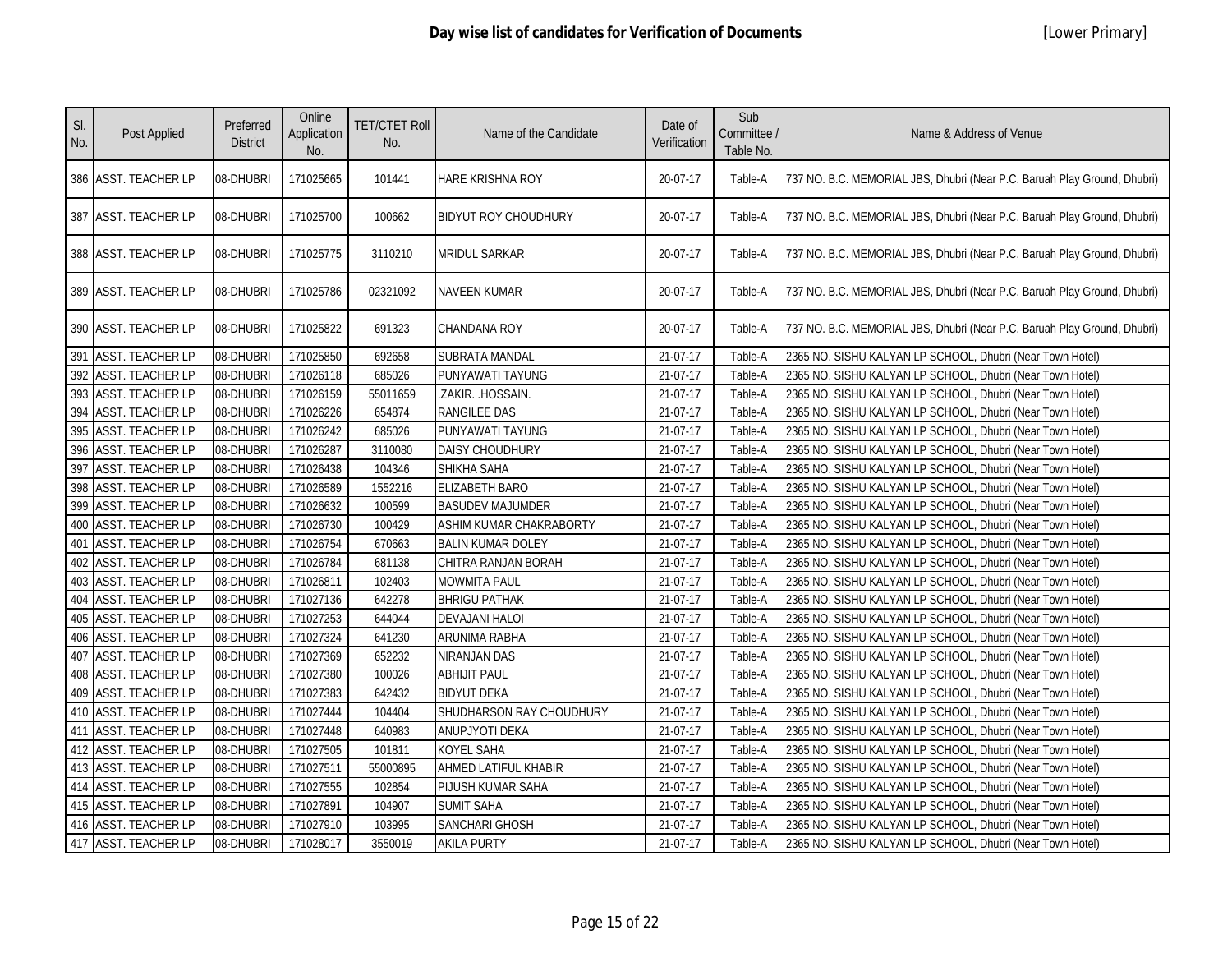| SI.<br>No. | Post Applied            | Preferred<br><b>District</b> | Online<br>Application<br>No. | <b>TET/CTET Roll</b><br>No. | Name of the Candidate        | Date of<br>Verification | Sub<br>Committee /<br>Table No. | Name & Address of Venue                                   |
|------------|-------------------------|------------------------------|------------------------------|-----------------------------|------------------------------|-------------------------|---------------------------------|-----------------------------------------------------------|
|            | 418 ASST. TEACHER LP    | 08-DHUBRI                    | 171028060                    | 622729                      | KHAGENDRA DOLEY              | 21-07-17                | Table-A                         | 2365 NO. SISHU KALYAN LP SCHOOL, Dhubri (Near Town Hotel) |
|            | 419 ASST. TEACHER LP    | 08-DHUBRI                    | 171028187                    | 3030116                     | <b>BINITA THAKURIA</b>       | 21-07-17                | Table-A                         | 2365 NO. SISHU KALYAN LP SCHOOL, Dhubri (Near Town Hotel) |
| 420        | <b>ASST. TEACHER LP</b> | 08-DHUBRI                    | 171028255                    | 108807                      | KHARGA BDR PRADHAN           | 21-07-17                | Table-A                         | 2365 NO. SISHU KALYAN LP SCHOOL, Dhubri (Near Town Hotel) |
| 421        | <b>ASST. TEACHER LP</b> | 08-DHUBRI                    | 171028339                    | 674044                      | <b>MILON TAID</b>            | 21-07-17                | Table-A                         | 2365 NO. SISHU KALYAN LP SCHOOL, Dhubri (Near Town Hotel) |
| 422        | <b>ASST. TEACHER LP</b> | 08-DHUBRI                    | 171028566                    | 651543                      | NABANITA RABHA               | 21-07-17                | Table-A                         | 2365 NO. SISHU KALYAN LP SCHOOL, Dhubri (Near Town Hotel) |
|            | 423 ASST. TEACHER LP    | 08-DHUBRI                    | 171028573                    | 3010156                     | CHANAKYA KAKATI              | 21-07-17                | Table-A                         | 2365 NO. SISHU KALYAN LP SCHOOL, Dhubri (Near Town Hotel) |
| 424        | <b>ASST. TEACHER LP</b> | 08-DHUBRI                    | 171028604                    | 610471                      | <b>DEBASHISH MONDAL</b>      | 21-07-17                | Table-A                         | 2365 NO. SISHU KALYAN LP SCHOOL, Dhubri (Near Town Hotel) |
|            | 425 ASST. TEACHER LP    | 08-DHUBRI                    | 171028651                    | 1012168                     | <b>GANESH CHANDRA MEDHI</b>  | 21-07-17                | Table-A                         | 2365 NO. SISHU KALYAN LP SCHOOL, Dhubri (Near Town Hotel) |
|            | 426 ASST. TEACHER LP    | 08-DHUBRI                    | 171028668                    | 682007                      | <b>HIREN PEGU</b>            | 21-07-17                | Table-A                         | 2365 NO. SISHU KALYAN LP SCHOOL, Dhubri (Near Town Hotel) |
| 427        | <b>ASST. TEACHER LP</b> | 08-DHUBRI                    | 171028744                    | 611424                      | PRANKRISHNA DAS              | 21-07-17                | Table-A                         | 2365 NO. SISHU KALYAN LP SCHOOL, Dhubri (Near Town Hotel) |
|            | 428 ASST. TEACHER LP    | 08-DHUBRI                    | 171028894                    | 679101                      | UTTAM SONOWAL                | 21-07-17                | Table-A                         | 2365 NO. SISHU KALYAN LP SCHOOL, Dhubri (Near Town Hotel) |
|            | 429 ASST. TEACHER LP    | 08-DHUBRI                    | 171028962                    | 1011905                     | <b>BHUPEN RAJBONGSHI</b>     | 21-07-17                | Table-A                         | 2365 NO. SISHU KALYAN LP SCHOOL, Dhubri (Near Town Hotel) |
|            | 430 ASST. TEACHER LP    | 08-DHUBRI                    | 171028968                    | 3100028                     | <b>BHABESWAR RAY</b>         | 21-07-17                | Table-A                         | 2365 NO. SISHU KALYAN LP SCHOOL, Dhubri (Near Town Hotel) |
| 431        | <b>ASST. TEACHER LP</b> | 08-DHUBRI                    | 171029005                    | 1011971                     | <b>BUDDHI DEKA</b>           | 21-07-17                | Table-A                         | 2365 NO. SISHU KALYAN LP SCHOOL, Dhubri (Near Town Hotel) |
|            | 432 ASST. TEACHER LP    | 08-DHUBRI                    | 171029046                    | 55008165                    | <b>PADUMI DEVI</b>           | 21-07-17                | Table-A                         | 2365 NO. SISHU KALYAN LP SCHOOL, Dhubri (Near Town Hotel) |
|            | 433 ASST. TEACHER LP    | 08-DHUBRI                    | 171029070                    | 654557                      | <b>RAJESH KUMAR DAS</b>      | 21-07-17                | Table-A                         | 2365 NO. SISHU KALYAN LP SCHOOL, Dhubri (Near Town Hotel) |
| 434        | <b>ASST. TEACHER LP</b> | 08-DHUBRI                    | 171029125                    | 611779                      | <b>SANI NANDI</b>            | 21-07-17                | Table-A                         | 2365 NO. SISHU KALYAN LP SCHOOL, Dhubri (Near Town Hotel) |
|            | 435 ASST. TEACHER LP    | 08-DHUBRI                    | 171029127                    | 610078                      | ANANDA SUTRADHAR             | 21-07-17                | Table-A                         | 2365 NO. SISHU KALYAN LP SCHOOL, Dhubri (Near Town Hotel) |
|            | 436 ASST. TEACHER LP    | 08-DHUBRI                    | 171029135                    | 55010427                    | SHAHINA KHATUN               | 21-07-17                | Table-A                         | 2365 NO. SISHU KALYAN LP SCHOOL, Dhubri (Near Town Hotel) |
| 437        | <b>ASST. TEACHER LP</b> | 08-DHUBRI                    | 171029155                    | 674241                      | KALPITA SAIKIA               | 21-07-17                | Table-A                         | 2365 NO. SISHU KALYAN LP SCHOOL, Dhubri (Near Town Hotel) |
|            | 438 ASST. TEACHER LP    | 08-DHUBRI                    | 171029229                    | 657160                      | SIBSANKAR RABHA              | 21-07-17                | Table-A                         | 2365 NO. SISHU KALYAN LP SCHOOL, Dhubri (Near Town Hotel) |
|            | 439 ASST. TEACHER LP    | 08-DHUBRI                    | 171029255                    | 3010241                     | <b>GAURIDHAR SAIKIA</b>      | 21-07-17                | Table-A                         | 2365 NO. SISHU KALYAN LP SCHOOL, Dhubri (Near Town Hotel) |
|            | 440 ASST. TEACHER LP    | 08-DHUBRI                    | 171029325                    | 100875                      | <b>BISWANATH PRATAP SHAH</b> | 21-07-17                | Table-A                         | 2365 NO. SISHU KALYAN LP SCHOOL, Dhubri (Near Town Hotel) |
| 441        | <b>ASST. TEACHER LP</b> | 08-DHUBRI                    | 171029407                    | 652765                      | <b>PANKAJ DAS</b>            | 21-07-17                | Table-A                         | 2365 NO. SISHU KALYAN LP SCHOOL, Dhubri (Near Town Hotel) |
| 442        | <b>ASST. TEACHER LP</b> | 08-DHUBRI                    | 171029549                    | 610154                      | <b>ARJUN DAS</b>             | 21-07-17                | Table-A                         | 2365 NO. SISHU KALYAN LP SCHOOL, Dhubri (Near Town Hotel) |
|            | 443 ASST. TEACHER LP    | 08-DHUBRI                    | 171029624                    | 3017475                     | <b>LEVI BASKEY</b>           | 21-07-17                | Table-A                         | 2365 NO. SISHU KALYAN LP SCHOOL, Dhubri (Near Town Hotel) |
| 444        | <b>ASST. TEACHER LP</b> | 08-DHUBRI                    | 171029653                    | 1500805                     | <b>JIANUR ISLAM</b>          | 21-07-17                | Table-A                         | 2365 NO. SISHU KALYAN LP SCHOOL, Dhubri (Near Town Hotel) |
|            | 445 ASST. TEACHER LP    | 08-DHUBRI                    | 171029656                    | 17TE22001247                | <b>VANI V</b>                | 21-07-17                | Table-A                         | 2365 NO. SISHU KALYAN LP SCHOOL, Dhubri (Near Town Hotel) |
|            | 446 ASST. TEACHER LP    | 08-DHUBRI                    | 171029703                    | 01413586                    | <b>RAZDA KHATUN</b>          | 21-07-17                | Table-A                         | 2365 NO. SISHU KALYAN LP SCHOOL, Dhubri (Near Town Hotel) |
| 447        | <b>ASST. TEACHER LP</b> | 08-DHUBRI                    | 171029720                    | 653712                      | PRANJAL DEWRI                | 21-07-17                | Table-A                         | 2365 NO. SISHU KALYAN LP SCHOOL, Dhubri (Near Town Hotel) |
| 448        | <b>ASST. TEACHER LP</b> | 08-DHUBRI                    | 171029827                    | 640408                      | AMARENDRA HALOI              | 21-07-17                | Table-A                         | 2365 NO. SISHU KALYAN LP SCHOOL, Dhubri (Near Town Hotel) |
| 449        | <b>ASST. TEACHER LP</b> | 08-DHUBRI                    | 171029950                    | 659421                      | <b>TARUN DAS</b>             | 21-07-17                | Table-A                         | 2365 NO. SISHU KALYAN LP SCHOOL, Dhubri (Near Town Hotel) |
| 450        | <b>ASST. TEACHER LP</b> | 08-DHUBRI                    | 171030022                    | 642858                      | <b>BIPLAB DAS</b>            | 21-07-17                | Table-A                         | 2365 NO. SISHU KALYAN LP SCHOOL, Dhubri (Near Town Hotel) |
| 451        | <b>ASST. TEACHER LP</b> | 08-DHUBRI                    | 171030038                    | 610285                      | <b>BHRIGU RAM ARJYA</b>      | 21-07-17                | Table-A                         | 2365 NO. SISHU KALYAN LP SCHOOL, Dhubri (Near Town Hotel) |
|            | 452 ASST. TEACHER LP    | 08-DHUBRI                    | 171030083                    | 55000492                    | ABEDIN JAHANAWARA BEGUM      | 21-07-17                | Table-A                         | 2365 NO. SISHU KALYAN LP SCHOOL, Dhubri (Near Town Hotel) |
|            | 453 ASST. TEACHER LP    | 08-DHUBRI                    | 171030088                    | 659432                      | <b>TEPURAM DOLEY</b>         | 21-07-17                | Table-A                         | 2365 NO. SISHU KALYAN LP SCHOOL, Dhubri (Near Town Hotel) |
|            | 454 ASST. TEACHER LP    | 08-DHUBRI                    | 171030185                    | 100400                      | <b>ARPITA PAUL</b>           | 21-07-17                | Table-A                         | 2365 NO. SISHU KALYAN LP SCHOOL, Dhubri (Near Town Hotel) |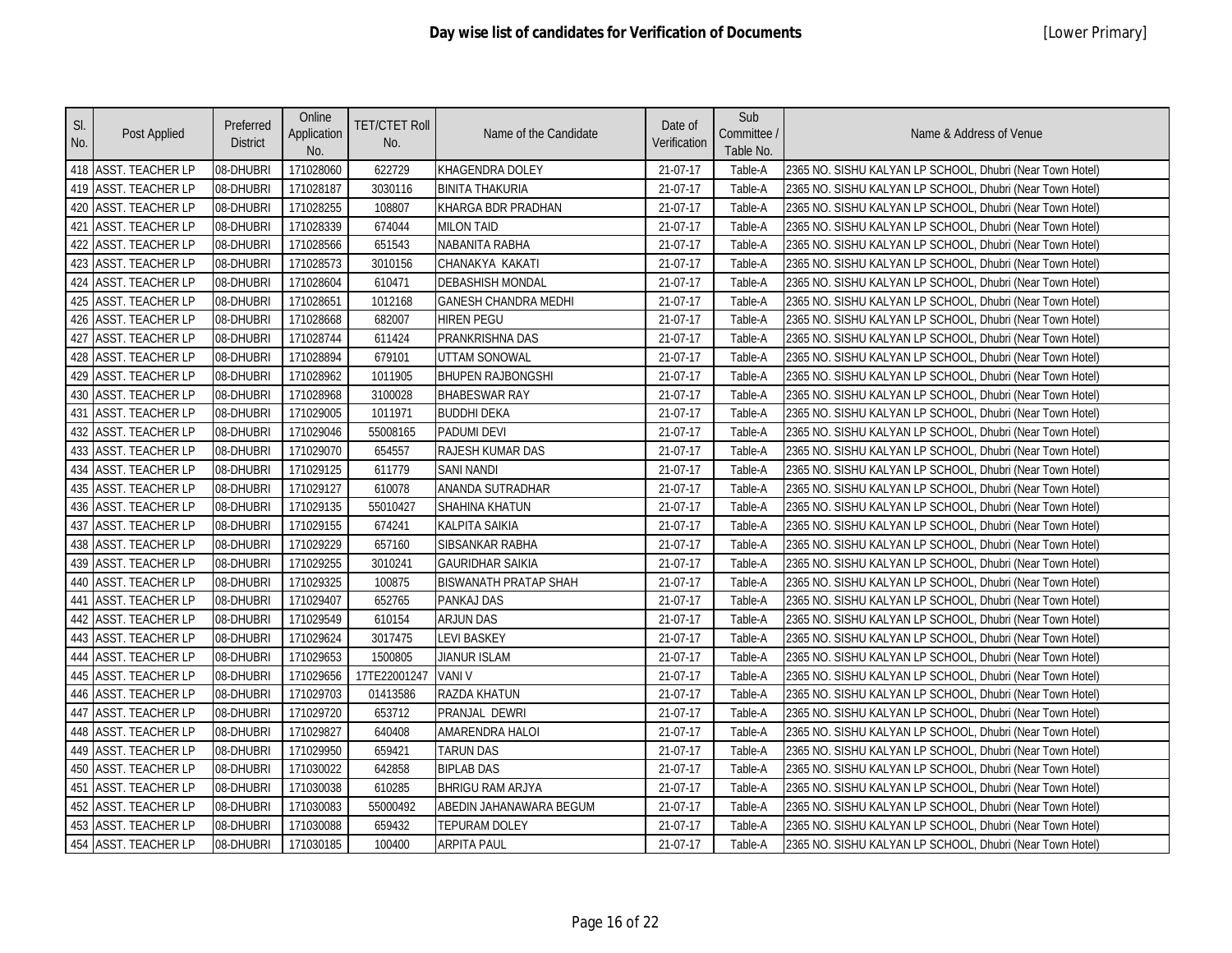| SI.<br>No. | Post Applied            | Preferred<br><b>District</b> | Online<br>Application<br>No. | <b>TET/CTET Roll</b><br>No. | Name of the Candidate     | Date of<br>Verification | Sub<br>Committee /<br>Table No. | Name & Address of Venue                                   |
|------------|-------------------------|------------------------------|------------------------------|-----------------------------|---------------------------|-------------------------|---------------------------------|-----------------------------------------------------------|
|            | 455 ASST. TEACHER LP    | 08-DHUBRI                    | 171030209                    | 105199                      | TAPAN KUMAR DEBANTH       | 21-07-17                | Table-A                         | 2365 NO. SISHU KALYAN LP SCHOOL, Dhubri (Near Town Hotel) |
|            | 456 ASST. TEACHER LP    | 08-DHUBRI                    | 171030261                    | 105015                      | SUROJIT CHANDRA SARKAR    | 21-07-17                | Table-A                         | 2365 NO. SISHU KALYAN LP SCHOOL, Dhubri (Near Town Hotel) |
| 457        | <b>ASST. TEACHER LP</b> | 08-DHUBRI                    | 171030347                    | 657667                      | <b>BIKASH CHANDRA ROY</b> | 21-07-17                | Table-A                         | 2365 NO. SISHU KALYAN LP SCHOOL, Dhubri (Near Town Hotel) |
| 458        | <b>ASST. TEACHER LP</b> | 08-DHUBRI                    | 171030349                    | 100037                      | <b>ABHISHEK DEY</b>       | 21-07-17                | Table-A                         | 2365 NO. SISHU KALYAN LP SCHOOL, Dhubri (Near Town Hotel) |
| 459        | <b>ASST. TEACHER LP</b> | 08-DHUBRI                    | 171030452                    | 100578                      | <b>BARNALI BANIK</b>      | 21-07-17                | Table-A                         | 2365 NO. SISHU KALYAN LP SCHOOL, Dhubri (Near Town Hotel) |
| 460        | <b>ASST. TEACHER LP</b> | 08-DHUBRI                    | 171030505                    | 1500401                     | <b>BEN ASHIQUE IQBAL</b>  | 21-07-17                | Table-A                         | 2365 NO. SISHU KALYAN LP SCHOOL, Dhubri (Near Town Hotel) |
|            | 461 ASST. TEACHER LP    | 08-DHUBRI                    | 171030634                    | 640684                      | ANIMA MANDAL              | 21-07-17                | Table-A                         | 2365 NO. SISHU KALYAN LP SCHOOL, Dhubri (Near Town Hotel) |
|            | 462 ASST. TEACHER LP    | 08-DHUBRI                    | 171030705                    | 55007946                    | <b>NUR ISLAM BEPARI</b>   | 21-07-17                | Table-A                         | 2365 NO. SISHU KALYAN LP SCHOOL, Dhubri (Near Town Hotel) |
|            | 463 ASST. TEACHER LP    | 08-DHUBRI                    | 171030902                    | 656608                      | SANJOY RABHA              | 21-07-17                | Table-A                         | 2365 NO. SISHU KALYAN LP SCHOOL, Dhubri (Near Town Hotel) |
| 464        | <b>ASST. TEACHER LP</b> | 08-DHUBRI                    | 171030916                    | 676347                      | PRIYANKA PEGU             | 21-07-17                | Table-A                         | 2365 NO. SISHU KALYAN LP SCHOOL, Dhubri (Near Town Hotel) |
| 465        | <b>ASST. TEACHER LP</b> | 08-DHUBRI                    | 171030923                    | 1600645                     | PRADIP KUMAR KALITA       | 21-07-17                | Table-A                         | 2365 NO. SISHU KALYAN LP SCHOOL, Dhubri (Near Town Hotel) |
|            | 466 ASST. TEACHER LP    | 08-DHUBRI                    | 171030936                    | 05334681                    | <b>TAJRAM MEENA</b>       | 21-07-17                | Table-A                         | 2365 NO. SISHU KALYAN LP SCHOOL, Dhubri (Near Town Hotel) |
| 467        | <b>ASST. TEACHER LP</b> | 08-DHUBRI                    | 171030983                    | 652133                      | NILKAMAL MANDAL           | 21-07-17                | Table-A                         | 2365 NO. SISHU KALYAN LP SCHOOL, Dhubri (Near Town Hotel) |
|            | 468 ASST. TEACHER LP    | 08-DHUBRI                    | 171031046                    | 103687                      | RISHABH DEBNATH           | 21-07-17                | Table-A                         | 2365 NO. SISHU KALYAN LP SCHOOL, Dhubri (Near Town Hotel) |
|            | 469 ASST. TEACHER LP    | 08-DHUBRI                    | 171031084                    | 653389                      | PRADIP KR MANDAL          | 21-07-17                | Table-A                         | 2365 NO. SISHU KALYAN LP SCHOOL, Dhubri (Near Town Hotel) |
| 470        | <b>ASST. TEACHER LP</b> | 08-DHUBRI                    | 171031139                    | 684820                      | PRANJAL SAIKIA            | 21-07-17                | Table-A                         | 2365 NO. SISHU KALYAN LP SCHOOL, Dhubri (Near Town Hotel) |
| 471        | <b>ASST. TEACHER LP</b> | 08-DHUBRI                    | 171031143                    | 610025                      | AJOY DAS                  | 21-07-17                | Table-A                         | 2365 NO. SISHU KALYAN LP SCHOOL, Dhubri (Near Town Hotel) |
| 472        | <b>ASST. TEACHER LP</b> | 08-DHUBRI                    | 171031173                    | 642028                      | <b>BHAGIRATH MANDAL</b>   | 21-07-17                | Table-A                         | 2365 NO. SISHU KALYAN LP SCHOOL, Dhubri (Near Town Hotel) |
|            | 473 ASST. TEACHER LP    | 08-DHUBRI                    | 171031297                    | 100792                      | <b>BIRAJ DUTTA</b>        | 21-07-17                | Table-A                         | 2365 NO. SISHU KALYAN LP SCHOOL, Dhubri (Near Town Hotel) |
| 474        | <b>ASST. TEACHER LP</b> | 08-DHUBRI                    | 171031351                    | 611542                      | RAJU DAS                  | 21-07-17                | Table-A                         | 2365 NO. SISHU KALYAN LP SCHOOL, Dhubri (Near Town Hotel) |
|            | 475 ASST. TEACHER LP    | 08-DHUBRI                    | 171031437                    | 57003734                    | <b>FARUK AHMED</b>        | 21-07-17                | Table-A                         | 2365 NO. SISHU KALYAN LP SCHOOL, Dhubri (Near Town Hotel) |
|            | 476 ASST. TEACHER LP    | 08-DHUBRI                    | 171031479                    | 645366                      | <b>GANESH KIRTONIYA</b>   | 21-07-17                | Table-A                         | 2365 NO. SISHU KALYAN LP SCHOOL, Dhubri (Near Town Hotel) |
| 477        | <b>ASST. TEACHER LP</b> | 08-DHUBRI                    | 171031555                    | 679014                      | <b>UDAYAN BORI</b>        | 21-07-17                | Table-A                         | 2365 NO. SISHU KALYAN LP SCHOOL, Dhubri (Near Town Hotel) |
| 478        | <b>ASST. TEACHER LP</b> | 08-DHUBRI                    | 171031558                    | 02714251                    | <b>AJAY KUMAR</b>         | 21-07-17                | Table-A                         | 2365 NO. SISHU KALYAN LP SCHOOL, Dhubri (Near Town Hotel) |
| 479        | <b>ASST. TEACHER LP</b> | 08-DHUBRI                    | 171031613                    | 57000723                    | <b>AKHTARA AJMIN</b>      | 21-07-17                | Table-A                         | 2365 NO. SISHU KALYAN LP SCHOOL, Dhubri (Near Town Hotel) |
| 480        | <b>ASST. TEACHER LP</b> | 08-DHUBRI                    | 171031633                    | 3110116                     | <b>HIMASRI SWARGIARY</b>  | 21-07-17                | Table-A                         | 2365 NO. SISHU KALYAN LP SCHOOL, Dhubri (Near Town Hotel) |
| 481        | <b>ASST. TEACHER LP</b> | 08-DHUBRI                    | 171031848                    | 640234                      | <b>AJIT BISWAS</b>        | 21-07-17                | Table-A                         | 2365 NO. SISHU KALYAN LP SCHOOL, Dhubri (Near Town Hotel) |
| 482        | <b>ASST. TEACHER LP</b> | 08-DHUBRI                    | 171031852                    | 612015                      | <b>SUKDEV BARMAN</b>      | 21-07-17                | Table-A                         | 2365 NO. SISHU KALYAN LP SCHOOL, Dhubri (Near Town Hotel) |
|            | 483 ASST. TEACHER LP    | 08-DHUBRI                    | 171031881                    | 0700039                     | <b>ABDUS SAMAD</b>        | 21-07-17                | Table-A                         | 2365 NO. SISHU KALYAN LP SCHOOL, Dhubri (Near Town Hotel) |
|            | 484 ASST. TEACHER LP    | 08-DHUBRI                    | 171031887                    | 401223                      | <b>SANJIB NATH</b>        | 21-07-17                | Table-A                         | 2365 NO. SISHU KALYAN LP SCHOOL, Dhubri (Near Town Hotel) |
| 485        | <b>ASST. TEACHER LP</b> | 08-DHUBRI                    | 171031895                    | 611470                      | PRODIP KARMAKAR           | 21-07-17                | Table-A                         | 2365 NO. SISHU KALYAN LP SCHOOL, Dhubri (Near Town Hotel) |
| 486        | <b>ASST. TEACHER LP</b> | 08-DHUBRI                    | 171031923                    | 653896                      | PRATIMA MANDAL            | 21-07-17                | Table-A                         | 2365 NO. SISHU KALYAN LP SCHOOL, Dhubri (Near Town Hotel) |
| 487        | <b>ASST. TEACHER LP</b> | 08-DHUBRI                    | 171031980                    | 101735                      | <b>KAMAL MANDAL</b>       | 21-07-17                | Table-A                         | 2365 NO. SISHU KALYAN LP SCHOOL, Dhubri (Near Town Hotel) |
|            | 488 ASST. TEACHER LP    | 08-DHUBRI                    | 171032041                    | 55001995                    | <b>ASIF IKBAL</b>         | 21-07-17                | Table-A                         | 2365 NO. SISHU KALYAN LP SCHOOL, Dhubri (Near Town Hotel) |
| 489        | ASST. TEACHER LP        | 08-DHUBRI                    | 171032072                    | 641130                      | ARCHANA MANDAL            | 21-07-17                | Table-A                         | 2365 NO. SISHU KALYAN LP SCHOOL, Dhubri (Near Town Hotel) |
|            | 490 ASST. TEACHER LP    | 08-DHUBRI                    | 171032138                    | 611588                      | RANJIT KUMAR BARMAN       | 21-07-17                | Table-A                         | 2365 NO. SISHU KALYAN LP SCHOOL, Dhubri (Near Town Hotel) |
|            | 491 ASST. TEACHER LP    | 08-DHUBRI                    | 171032318                    | 00603582                    | SHUKURMANI NARZARY        | 21-07-17                | Table-A                         | 2365 NO. SISHU KALYAN LP SCHOOL, Dhubri (Near Town Hotel) |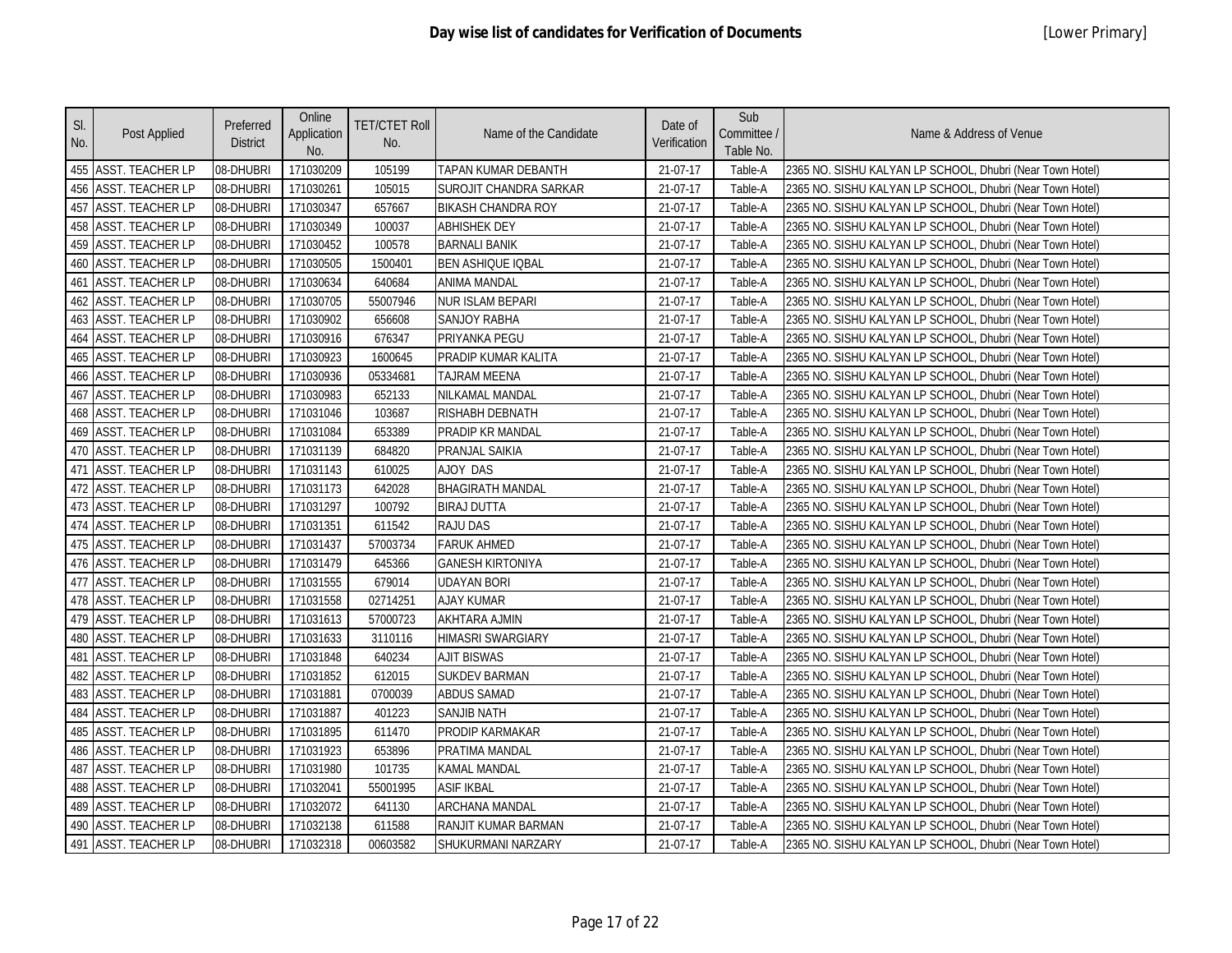| SI.<br>No.      | Post Applied            | Preferred<br><b>District</b> | Online<br>Application<br>No. | <b>TET/CTET Roll</b><br>No. | Name of the Candidate    | Date of<br>Verification | Sub<br>Committee /<br>Table No. | Name & Address of Venue                                   |
|-----------------|-------------------------|------------------------------|------------------------------|-----------------------------|--------------------------|-------------------------|---------------------------------|-----------------------------------------------------------|
|                 | 492 ASST. TEACHER LP    | 08-DHUBRI                    | 171032339                    | 104348                      | <b>SHILA PAUL</b>        | 21-07-17                | Table-A                         | 2365 NO. SISHU KALYAN LP SCHOOL, Dhubri (Near Town Hotel) |
|                 | 493 ASST. TEACHER LP    | 08-DHUBRI                    | 171032458                    | 611926                      | <b>SOMA MAZUMDAR</b>     | 21-07-17                | Table-A                         | 2365 NO. SISHU KALYAN LP SCHOOL, Dhubri (Near Town Hotel) |
| 494             | <b>ASST. TEACHER LP</b> | 08-DHUBRI                    | 171032464                    | 17030114                    | <b>NANDU KUMARGIRI</b>   | 21-07-17                | Table-A                         | 2365 NO. SISHU KALYAN LP SCHOOL, Dhubri (Near Town Hotel) |
| 495             | <b>ASST. TEACHER LP</b> | 08-DHUBRI                    | 171032533                    | 405232                      | <b>RITA NAMASUDRA</b>    | 21-07-17                | Table-A                         | 2365 NO. SISHU KALYAN LP SCHOOL, Dhubri (Near Town Hotel) |
|                 | 496 ASST. TEACHER LP    | 08-DHUBRI                    | 171032554                    | 404087                      | NIKHILESH NOMOSUDRA      | 21-07-17                | Table-A                         | 2365 NO. SISHU KALYAN LP SCHOOL, Dhubri (Near Town Hotel) |
| 497             | <b>ASST. TEACHER LP</b> | 08-DHUBRI                    | 171032631                    | 102947                      | PIYANKA GOON             | 21-07-17                | Table-A                         | 2365 NO. SISHU KALYAN LP SCHOOL, Dhubri (Near Town Hotel) |
|                 | 498 ASST. TEACHER LP    | 08-DHUBRI                    | 171032723                    | 100090                      | <b>ALOK NATH</b>         | 21-07-17                | Table-A                         | 2365 NO. SISHU KALYAN LP SCHOOL, Dhubri (Near Town Hotel) |
|                 | 499 ASST. TEACHER LP    | 08-DHUBRI                    | 171032986                    | 103902                      | SABITA SAHA              | 21-07-17                | Table-A                         | 2365 NO. SISHU KALYAN LP SCHOOL, Dhubri (Near Town Hotel) |
| 500             | <b>ASST. TEACHER LP</b> | 08-DHUBRI                    | 171033011                    | 57002530                    | <b>BIJUBOR RAHMAN</b>    | 21-07-17                | Table-A                         | 2365 NO. SISHU KALYAN LP SCHOOL, Dhubri (Near Town Hotel) |
| 50 <sup>°</sup> | <b>ASST. TEACHER LP</b> | 08-DHUBRI                    | 171033019                    | 57010954                    | <b>RASIDUL IALAM</b>     | 21-07-17                | Table-A                         | 2365 NO. SISHU KALYAN LP SCHOOL, Dhubri (Near Town Hotel) |
| 502             | <b>ASST. TEACHER LP</b> | 08-DHUBRI                    | 171033068                    | 645850                      | HARE KRISHANA MAZUMDER   | 21-07-17                | Table-A                         | 2365 NO. SISHU KALYAN LP SCHOOL, Dhubri (Near Town Hotel) |
| 503             | <b>ASST. TEACHER LP</b> | 08-DHUBRI                    | 171033088                    | 624884                      | <b>RAJESH MILI</b>       | 21-07-17                | Table-A                         | 2365 NO. SISHU KALYAN LP SCHOOL, Dhubri (Near Town Hotel) |
| 504             | <b>ASST. TEACHER LP</b> | 08-DHUBRI                    | 171033094                    | 100781                      | <b>BIPLAB KUMAR SAHA</b> | 21-07-17                | Table-A                         | 2365 NO. SISHU KALYAN LP SCHOOL, Dhubri (Near Town Hotel) |
|                 | 505 ASST. TEACHER LP    | 08-DHUBRI                    | 171033122                    | 57012399                    | <b>SALMAN HUSSAIN</b>    | 21-07-17                | Table-A                         | 2365 NO. SISHU KALYAN LP SCHOOL, Dhubri (Near Town Hotel) |
|                 | 506 ASST. TEACHER LP    | 08-DHUBRI                    | 171033157                    | 01613371                    | <b>MEENAKSHI</b>         | 21-07-17                | Table-A                         | 2365 NO. SISHU KALYAN LP SCHOOL, Dhubri (Near Town Hotel) |
| 507             | ASST. TEACHER LP        | 08-DHUBRI                    | 171033327                    | 1012501                     | KUNJA NATH DAS           | 21-07-17                | Table-A                         | 2365 NO. SISHU KALYAN LP SCHOOL, Dhubri (Near Town Hotel) |
| 508             | <b>ASST. TEACHER LP</b> | 08-DHUBRI                    | 171033366                    | 52002828                    | <b>SARJIN SULTANA</b>    | 21-07-17                | Table-A                         | 2365 NO. SISHU KALYAN LP SCHOOL, Dhubri (Near Town Hotel) |
| 509             | <b>ASST. TEACHER LP</b> | 08-DHUBRI                    | 171033370                    | 681178                      | <b>DAS KUMAR KUTUM</b>   | 21-07-17                | Table-A                         | 2365 NO. SISHU KALYAN LP SCHOOL, Dhubri (Near Town Hotel) |
| 510             | <b>ASST. TEACHER LP</b> | 08-DHUBRI                    | 171033383                    | 645663                      | <b>GOBIN KONWAR</b>      | 21-07-17                | Table-A                         | 2365 NO. SISHU KALYAN LP SCHOOL, Dhubri (Near Town Hotel) |
|                 | 511 ASST. TEACHER LP    | 08-DHUBRI                    | 171033585                    | 100064                      | AJOY KARMAKAR            | 21-07-17                | Table-A                         | 2365 NO. SISHU KALYAN LP SCHOOL, Dhubri (Near Town Hotel) |
|                 | 512 ASST. TEACHER LP    | 08-DHUBRI                    | 171033587                    | 611590                      | RANJIT KUMAR DAS         | 21-07-17                | Table-A                         | 2365 NO. SISHU KALYAN LP SCHOOL, Dhubri (Near Town Hotel) |
|                 | 513 ASST. TEACHER LP    | 08-DHUBRI                    | 171033714                    | 3801070                     | MITALI HAZARIKA GOGOI    | 21-07-17                | Table-A                         | 2365 NO. SISHU KALYAN LP SCHOOL, Dhubri (Near Town Hotel) |
|                 | 514 ASST. TEACHER LP    | 08-DHUBRI                    | 171033747                    | 102986                      | PRABIR SAHA              | 21-07-17                | Table-A                         | 2365 NO. SISHU KALYAN LP SCHOOL, Dhubri (Near Town Hotel) |
|                 | 515 ASST. TEACHER LP    | 08-DHUBRI                    | 171033769                    | 649840                      | <b>MARAMI RABHA</b>      | 21-07-17                | Table-A                         | 2365 NO. SISHU KALYAN LP SCHOOL, Dhubri (Near Town Hotel) |
|                 | 516 ASST. TEACHER LP    | 08-DHUBRI                    | 171033788                    | 55010329                    | <b>SHAHANURI PERVIN</b>  | 21-07-17                | Table-A                         | 2365 NO. SISHU KALYAN LP SCHOOL, Dhubri (Near Town Hotel) |
| 517             | <b>ASST. TEACHER LP</b> | 08-DHUBRI                    | 171033879                    | 1503229                     | HEMANTA KUMAR ROY        | 21-07-17                | Table-A                         | 2365 NO. SISHU KALYAN LP SCHOOL, Dhubri (Near Town Hotel) |
|                 | 518 ASST. TEACHER LP    | 08-DHUBRI                    | 171033888                    | 100402                      | ARPITA PAUL              | 21-07-17                | Table-A                         | 2365 NO. SISHU KALYAN LP SCHOOL, Dhubri (Near Town Hotel) |
|                 | 519 ASST. TEACHER LP    | 08-DHUBRI                    | 171033929                    | 17TE14301039                | <b>KANIMOZHI K</b>       | 21-07-17                | Table-A                         | 2365 NO. SISHU KALYAN LP SCHOOL, Dhubri (Near Town Hotel) |
|                 | 520 ASST. TEACHER LP    | 08-DHUBRI                    | 171033995                    | 643400                      | <b>CHANDAN KR DAS</b>    | 21-07-17                | Table-A                         | 2365 NO. SISHU KALYAN LP SCHOOL, Dhubri (Near Town Hotel) |
| 521             | <b>ASST. TEACHER LP</b> | 08-DHUBRI                    | 171034094                    | 643284                      | <b>BUDHESWAR RABHA</b>   | 21-07-17                | Table-A                         | 2365 NO. SISHU KALYAN LP SCHOOL, Dhubri (Near Town Hotel) |
| 522             | <b>ASST. TEACHER LP</b> | 08-DHUBRI                    | 171034109                    | 652986                      | PARIMAL RABHA            | 21-07-17                | Table-A                         | 2365 NO. SISHU KALYAN LP SCHOOL, Dhubri (Near Town Hotel) |
| 523             | <b>ASST. TEACHER LP</b> | 08-DHUBRI                    | 171034117                    | 100815                      | <b>BISMITA SAHA</b>      | 21-07-17                | Table-A                         | 2365 NO. SISHU KALYAN LP SCHOOL, Dhubri (Near Town Hotel) |
| 524             | <b>ASST. TEACHER LP</b> | 08-DHUBRI                    | 171034138                    | 658887                      | <b>SUMIT KARMAKAR</b>    | 21-07-17                | Table-A                         | 2365 NO. SISHU KALYAN LP SCHOOL, Dhubri (Near Town Hotel) |
|                 | 525 ASST. TEACHER LP    | 08-DHUBRI                    | 171034168                    | 1032047                     | <b>ASHOK DHUNGEL</b>     | 21-07-17                | Table-A                         | 2365 NO. SISHU KALYAN LP SCHOOL, Dhubri (Near Town Hotel) |
|                 | 526 ASST. TEACHER LP    | 08-DHUBRI                    | 171034174                    | 651159                      | <b>MRINMAY DAS</b>       | 21-07-17                | Table-A                         | 2365 NO. SISHU KALYAN LP SCHOOL, Dhubri (Near Town Hotel) |
|                 | 527 ASST. TEACHER LP    | 08-DHUBRI                    | 171034235                    | 100655                      | <b>BIDYUT CHOUDHURY</b>  | 21-07-17                | Table-A                         | 2365 NO. SISHU KALYAN LP SCHOOL, Dhubri (Near Town Hotel) |
|                 | 528 ASST. TEACHER LP    | 08-DHUBRI                    | 171034240                    | 611430                      | PRASENJIT SUTRADHAR      | 21-07-17                | Table-A                         | 2365 NO. SISHU KALYAN LP SCHOOL, Dhubri (Near Town Hotel) |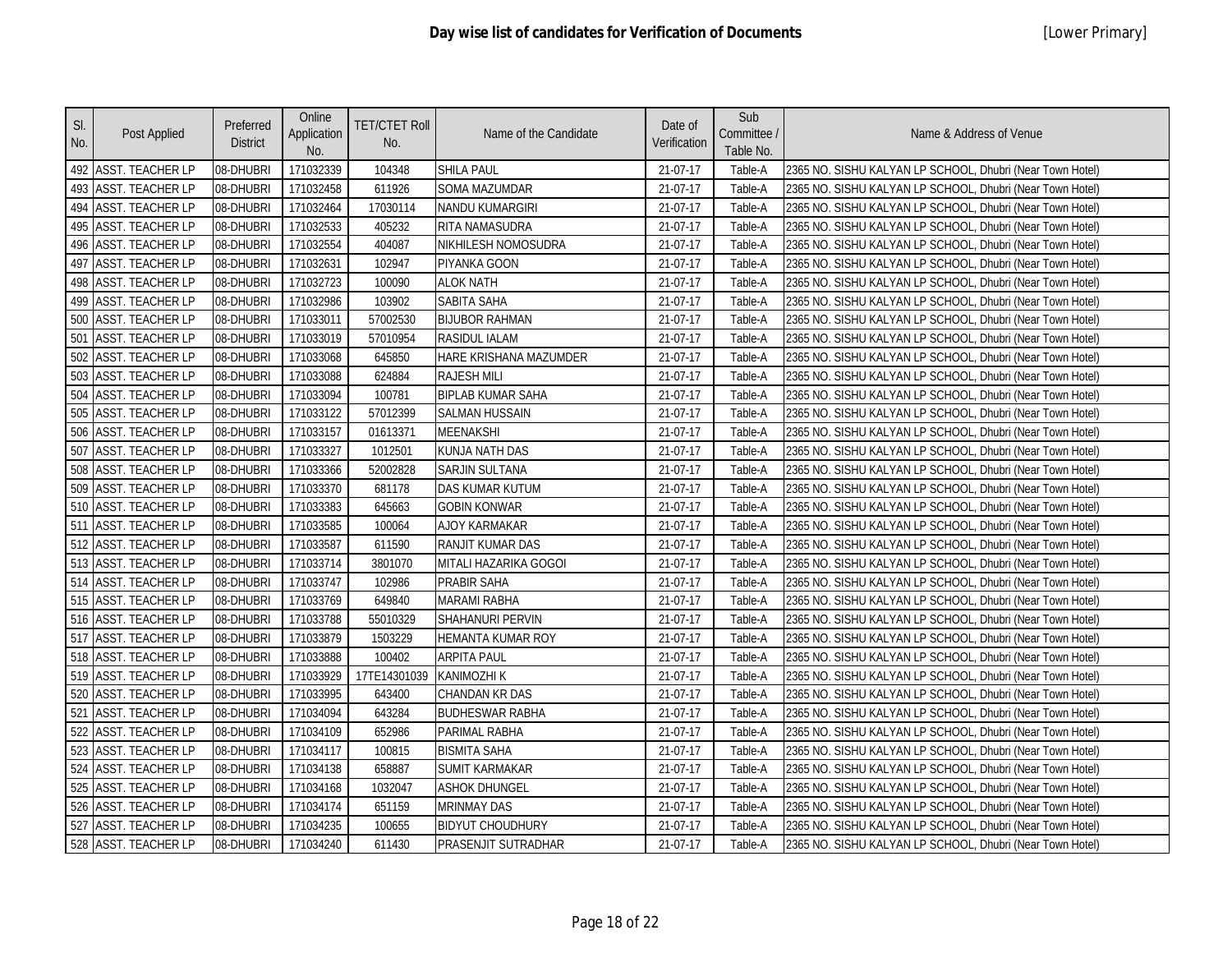| SI.<br>No. | Post Applied            | Preferred<br><b>District</b> | Online<br>Application<br>No. | <b>TET/CTET Roll</b><br>No. | Name of the Candidate   | Date of<br>Verification | Sub<br>Committee /<br>Table No. | Name & Address of Venue                                   |
|------------|-------------------------|------------------------------|------------------------------|-----------------------------|-------------------------|-------------------------|---------------------------------|-----------------------------------------------------------|
|            | 529 ASST. TEACHER LP    | 08-DHUBRI                    | 171034345                    | 610067                      | AMRIT SUTRADHAR         | 21-07-17                | Table-B                         | 2365 NO. SISHU KALYAN LP SCHOOL, Dhubri (Near Town Hotel) |
| 530        | <b>ASST. TEACHER LP</b> | 08-DHUBRI                    | 171034480                    | 610481                      | <b>DEEPANJALI DAS</b>   | 21-07-17                | Table-B                         | 2365 NO. SISHU KALYAN LP SCHOOL, Dhubri (Near Town Hotel) |
| 531        | <b>ASST. TEACHER LP</b> | 08-DHUBRI                    | 171034490                    | 105126                      | <b>SWAPAN SAHA</b>      | 21-07-17                | Table-B                         | 2365 NO. SISHU KALYAN LP SCHOOL, Dhubri (Near Town Hotel) |
| 532        | <b>ASST. TEACHER LP</b> | 08-DHUBRI                    | 171034497                    | 611807                      | SANJIT SUTRADHAR        | 21-07-17                | Table-B                         | 2365 NO. SISHU KALYAN LP SCHOOL, Dhubri (Near Town Hotel) |
|            | 533 ASST. TEACHER LP    | 08-DHUBRI                    | 171034510                    | 105109                      | <b>SUVRA DUTTA</b>      | 21-07-17                | Table-B                         | 2365 NO. SISHU KALYAN LP SCHOOL, Dhubri (Near Town Hotel) |
| 534        | <b>ASST. TEACHER LP</b> | 08-DHUBRI                    | 171034522                    | 103601                      | RIMA BANIK              | 21-07-17                | Table-B                         | 2365 NO. SISHU KALYAN LP SCHOOL, Dhubri (Near Town Hotel) |
|            | 535 ASST. TEACHER LP    | 08-DHUBRI                    | 171034565                    | 611882                      | SHIBU NATH MALAKAR      | 21-07-17                | Table-B                         | 2365 NO. SISHU KALYAN LP SCHOOL, Dhubri (Near Town Hotel) |
|            | 536 ASST. TEACHER LP    | 08-DHUBRI                    | 171034683                    | 101874                      | <b>LAKSHMI PAUL</b>     | 21-07-17                | Table-B                         | 2365 NO. SISHU KALYAN LP SCHOOL, Dhubri (Near Town Hotel) |
| 537        | <b>ASST. TEACHER LP</b> | 08-DHUBRI                    | 171034691                    | 104223                      | SATARUPA SAHA           | 21-07-17                | Table-B                         | 2365 NO. SISHU KALYAN LP SCHOOL, Dhubri (Near Town Hotel) |
|            | 538 ASST. TEACHER LP    | 08-DHUBRI                    | 171034710                    | 05334681                    | <b>TAJRAM MEENA</b>     | 21-07-17                | Table-B                         | 2365 NO. SISHU KALYAN LP SCHOOL, Dhubri (Near Town Hotel) |
| 539        | ASST. TEACHER LP        | 08-DHUBRI                    | 171034781                    | 104636                      | SUBHAMAY BHATTACHARJEE  | 21-07-17                | Table-B                         | 2365 NO. SISHU KALYAN LP SCHOOL, Dhubri (Near Town Hotel) |
| 540        | <b>ASST. TEACHER LP</b> | 08-DHUBRI                    | 171034861                    | 101619                      | JHUMPA ROY              | 21-07-17                | Table-B                         | 2365 NO. SISHU KALYAN LP SCHOOL, Dhubri (Near Town Hotel) |
| 541        | <b>ASST. TEACHER LP</b> | 08-DHUBRI                    | 171035305                    | 640648                      | ANIL CHANDRA RABHA      | 21-07-17                | Table-B                         | 2365 NO. SISHU KALYAN LP SCHOOL, Dhubri (Near Town Hotel) |
|            | 542 ASST. TEACHER LP    | 08-DHUBRI                    | 171035307                    | 611239                      | NIKHIL CHANDRA BARMAN   | 21-07-17                | Table-B                         | 2365 NO. SISHU KALYAN LP SCHOOL, Dhubri (Near Town Hotel) |
|            | 543 ASST. TEACHER LP    | 08-DHUBRI                    | 171035338                    | 15048634                    | <b>NEERAJ YADAV</b>     | 21-07-17                | Table-B                         | 2365 NO. SISHU KALYAN LP SCHOOL, Dhubri (Near Town Hotel) |
|            | 544 ASST. TEACHER LP    | 08-DHUBRI                    | 171035359                    | 642661                      | <b>BIKRAM SUTRADHAR</b> | 21-07-17                | Table-B                         | 2365 NO. SISHU KALYAN LP SCHOOL, Dhubri (Near Town Hotel) |
|            | 545 ASST. TEACHER LP    | 08-DHUBRI                    | 171035384                    | 611307                      | <b>PALAN MANDAL</b>     | 21-07-17                | Table-B                         | 2365 NO. SISHU KALYAN LP SCHOOL, Dhubri (Near Town Hotel) |
|            | 546 ASST. TEACHER LP    | 08-DHUBRI                    | 171035436                    | 101241                      | <b>DIPANKAR SAHA</b>    | 21-07-17                | Table-B                         | 2365 NO. SISHU KALYAN LP SCHOOL, Dhubri (Near Town Hotel) |
|            | 547 ASST. TEACHER LP    | 08-DHUBRI                    | 171035493                    | 1012978                     | <b>RAJEN RABHA</b>      | 21-07-17                | Table-B                         | 2365 NO. SISHU KALYAN LP SCHOOL, Dhubri (Near Town Hotel) |
|            | 548 ASST. TEACHER LP    | 08-DHUBRI                    | 171035582                    | 107992                      | SHIV KUMAR SINGH        | 21-07-17                | Table-B                         | 2365 NO. SISHU KALYAN LP SCHOOL, Dhubri (Near Town Hotel) |
|            | 549 ASST. TEACHER LP    | 08-DHUBRI                    | 171035619                    | 101791                      | <b>KHOKAN DAS</b>       | 21-07-17                | Table-B                         | 2365 NO. SISHU KALYAN LP SCHOOL, Dhubri (Near Town Hotel) |
|            | 550 ASST. TEACHER LP    | 08-DHUBRI                    | 171035637                    | 103060                      | PRASENJIT DEB           | 21-07-17                | Table-B                         | 2365 NO. SISHU KALYAN LP SCHOOL, Dhubri (Near Town Hotel) |
|            | 551 ASST. TEACHER LP    | 08-DHUBRI                    | 171035683                    | 57012630                    | <b>SANJIB MEDHI</b>     | 21-07-17                | Table-B                         | 2365 NO. SISHU KALYAN LP SCHOOL, Dhubri (Near Town Hotel) |
| 552        | ASST. TEACHER LP        | 08-DHUBRI                    | 171035693                    | 108051                      | SIO KUMAR CHAUHAN       | 21-07-17                | Table-B                         | 2365 NO. SISHU KALYAN LP SCHOOL, Dhubri (Near Town Hotel) |
| 553        | <b>ASST. TEACHER LP</b> | 08-DHUBRI                    | 171035696                    | 1032004                     | <b>ANUPAM DAS</b>       | 21-07-17                | Table-B                         | 2365 NO. SISHU KALYAN LP SCHOOL, Dhubri (Near Town Hotel) |
| 554        | <b>ASST. TEACHER LP</b> | 08-DHUBRI                    | 171035759                    | 103028                      | PRANAB TALUKDAR         | 21-07-17                | Table-B                         | 2365 NO. SISHU KALYAN LP SCHOOL, Dhubri (Near Town Hotel) |
|            | 555 ASST. TEACHER LP    | 08-DHUBRI                    | 171035843                    | 55002175                    | AYSHA SIDDIKA           | 21-07-17                | Table-B                         | 2365 NO. SISHU KALYAN LP SCHOOL, Dhubri (Near Town Hotel) |
| 556        | <b>ASST. TEACHER LP</b> | 08-DHUBRI                    | 171035857                    | 55008830                    | <b>REZINA KHATUN</b>    | 21-07-17                | Table-B                         | 2365 NO. SISHU KALYAN LP SCHOOL, Dhubri (Near Town Hotel) |
| 557        | <b>ASST. TEACHER LP</b> | 08-DHUBRI                    | 171035911                    | 55000433                    | ABDUS SAMAD SHEIKH      | 21-07-17                | Table-B                         | 2365 NO. SISHU KALYAN LP SCHOOL, Dhubri (Near Town Hotel) |
|            | 558 ASST. TEACHER LP    | 08-DHUBRI                    | 171035916                    | 3010860                     | NARAYAN BHATTARAI       | 21-07-17                | Table-B                         | 2365 NO. SISHU KALYAN LP SCHOOL, Dhubri (Near Town Hotel) |
| 559        | <b>ASST. TEACHER LP</b> | 08-DHUBRI                    | 171035935                    | 12BED076                    | <b>SASIP</b>            | 21-07-17                | Table-B                         | 2365 NO. SISHU KALYAN LP SCHOOL, Dhubri (Near Town Hotel) |
| 560        | <b>ASST. TEACHER LP</b> | 08-DHUBRI                    | 171036053                    | 3014738                     | SWARNALI BARMAN         | 21-07-17                | Table-B                         | 2365 NO. SISHU KALYAN LP SCHOOL, Dhubri (Near Town Hotel) |
| 561        | <b>ASST. TEACHER LP</b> | 08-DHUBRI                    | 171036061                    | 611471                      | PRODIP KUMAR SARKAR     | 21-07-17                | Table-B                         | 2365 NO. SISHU KALYAN LP SCHOOL, Dhubri (Near Town Hotel) |
|            | 562 ASST. TEACHER LP    | 08-DHUBRI                    | 171036082                    | 101561                      | JAYEETA SARKAR          | 21-07-17                | Table-B                         | 2365 NO. SISHU KALYAN LP SCHOOL, Dhubri (Near Town Hotel) |
|            | 563 ASST. TEACHER LP    | 08-DHUBRI                    | 171036191                    | 102278                      | MITU SAHA               | 21-07-17                | Table-B                         | 2365 NO. SISHU KALYAN LP SCHOOL, Dhubri (Near Town Hotel) |
|            | 564 ASST. TEACHER LP    | 08-DHUBRI                    | 171036201                    | 656823                      | <b>SATYA RAM DOLEY</b>  | 21-07-17                | Table-B                         | 2365 NO. SISHU KALYAN LP SCHOOL, Dhubri (Near Town Hotel) |
|            | 565 ASST. TEACHER LP    | 08-DHUBRI                    | 171036232                    | 01307194                    | <b>ROHIT KUMAR</b>      | 21-07-17                | Table-B                         | 2365 NO. SISHU KALYAN LP SCHOOL, Dhubri (Near Town Hotel) |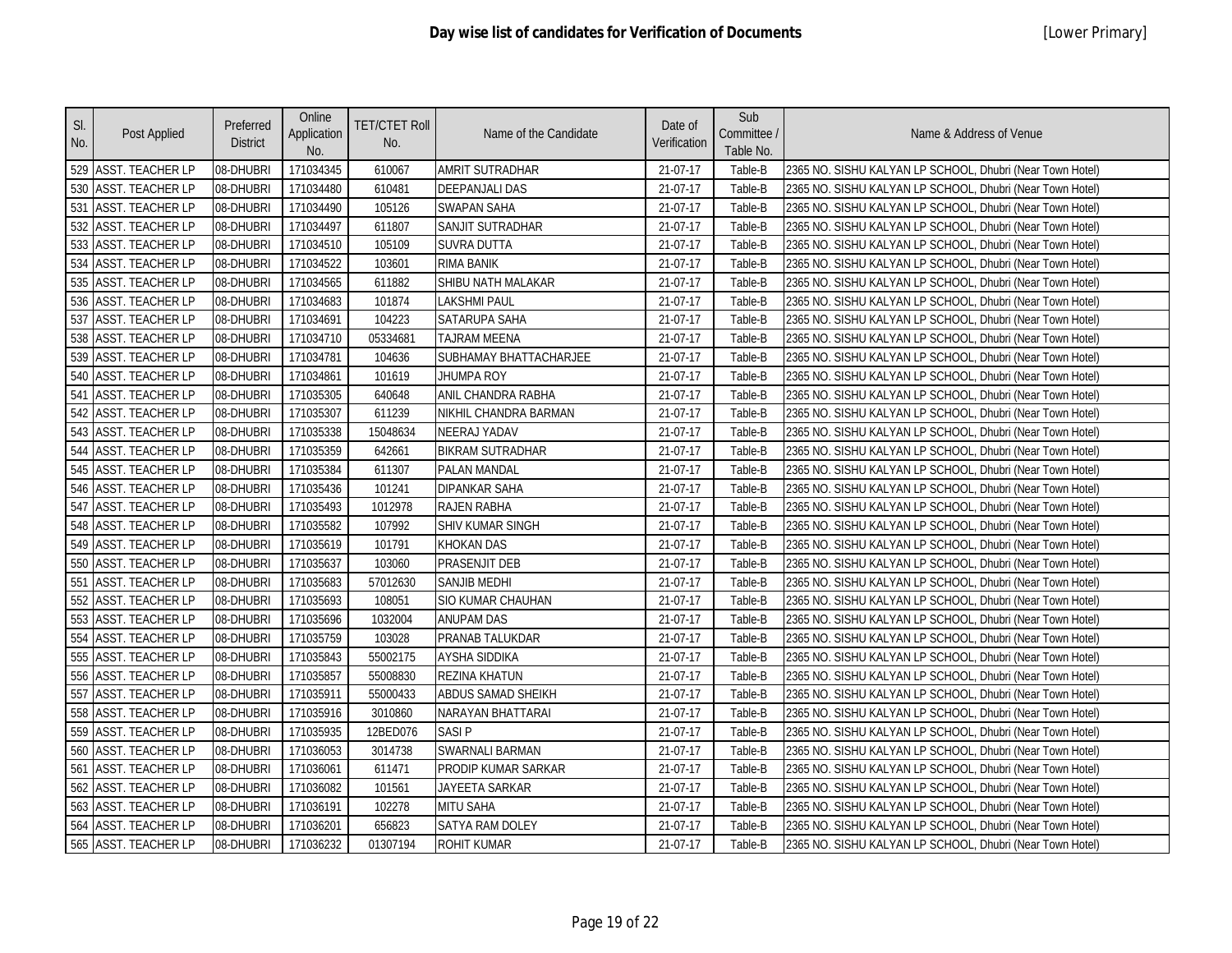| SI.<br>No. | Post Applied            | Preferred<br><b>District</b> | Online<br>Application<br>No. | <b>TET/CTET Roll</b><br>No. | Name of the Candidate            | Date of<br>Verification | Sub<br>Committee /<br>Table No. | Name & Address of Venue                                   |
|------------|-------------------------|------------------------------|------------------------------|-----------------------------|----------------------------------|-------------------------|---------------------------------|-----------------------------------------------------------|
|            | 566 ASST. TEACHER LP    | 08-DHUBRI                    | 171036234                    | 610905                      | KIRAN SUTRADHAR                  | 21-07-17                | Table-B                         | 2365 NO. SISHU KALYAN LP SCHOOL, Dhubri (Near Town Hotel) |
| 567        | <b>ASST. TEACHER LP</b> | 08-DHUBRI                    | 171036245                    | 652254                      | <b>NIRMAL BORO</b>               | 21-07-17                | Table-B                         | 2365 NO. SISHU KALYAN LP SCHOOL, Dhubri (Near Town Hotel) |
|            | 568 ASST. TEACHER LP    | 08-DHUBRI                    | 171036256                    | 57000723                    | <b>AKHTARA AJMIN</b>             | 21-07-17                | Table-B                         | 2365 NO. SISHU KALYAN LP SCHOOL, Dhubri (Near Town Hotel) |
| 569        | <b>ASST. TEACHER LP</b> | 08-DHUBRI                    | 171036391                    | 678001                      | <b>SONESWAR MORANG</b>           | 21-07-17                | Table-B                         | 2365 NO. SISHU KALYAN LP SCHOOL, Dhubri (Near Town Hotel) |
| 570        | <b>ASST. TEACHER LP</b> | 08-DHUBRI                    | 171036406                    | 17TE14400609                | <b>S.MARIA JOSE</b>              | 21-07-17                | Table-B                         | 2365 NO. SISHU KALYAN LP SCHOOL, Dhubri (Near Town Hotel) |
| 571        | <b>ASST. TEACHER LP</b> | 08-DHUBRI                    | 171036431                    | 681444                      | <b>DILIP KULI</b>                | 21-07-17                | Table-B                         | 2365 NO. SISHU KALYAN LP SCHOOL, Dhubri (Near Town Hotel) |
| 572        | <b>ASST. TEACHER LP</b> | 08-DHUBRI                    | 171036518                    | 610092                      | ANIMESH MAZUMDAR                 | 21-07-17                | Table-B                         | 2365 NO. SISHU KALYAN LP SCHOOL, Dhubri (Near Town Hotel) |
|            | 573 ASST. TEACHER LP    | 08-DHUBRI                    | 171036586                    | 55005576                    | <b>MD EADUL ISLAM</b>            | 21-07-17                | Table-B                         | 2365 NO. SISHU KALYAN LP SCHOOL, Dhubri (Near Town Hotel) |
|            | 574 ASST. TEACHER LP    | 08-DHUBRI                    | 171036795                    | 643192                      | <b>BONOBITHI DAS</b>             | 21-07-17                | Table-B                         | 2365 NO. SISHU KALYAN LP SCHOOL, Dhubri (Near Town Hotel) |
|            | 575 ASST. TEACHER LP    | 08-DHUBRI                    | 171036896                    | 626094                      | <b>SUBHASH MILI</b>              | 21-07-17                | Table-B                         | 2365 NO. SISHU KALYAN LP SCHOOL, Dhubri (Near Town Hotel) |
|            | 576 ASST. TEACHER LP    | 08-DHUBRI                    | 171036911                    | 55009380                    | SABINA YESMIN                    | 21-07-17                | Table-B                         | 2365 NO. SISHU KALYAN LP SCHOOL, Dhubri (Near Town Hotel) |
| 577        | <b>ASST. TEACHER LP</b> | 08-DHUBRI                    | 171036956                    | 55002852                    | DIPANKAR DEY                     | 21-07-17                | Table-B                         | 2365 NO. SISHU KALYAN LP SCHOOL, Dhubri (Near Town Hotel) |
|            | 578 ASST. TEACHER LP    | 08-DHUBRI                    | 171036960                    | 54000489                    | ANUMA BEGUM                      | 21-07-17                | Table-B                         | 2365 NO. SISHU KALYAN LP SCHOOL, Dhubri (Near Town Hotel) |
|            | 579 ASST. TEACHER LP    | 08-DHUBRI                    | 171037074                    | 54004629                    | SEHNNAZ RAHMAN                   | 21-07-17                | Table-B                         | 2365 NO. SISHU KALYAN LP SCHOOL, Dhubri (Near Town Hotel) |
|            | 580 ASST. TEACHER LP    | 08-DHUBRI                    | 171037089                    | 630508                      | <b>DEWAJIT SONOWAL</b>           | 21-07-17                | Table-B                         | 2365 NO. SISHU KALYAN LP SCHOOL, Dhubri (Near Town Hotel) |
|            | 581 ASST. TEACHER LP    | 08-DHUBRI                    | 171037116                    | 57012270                    | SAILENDRA DEKA                   | 21-07-17                | Table-B                         | 2365 NO. SISHU KALYAN LP SCHOOL, Dhubri (Near Town Hotel) |
| 582        | <b>ASST. TEACHER LP</b> | 08-DHUBRI                    | 171037239                    | 55003693                    | <b>HASIBUR RAHMAN</b>            | 21-07-17                | Table-B                         | 2365 NO. SISHU KALYAN LP SCHOOL, Dhubri (Near Town Hotel) |
| 583        | ASST. TEACHER LP        | 08-DHUBRI                    | 171037424                    | 622514                      | JYOTISH KUMBANG                  | 21-07-17                | Table-B                         | 2365 NO. SISHU KALYAN LP SCHOOL, Dhubri (Near Town Hotel) |
| 584        | <b>ASST. TEACHER LP</b> | 08-DHUBRI                    | 171037437                    | 55005896                    | RASHIDUR RAHMAN MONDAL           | 21-07-17                | Table-B                         | 2365 NO. SISHU KALYAN LP SCHOOL, Dhubri (Near Town Hotel) |
| 585        | <b>ASST. TEACHER LP</b> | 08-DHUBRI                    | 171037492                    | 55008723                    | REHENA RAHMAN                    | 21-07-17                | Table-B                         | 2365 NO. SISHU KALYAN LP SCHOOL, Dhubri (Near Town Hotel) |
|            | 586 ASST. TEACHER LP    | 08-DHUBRI                    | 171037515                    | 653547                      | PRANAB KR. BISWAS                | 21-07-17                | Table-B                         | 2365 NO. SISHU KALYAN LP SCHOOL, Dhubri (Near Town Hotel) |
| 587        | <b>ASST. TEACHER LP</b> | 08-DHUBRI                    | 171037605                    | 612007                      | SUJIT KR. SUTRADHAR              | 21-07-17                | Table-B                         | 2365 NO. SISHU KALYAN LP SCHOOL, Dhubri (Near Town Hotel) |
|            | 588 ASST. TEACHER LP    | 08-DHUBRI                    | 171037654                    | 55008690                    | <b>RAZINA KHATUN</b>             | 21-07-17                | Table-B                         | 2365 NO. SISHU KALYAN LP SCHOOL, Dhubri (Near Town Hotel) |
| 589        | <b>ASST. TEACHER LP</b> | 08-DHUBRI                    | 171037656                    | 611839                      | <b>SARASWATI DAS</b>             | 21-07-17                | Table-B                         | 2365 NO. SISHU KALYAN LP SCHOOL, Dhubri (Near Town Hotel) |
| 590        | <b>ASST. TEACHER LP</b> | 08-DHUBRI                    | 171037754                    | 610190                      | <b>BABITA DAS</b>                | 21-07-17                | Table-B                         | 2365 NO. SISHU KALYAN LP SCHOOL, Dhubri (Near Town Hotel) |
| 591        | <b>ASST. TEACHER LP</b> | 08-DHUBRI                    | 171037760                    | 101899                      | <b>LIPI SARKAR</b>               | 21-07-17                | Table-B                         | 2365 NO. SISHU KALYAN LP SCHOOL, Dhubri (Near Town Hotel) |
| 592        | <b>ASST. TEACHER LP</b> | 08-DHUBRI                    | 171037819                    | 100538                      | <b>BANANI RANI ROY CHOUDHURY</b> | 21-07-17                | Table-B                         | 2365 NO. SISHU KALYAN LP SCHOOL, Dhubri (Near Town Hotel) |
|            | 593 ASST. TEACHER LP    | 08-DHUBRI                    | 171037822                    | 55004620                    | KARISHMA BARMAN                  | 21-07-17                | Table-B                         | 2365 NO. SISHU KALYAN LP SCHOOL, Dhubri (Near Town Hotel) |
|            | 594 ASST. TEACHER LP    | 08-DHUBRI                    | 171037827                    | 3110335                     | UTPAL KUMAR BEPARI               | 21-07-17                | Table-B                         | 2365 NO. SISHU KALYAN LP SCHOOL, Dhubri (Near Town Hotel) |
|            | 595 ASST. TEACHER LP    | 08-DHUBRI                    | 171037938                    | 646735                      | JAYANTA KUMAR MANDAL             | 21-07-17                | Table-B                         | 2365 NO. SISHU KALYAN LP SCHOOL, Dhubri (Near Town Hotel) |
|            | 596 ASST. TEACHER LP    | 08-DHUBRI                    | 171038083                    | 05408677                    | <b>DHARMESH</b>                  | 21-07-17                | Table-B                         | 2365 NO. SISHU KALYAN LP SCHOOL, Dhubri (Near Town Hotel) |
| 597        | <b>ASST. TEACHER LP</b> | 08-DHUBRI                    | 171038138                    | 104725                      | SUCHARITA KUNDU                  | 21-07-17                | Table-B                         | 2365 NO. SISHU KALYAN LP SCHOOL, Dhubri (Near Town Hotel) |
|            | 598 ASST. TEACHER LP    | 08-DHUBRI                    | 171038202                    | 652592                      | PADMA LALUNG                     | 21-07-17                | Table-B                         | 2365 NO. SISHU KALYAN LP SCHOOL, Dhubri (Near Town Hotel) |
|            | 599 ASST. TEACHER LP    | 08-DHUBRI                    | 171038223                    | 00601005                    | HEEMANSHU SARKAR                 | 21-07-17                | Table-B                         | 2365 NO. SISHU KALYAN LP SCHOOL, Dhubri (Near Town Hotel) |
|            | 600 ASST. TEACHER LP    | 08-DHUBRI                    | 171038290                    | 55007321                    | MUKTADIRUL ISLAM PRAMANIK        | 21-07-17                | Table-B                         | 2365 NO. SISHU KALYAN LP SCHOOL, Dhubri (Near Town Hotel) |
|            | 601 ASST. TEACHER LP    | 08-DHUBRI                    | 171038344                    | 104665                      | <b>SUBHASISH BHOWMICK</b>        | 21-07-17                | Table-B                         | 2365 NO. SISHU KALYAN LP SCHOOL, Dhubri (Near Town Hotel) |
|            | 602 ASST. TEACHER LP    | 08-DHUBRI                    | 171038352                    | 55006388                    | MOFAZZAL ALI AHMED               | 21-07-17                | Table-B                         | 2365 NO. SISHU KALYAN LP SCHOOL, Dhubri (Near Town Hotel) |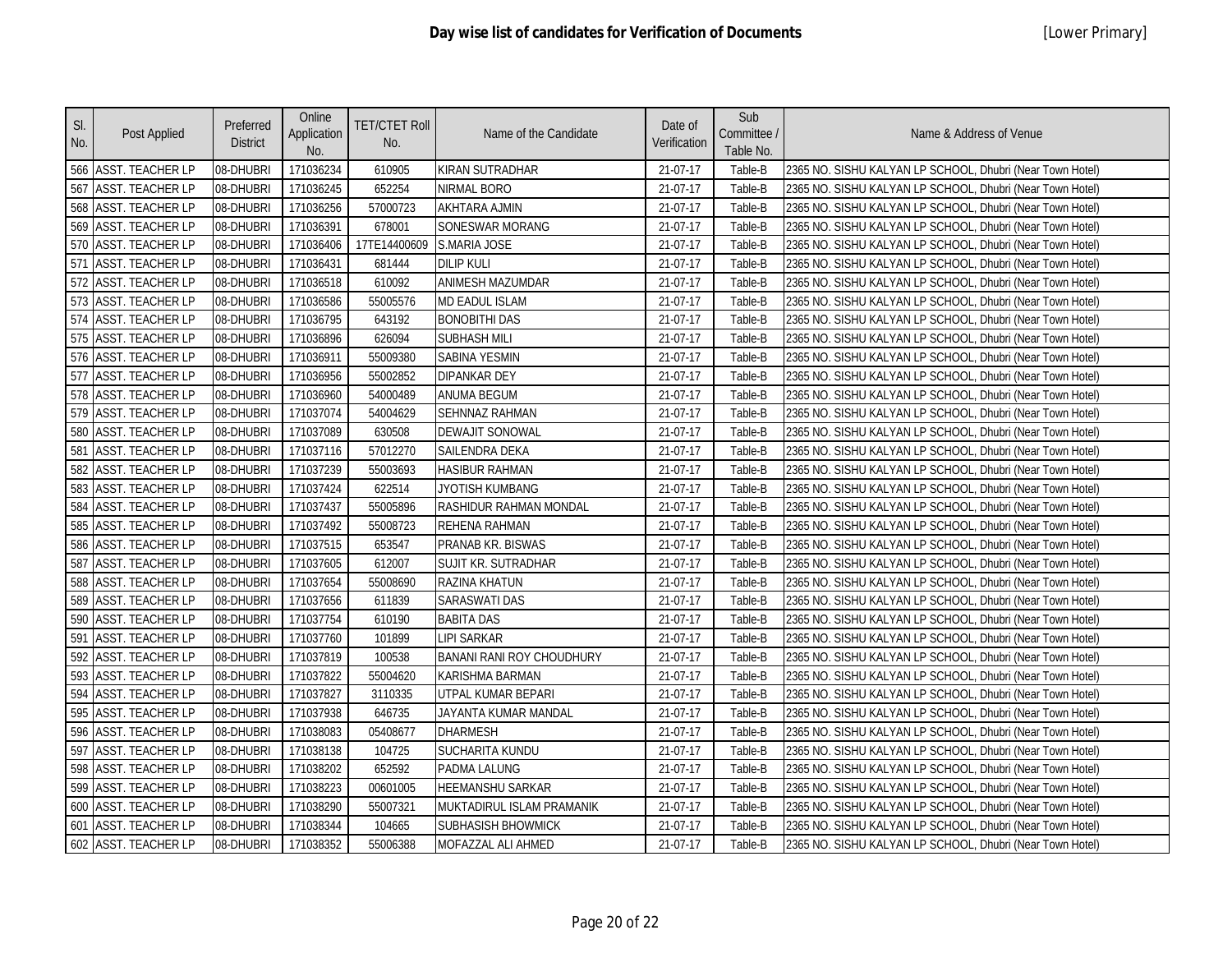| SI.<br>No. | Post Applied            | Preferred<br><b>District</b> | Online<br>Application<br>No. | <b>TET/CTET Roll</b><br>No. | Name of the Candidate     | Date of<br>Verification | Sub<br>Committee /<br>Table No. | Name & Address of Venue                                   |
|------------|-------------------------|------------------------------|------------------------------|-----------------------------|---------------------------|-------------------------|---------------------------------|-----------------------------------------------------------|
|            | 603 ASST. TEACHER LP    | 08-DHUBRI                    | 171038390                    | 55001508                    | <b>ANISUR RAHMAN</b>      | 21-07-17                | Table-B                         | 2365 NO. SISHU KALYAN LP SCHOOL, Dhubri (Near Town Hotel) |
|            | 604 ASST. TEACHER LP    | 08-DHUBRI                    | 171038444                    | 610905                      | KIRAN SUTRADHAR           | 21-07-17                | Table-B                         | 2365 NO. SISHU KALYAN LP SCHOOL, Dhubri (Near Town Hotel) |
| 605        | <b>ASST. TEACHER LP</b> | 08-DHUBRI                    | 171038471                    | 55011165                    | <b>SUJIT KUMAR SEAL</b>   | 21-07-17                | Table-B                         | 2365 NO. SISHU KALYAN LP SCHOOL, Dhubri (Near Town Hotel) |
| 606        | <b>ASST. TEACHER LP</b> | 08-DHUBRI                    | 171038541                    | 55008282                    | PRODIP KUMAR RAY          | 21-07-17                | Table-B                         | 2365 NO. SISHU KALYAN LP SCHOOL, Dhubri (Near Town Hotel) |
| 607        | <b>ASST. TEACHER LP</b> | 08-DHUBRI                    | 171038543                    | 55002465                    | <b>BEGUM FARIDA AHMED</b> | 21-07-17                | Table-B                         | 2365 NO. SISHU KALYAN LP SCHOOL, Dhubri (Near Town Hotel) |
| 608        | <b>ASST. TEACHER LP</b> | 08-DHUBRI                    | 171038604                    | 1501288                     | NABIN CHANDRA PAUL        | 21-07-17                | Table-B                         | 2365 NO. SISHU KALYAN LP SCHOOL, Dhubri (Near Town Hotel) |
| 609        | <b>ASST. TEACHER LP</b> | 08-DHUBRI                    | 171038700                    | 102364                      | <b>MOUMITA DEB</b>        | 21-07-17                | Table-B                         | 2365 NO. SISHU KALYAN LP SCHOOL, Dhubri (Near Town Hotel) |
|            | 610 ASST. TEACHER LP    | 08-DHUBRI                    | 171038733                    | 656028                      | RUPANKAR SUTRADHAR        | 21-07-17                | Table-B                         | 2365 NO. SISHU KALYAN LP SCHOOL, Dhubri (Near Town Hotel) |
|            | 611 ASST. TEACHER LP    | 08-DHUBRI                    | 171038890                    | 25002250                    | <b>SAHADOT ALI SK</b>     | 21-07-17                | Table-B                         | 2365 NO. SISHU KALYAN LP SCHOOL, Dhubri (Near Town Hotel) |
|            | 612 ASST. TEACHER LP    | 08-DHUBRI                    | 171038917                    | 3110297                     | SANJAY KUMAR SUTRADHAR    | 21-07-17                | Table-B                         | 2365 NO. SISHU KALYAN LP SCHOOL, Dhubri (Near Town Hotel) |
|            | 613 ASST. TEACHER LP    | 08-DHUBRI                    | 171039368                    | 55009467                    | SADEQUR RAHMAN SK         | 21-07-17                | Table-B                         | 2365 NO. SISHU KALYAN LP SCHOOL, Dhubri (Near Town Hotel) |
|            | 614 ASST. TEACHER LP    | 08-DHUBRI                    | 171039408                    | 686287                      | DHANANJAY DAS             | 21-07-17                | Table-B                         | 2365 NO. SISHU KALYAN LP SCHOOL, Dhubri (Near Town Hotel) |
|            | 615 ASST. TEACHER LP    | 08-DHUBRI                    | 171039470                    | 692365                      | SHYAMLAL BISWAS           | 21-07-17                | Table-B                         | 2365 NO. SISHU KALYAN LP SCHOOL, Dhubri (Near Town Hotel) |
|            | 616 ASST. TEACHER LP    | 08-DHUBRI                    | 171039487                    | 671407                      | <b>BOSANTA SAIKIA</b>     | 21-07-17                | Table-B                         | 2365 NO. SISHU KALYAN LP SCHOOL, Dhubri (Near Town Hotel) |
|            | 617 ASST. TEACHER LP    | 08-DHUBRI                    | 171039493                    | 101821                      | KRISHNA CHANDRA PAUL      | 21-07-17                | Table-B                         | 2365 NO. SISHU KALYAN LP SCHOOL, Dhubri (Near Town Hotel) |
|            | 618 ASST. TEACHER LP    | 08-DHUBRI                    | 171039513                    | 672710                      | <b>JATIN MORANG</b>       | 21-07-17                | Table-B                         | 2365 NO. SISHU KALYAN LP SCHOOL, Dhubri (Near Town Hotel) |
| 619        | <b>ASST. TEACHER LP</b> | 08-DHUBRI                    | 171039585                    | 680649                      | <b>BIDDESWAR KAMAN</b>    | 21-07-17                | Table-B                         | 2365 NO. SISHU KALYAN LP SCHOOL, Dhubri (Near Town Hotel) |
| 620        | <b>ASST. TEACHER LP</b> | 08-DHUBRI                    | 171039631                    | 55004783                    | KHURSHIDA WAHID           | 21-07-17                | Table-B                         | 2365 NO. SISHU KALYAN LP SCHOOL, Dhubri (Near Town Hotel) |
| 621        | <b>ASST. TEACHER LP</b> | 08-DHUBRI                    | 171039639                    | 685394                      | RANJIT PATGIRI            | 21-07-17                | Table-B                         | 2365 NO. SISHU KALYAN LP SCHOOL, Dhubri (Near Town Hotel) |
| 622        | <b>ASST. TEACHER LP</b> | 08-DHUBRI                    | 171039645                    | 55007069                    | <b>MOSARRAT SHAHIN</b>    | 21-07-17                | Table-B                         | 2365 NO. SISHU KALYAN LP SCHOOL, Dhubri (Near Town Hotel) |
| 623        | <b>ASST. TEACHER LP</b> | 08-DHUBRI                    | 171039712                    | 55010298                    | SHAHANAZ AHMED            | 21-07-17                | Table-B                         | 2365 NO. SISHU KALYAN LP SCHOOL, Dhubri (Near Town Hotel) |
|            | 624 ASST. TEACHER LP    | 08-DHUBRI                    | 171039837                    | 611768                      | SANDIP KUMAR BASFORE      | 21-07-17                | Table-B                         | 2365 NO. SISHU KALYAN LP SCHOOL, Dhubri (Near Town Hotel) |
|            | 625 ASST. TEACHER LP    | 08-DHUBRI                    | 171039925                    | 0600016                     | AKON CHANDRA NATH         | 21-07-17                | Table-B                         | 2365 NO. SISHU KALYAN LP SCHOOL, Dhubri (Near Town Hotel) |
| 626        | <b>ASST. TEACHER LP</b> | 08-DHUBRI                    | 171039939                    | 3370004                     | ABDUL RAFIQUE PRODHANI    | 21-07-17                | Table-B                         | 2365 NO. SISHU KALYAN LP SCHOOL, Dhubri (Near Town Hotel) |
| 627        | <b>ASST. TEACHER LP</b> | 08-DHUBRI                    | 171040241                    | 55000562                    | ABU BAKKOR SIDDIK         | 21-07-17                | Table-B                         | 2365 NO. SISHU KALYAN LP SCHOOL, Dhubri (Near Town Hotel) |
|            | 628 ASST. TEACHER LP    | 08-DHUBRI                    | 171040269                    | 51008559                    | <b>RATUL SARMA</b>        | 21-07-17                | Table-B                         | 2365 NO. SISHU KALYAN LP SCHOOL, Dhubri (Near Town Hotel) |
| 629        | <b>ASST. TEACHER LP</b> | 08-DHUBRI                    | 171040478                    | 684618                      | PHIRUJ DOLEY              | 21-07-17                | Table-B                         | 2365 NO. SISHU KALYAN LP SCHOOL, Dhubri (Near Town Hotel) |
| 630        | <b>ASST. TEACHER LP</b> | 08-DHUBRI                    | 171040849                    | 105086                      | SUSMITA PODDER            | 21-07-17                | Table-B                         | 2365 NO. SISHU KALYAN LP SCHOOL, Dhubri (Near Town Hotel) |
|            | 631 ASST. TEACHER LP    | 08-DHUBRI                    | 171041071                    | 671929                      | <b>DIGANTA LOYING</b>     | 21-07-17                | Table-B                         | 2365 NO. SISHU KALYAN LP SCHOOL, Dhubri (Near Town Hotel) |
| 632        | <b>ASST. TEACHER LP</b> | 08-DHUBRI                    | 171041446                    | 1600854                     | <b>SOFIOR RAHMAN</b>      | 21-07-17                | Table-B                         | 2365 NO. SISHU KALYAN LP SCHOOL, Dhubri (Near Town Hotel) |
| 633        | <b>ASST. TEACHER LP</b> | 08-DHUBRI                    | 171041449                    | 680600                      | <b>BHRIGU KUMAR KUTUM</b> | 21-07-17                | Table-B                         | 2365 NO. SISHU KALYAN LP SCHOOL, Dhubri (Near Town Hotel) |
| 634        | <b>ASST. TEACHER LP</b> | 08-DHUBRI                    | 171041452                    | 311412                      | UMA NAMASUDRA             | 21-07-17                | Table-B                         | 2365 NO. SISHU KALYAN LP SCHOOL, Dhubri (Near Town Hotel) |
| 635        | <b>ASST. TEACHER LP</b> | 08-DHUBRI                    | 171041501                    | 102483                      | NABANITA DEY              | 21-07-17                | Table-B                         | 2365 NO. SISHU KALYAN LP SCHOOL, Dhubri (Near Town Hotel) |
|            | 636 ASST. TEACHER LP    | 08-DHUBRI                    | 171041771                    | 56004174                    | <b>RIMPI SAHA</b>         | 21-07-17                | Table-B                         | 2365 NO. SISHU KALYAN LP SCHOOL, Dhubri (Near Town Hotel) |
| 637        | <b>ASST. TEACHER LP</b> | 08-DHUBRI                    | 171042038                    | 1554251                     | NABAJYOTI RAJ MEDHI       | 21-07-17                | Table-B                         | 2365 NO. SISHU KALYAN LP SCHOOL, Dhubri (Near Town Hotel) |
|            | 638 ASST. TEACHER LP    | 08-DHUBRI                    | 171042097                    | 610828                      | JYOTI PROVA BISWAS        | 21-07-17                | Table-B                         | 2365 NO. SISHU KALYAN LP SCHOOL, Dhubri (Near Town Hotel) |
|            | 639 ASST. TEACHER LP    | 08-DHUBRI                    | 171042477                    | 1600999                     | SATYABRATA BOSE           | 21-07-17                | Table-B                         | 2365 NO. SISHU KALYAN LP SCHOOL, Dhubri (Near Town Hotel) |